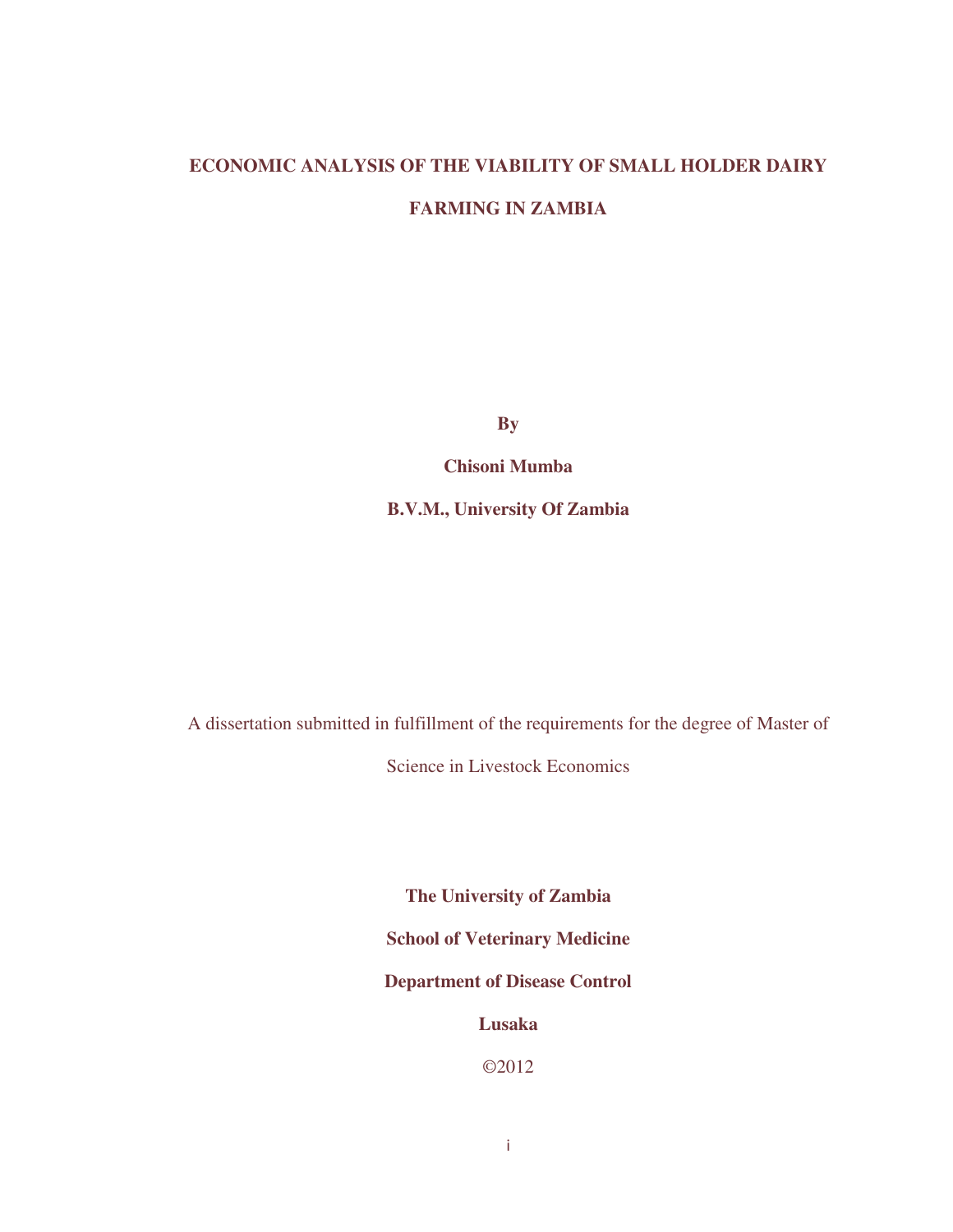# **DECLARATION**

I, **Chisoni Mumba** do hereby declare that the contents of the dissertation being submitted herein are my original work and they have not been previously submitted to any University for the award of a degree or any other qualification.

Signature……………………………………….Date…………………………………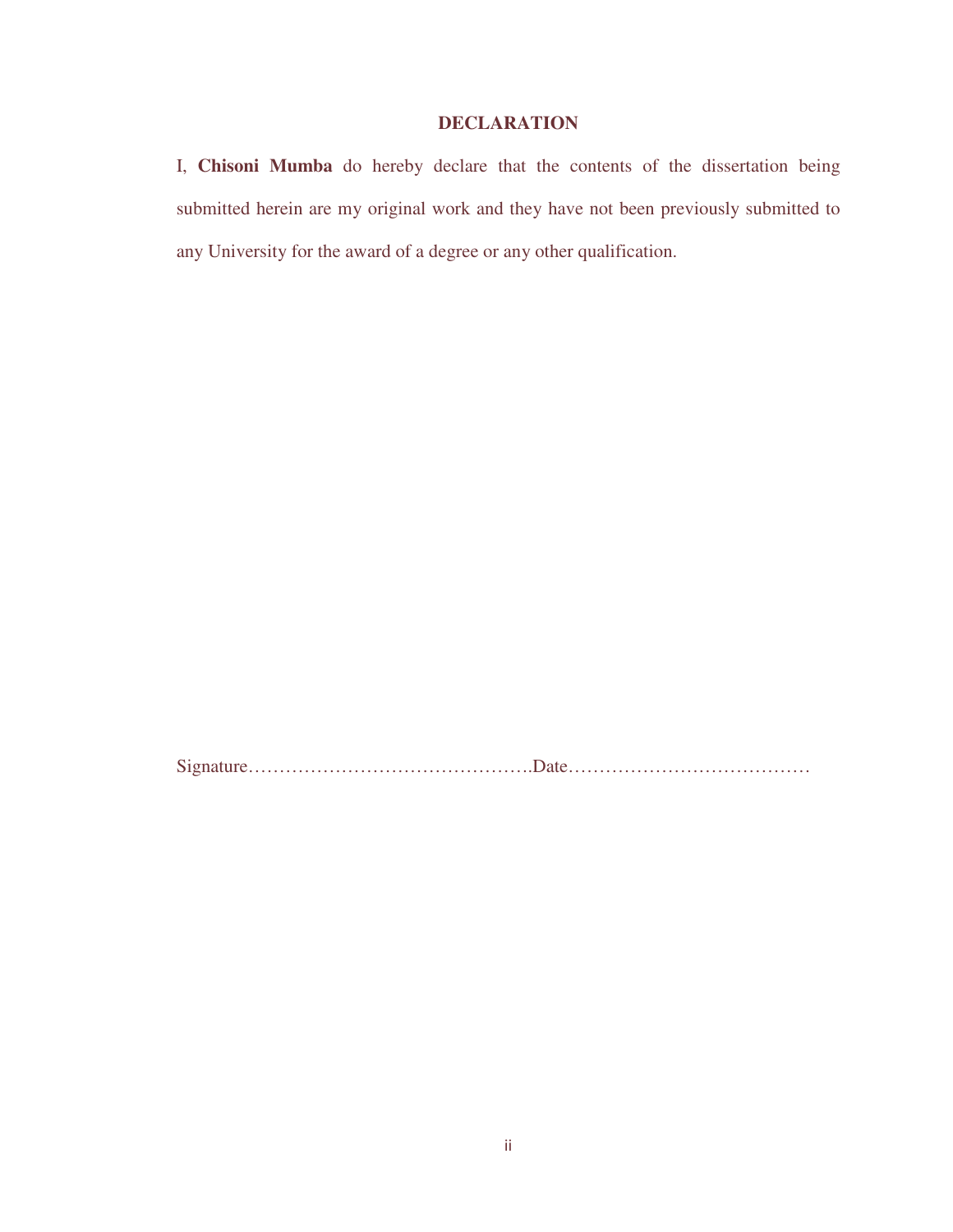### **CERTIFICATE OF APPROVAL**

This dissertation submitted by, **Chisoni Mumba** is approved as fulfilling the requirements for the award of the degree of Master of Science in Livestock Economics at the University of Zambia.

| Supervisor                                                                                         | Signature |
|----------------------------------------------------------------------------------------------------|-----------|
|                                                                                                    |           |
|                                                                                                    |           |
|                                                                                                    |           |
| Examiner ------------------------------- Sign ----------------------- Date ----------------------- |           |
|                                                                                                    |           |
|                                                                                                    |           |
| Examiner ------------------------------- Sign ----------------------- Date ----------------------- |           |
|                                                                                                    |           |
| Examiner ------------------------------- Sign ---------------------- Date ----------------------   |           |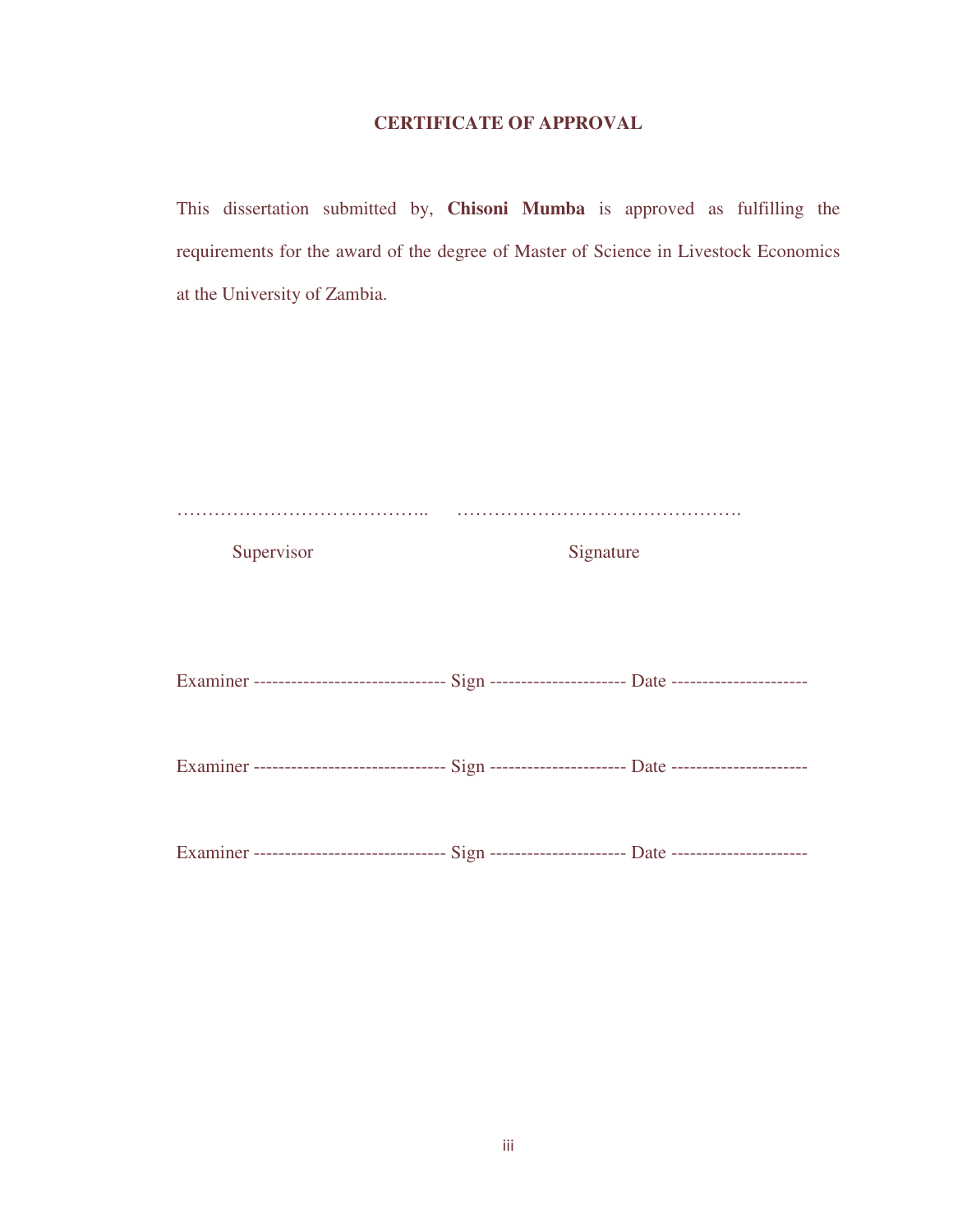#### **ABSTRACT**

A cross sectional study was carried out with specific objectives of assessing the relative profitability of smallholder dairy farming and determining the socio-economic factors affecting it, in six of the then nine provinces of Zambia. Data used to achieve these objectives were obtained from 157 smallholder dairy households, which were randomly selected using a multi-stage sampling design and analyzed using descriptive statistics, gross margin analysis and regression analysis. The study was driven by the lack of research-based information in this area despite the involvement of an overwhelming number of donor funded projects and the Government in promoting smallholder dairy farming.

The results indicate an estimated average milk sale price of ZMK 2002.05 per litre, while the estimated average cost of production was ZMK 828.20 per litre. Thus, the estimated gross margin per litre was at ZMK 1173.85, representing 57.9 percent of the average sale price of milk. Findings on econometric analysis of the socio-economic factors indicated that dairy cow herd size and distance travelled to deliver milk to milk collection centers had a statistically significant effect on the profitability of smallholder dairy farming, other factors being held constant.

These results suggest that the Zambian smallholder dairy enterprise is a viable venture and could play an important role in rural poverty reduction, employment and wealth creation, as well as in enhancing household nutrition and food security**.** However, long distances to the milk collection centers (market), lack of resources and a scarcity of high milk yielding dairy breeds to increase dairy herd sizes are some of the major hindrances to the viability of smallholder dairying in Zambia.

From the above study findings, it is recommended that the Government, donors and other service providers need to allocate more resources towards smallholder dairy development particularly in the areas of animal breeding, marketing, value addition, infrastructure development, water harvesting mechanisms and knowledge transfer. Further projects should also consider constructing more milk collection centers near smallholder dairy farmers in order to reduce the distance travelled to deliver milk to the market.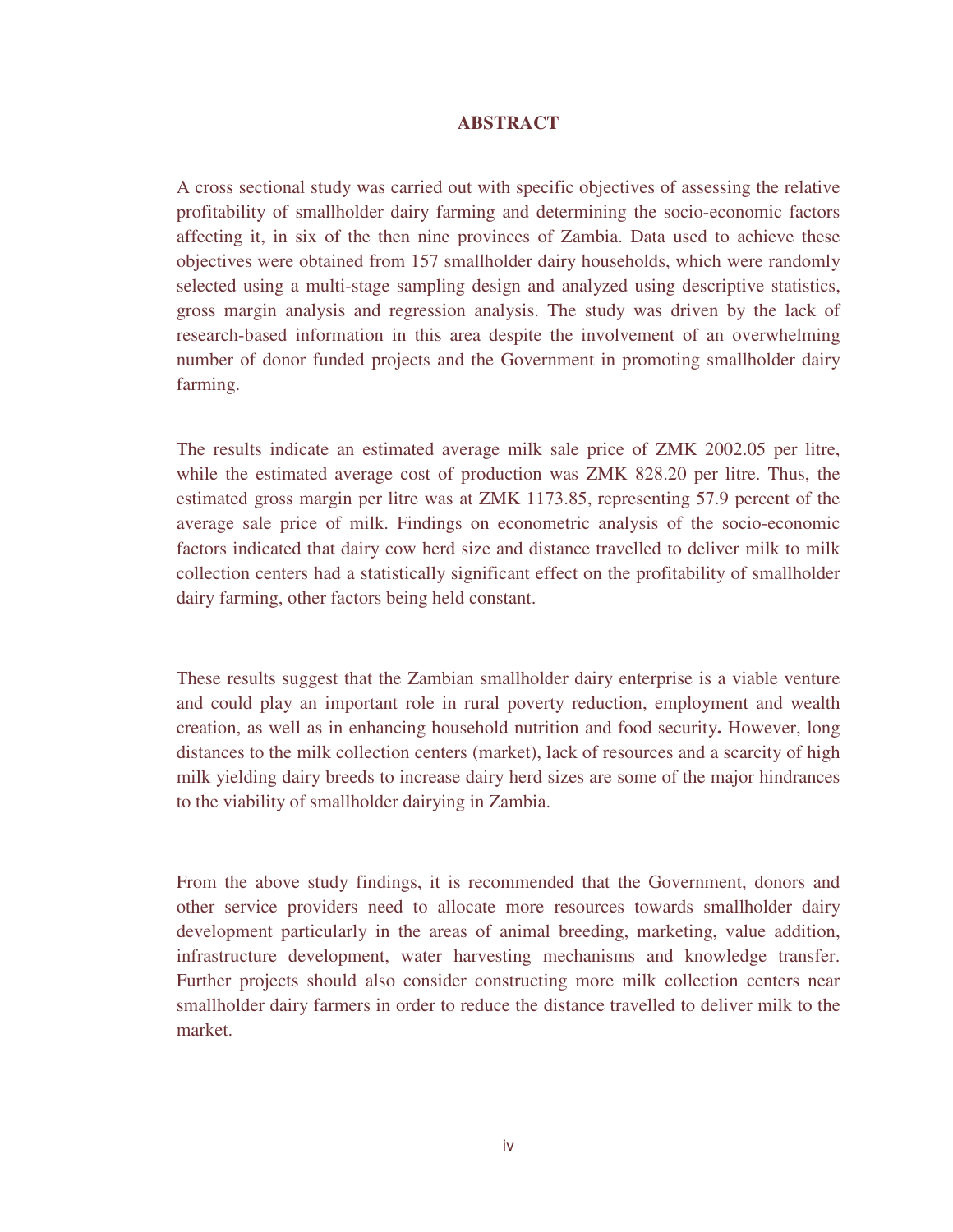### **DEDICATION**

This work is especially dedicated to my dearest wife Abigail Banda and my children Rukaya, Rashida and Aadam, my father and mother who, for their love, shared with me the challenges and hardships during my studies at the University of Zambia. I thank them all immeasurably for their moral support and understanding when I could not avail myself as much as I should have done during the period of my studies. To you all, this is the reward of your endurance.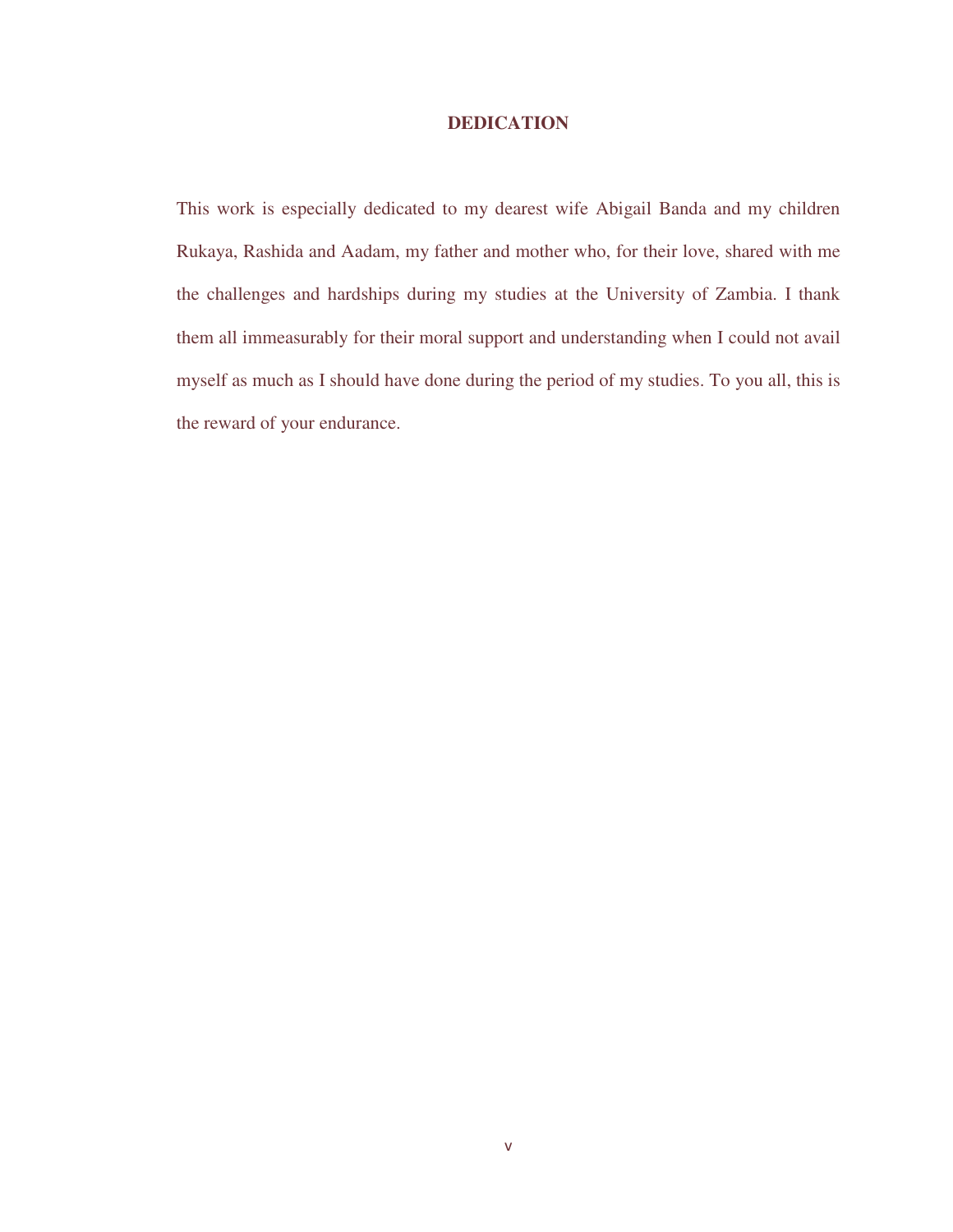#### **ACKNOWLEDGEMENTS**

I owe a deep and sincere debt of gratitude to Golden Valley Agricultural Research Trust (GART), Zambia National and Welfare Trust (ZANZAWE) and the University of Zambia, for financial and logistical support towards this study; my supervisors Professor K. L. Samui, Professor G. S. Pandey, Dr. B. M. Hang'ombe and Dr. G. Tembo for their continuous and constructive input. Their valuable suggestions and professional guidance enriched this study at every stage.

Further, I would like to express my heartfelt appreciation to all the lecturers in the Department of Disease Control and indeed academic members of staff of the School of Veterinary Medicine for their input.

Last but not the least; I would like to thank all respondents to my questionnaire survey and all those who assisted in carrying out this survey.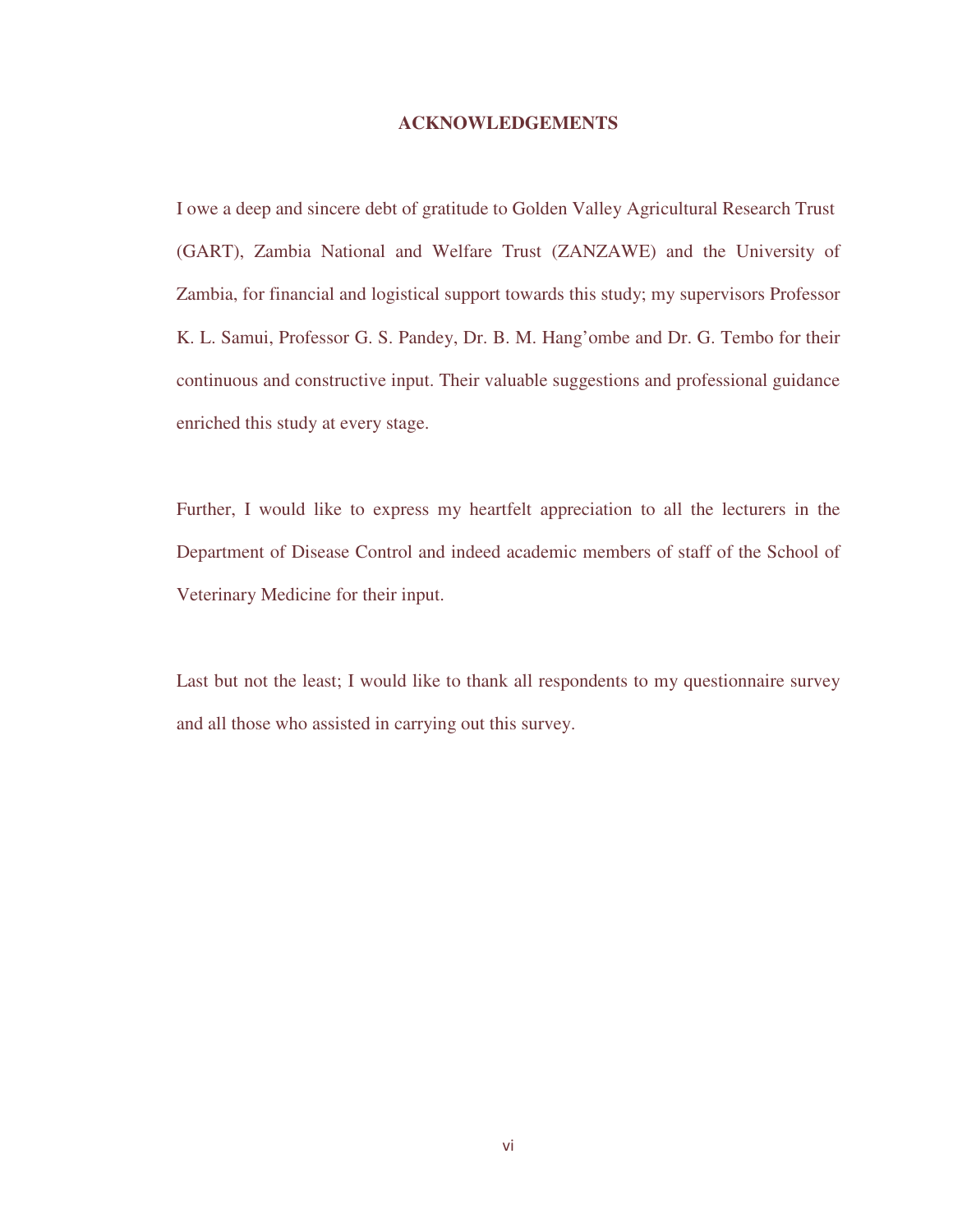# **TABLE OF CONTENTS**

| 1.1   |  |
|-------|--|
| 1.2   |  |
| 1.2.1 |  |
| 1.3   |  |
| 1.3.1 |  |
| 1.3.2 |  |
| 1.3.3 |  |
| 1.4   |  |
| 1.4.1 |  |
| 1.5   |  |
| 1.5.1 |  |
| 1.5.2 |  |
| 1.6   |  |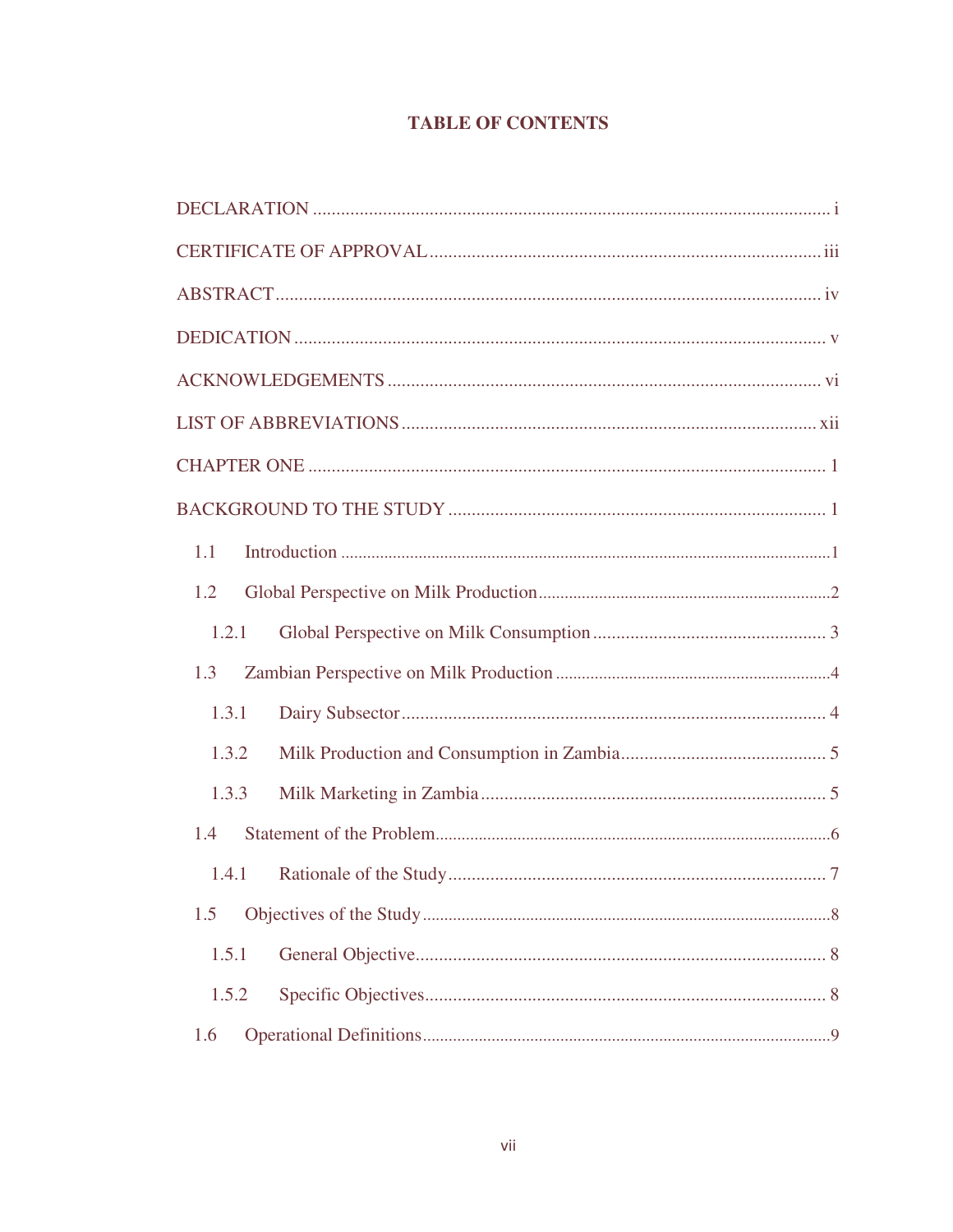| 2.1                                                                         |
|-----------------------------------------------------------------------------|
| 2.2                                                                         |
| 2.3                                                                         |
| 2.3.1.                                                                      |
| Limitations of Gross Margin Analysis as an Indicator of Enterprise<br>2.3.2 |
|                                                                             |
|                                                                             |
| 3.1                                                                         |
| 3.2                                                                         |
| 3.3                                                                         |
| 3.4                                                                         |
| 3.4.1                                                                       |
| 3.4.2                                                                       |
| 3.5                                                                         |
|                                                                             |
| 3.6.1                                                                       |
| 3.6.2                                                                       |
| Econometric Specification and Estimation of the Empirical Model 22<br>3.6.3 |
| 3.6.4                                                                       |
| 3.6.5                                                                       |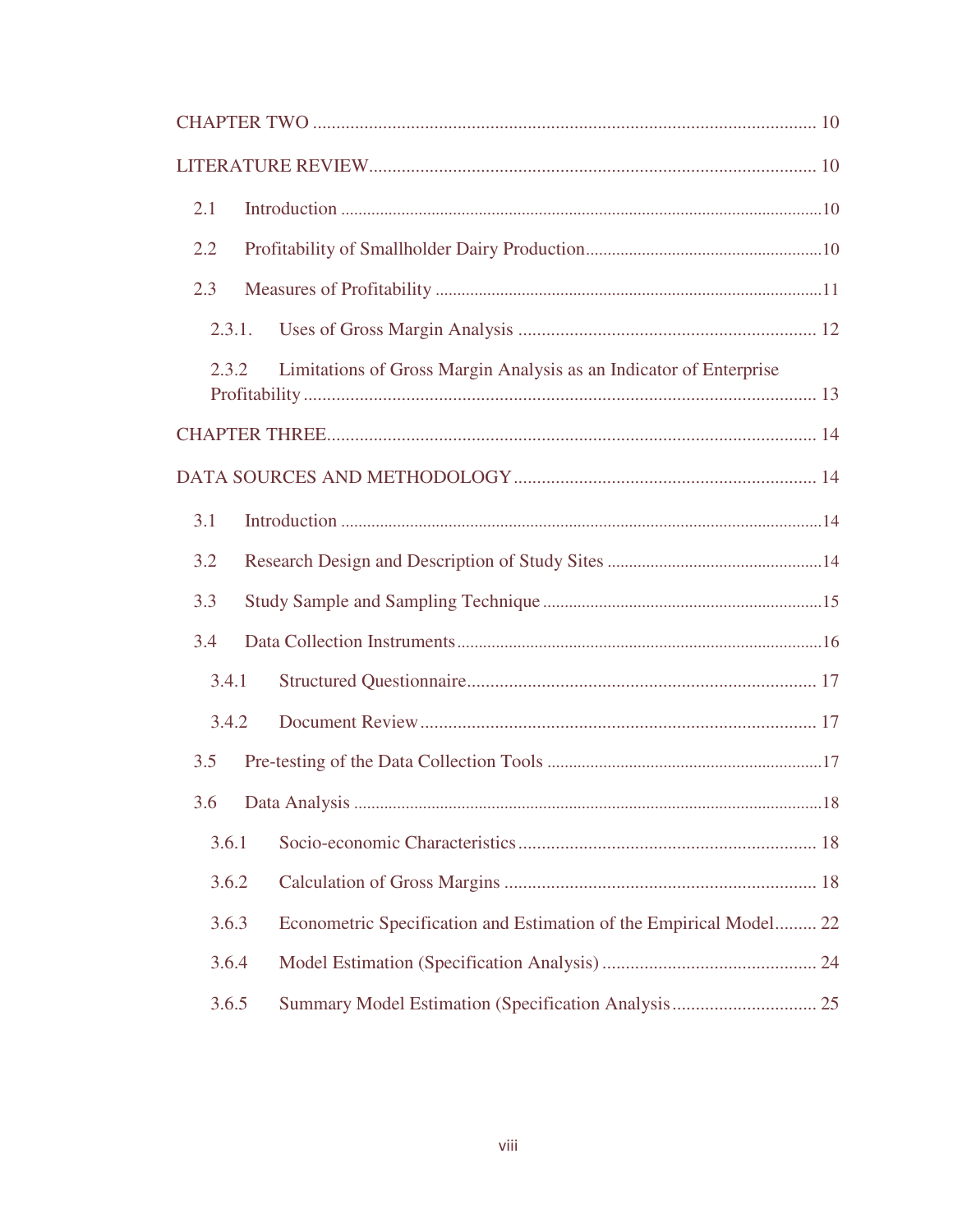| 4.1                                                                                |
|------------------------------------------------------------------------------------|
| 4.2                                                                                |
| 4.3                                                                                |
| Profitability (Gross Margins) of Smallholder Dairy Farming 30<br>4.4               |
| Cost of Production and Gross Margins from each Province Expressed as a<br>4.4.1    |
| 4.4.2<br>Provincial Variations in the Cost of Production and Profitability  32     |
| Socio-economic Factors Affecting Profitability of Smallholder Dairying 34<br>4.5   |
| 4.5.1                                                                              |
| Model Estimation: Heteroskedasticity Test (Examination of Residuals). 34<br>4.5.2  |
| 4.5.3<br>Model Estimation: Multicollinearity Test using Correlation Matrix and     |
| Multiple Regression Estimates of the Socio-economic Factors Affecting<br>4.5.4     |
| Contribution of Smallholder Dairying to Rural Socio-economic Development 38<br>4.6 |
|                                                                                    |
|                                                                                    |
| Socio-economic Characteristics and their Effects on Profitability of<br>5.1        |
| 5.2                                                                                |
| 5.3<br>Provincial Variations in the Cost and Returns of Milk Production44          |
| 5.4<br>Contribution of Smallholder Dairy to Rural Socio-economic Development46     |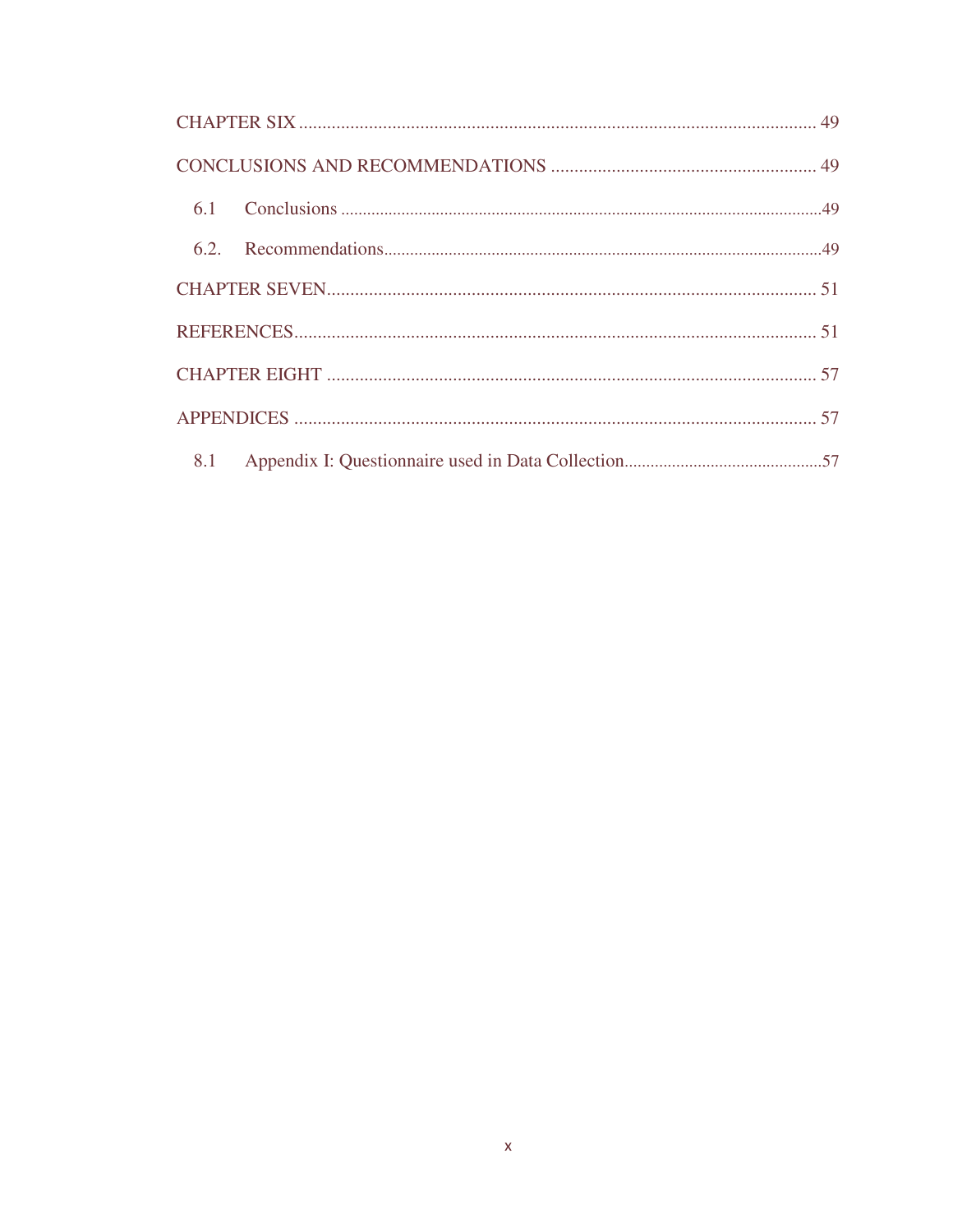# **LIST OF TABLES**

| Table 5: One way analysis of variance of arithmetic means of cost of production  33       |
|-------------------------------------------------------------------------------------------|
|                                                                                           |
| Table 7: Curve estimation for annual gross margin against dairy cow herd size  34         |
|                                                                                           |
| Table 9: Collinearity test using tolerance and variance inflation factor (VIF)  36        |
| Table 10: Multiple regression estimates of factors affecting profitability of smallholder |
| Table 11: Contribution of smallholder dairying to rural socio-economic development. 39    |

# **LIST OF FIGURES**

| Figure 2: Graph of cost of production versus profit expressed as a percentage  32 |  |
|-----------------------------------------------------------------------------------|--|
|                                                                                   |  |
| Figure 4: Decent house (right) built from income generated from smallholder dairy |  |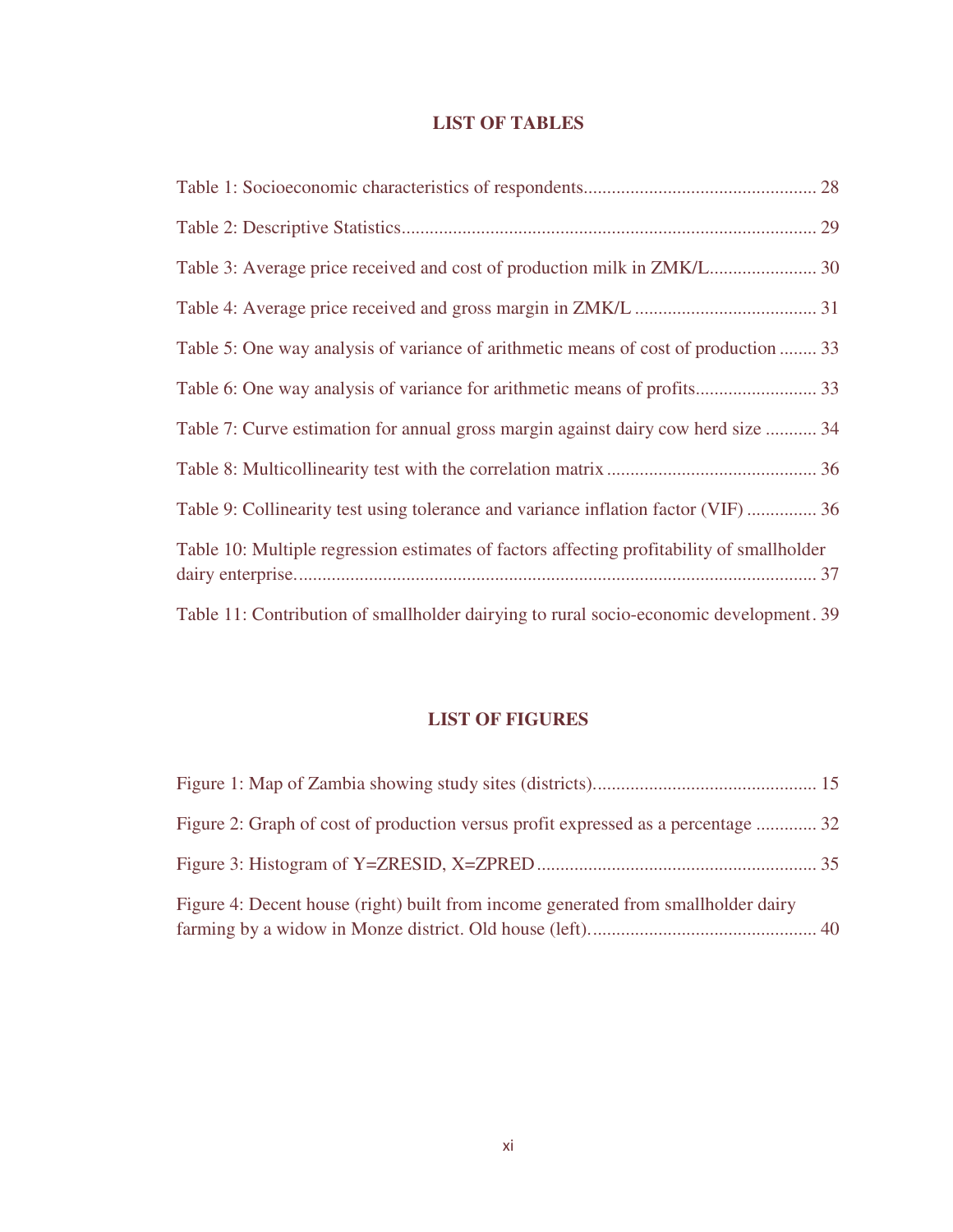# **LIST OF ABBREVIATIONS**

| <b>AAEA</b>  | American Agricultural Economics Association        |
|--------------|----------------------------------------------------|
| <b>ANOVA</b> | Analysis of Variance                               |
| <b>CAR</b>   | <b>Cost and Returns</b>                            |
| <b>CBA</b>   | <b>Cost Benefit Analysis</b>                       |
| <b>CEA</b>   | <b>Cost Effective Analysis</b>                     |
| <b>CUA</b>   | <b>Cost Utility Analysis</b>                       |
| <b>CSO</b>   | <b>Central Statistical Office</b>                  |
| EU           | <b>European Union</b>                              |
| <b>FDI</b>   | <b>Foreign Direct Investment</b>                   |
| <b>GART</b>  | Golden Valley Agricultural Research Trust          |
| <b>GMA</b>   | <b>Gross Margin Analysis</b>                       |
| HI           | <b>Heifer International</b>                        |
| <b>MCC</b>   | <b>Milk Collection Center</b>                      |
| <b>NGO</b>   | Non Governmental Organisation                      |
| <b>PBA</b>   | <b>Partial Budget Analysis</b>                     |
| <b>SPSS</b>  | <b>Statistical Package for the Social Sciences</b> |
| <b>UHT</b>   | Ultra-High-Temperature                             |
| <b>UNZA</b>  | University of Zambia                               |
| <b>ZMK</b>   | Zambian Kwacha                                     |
| <b>ZATAC</b> | Zambia Agribusiness Technical Advisory Center      |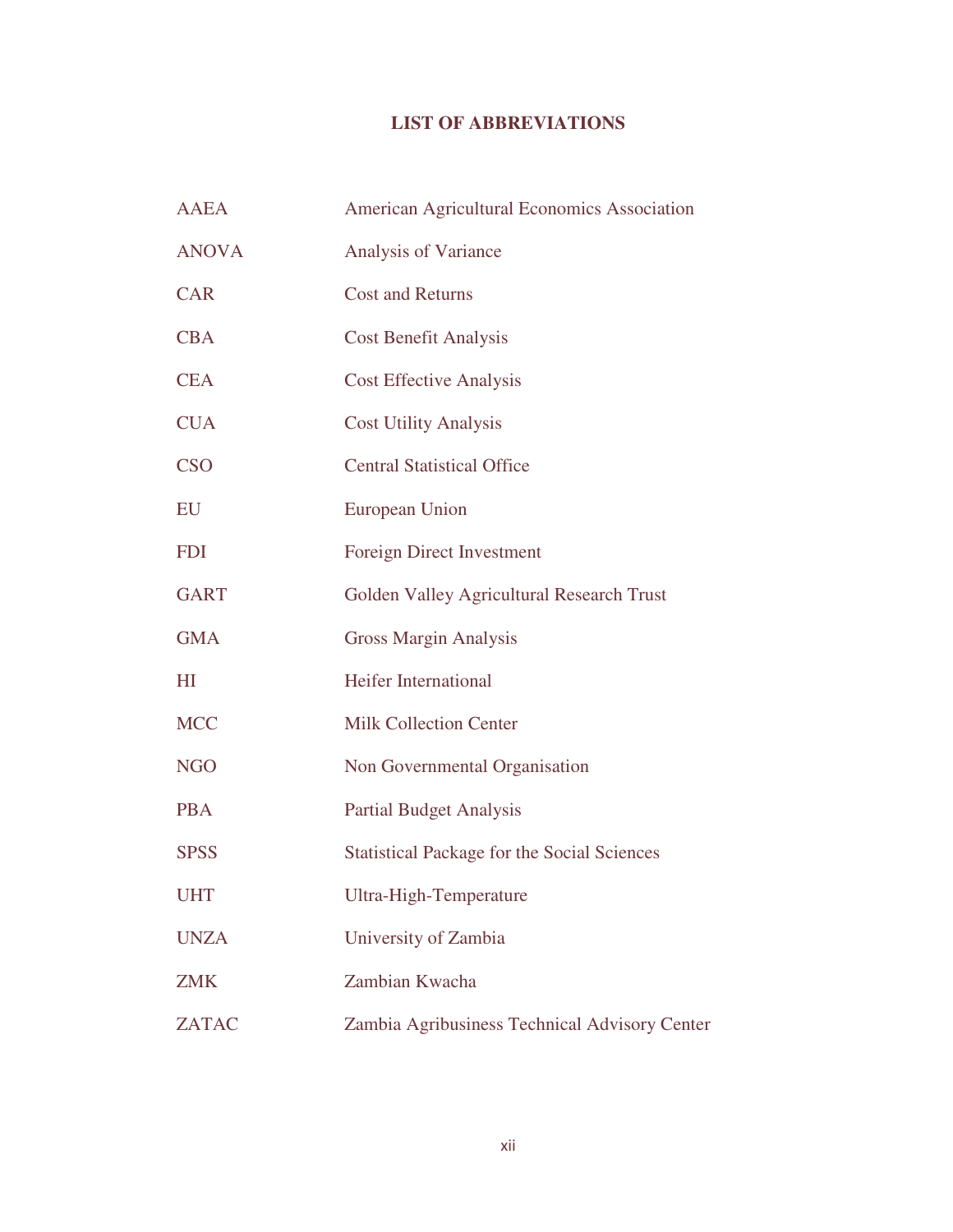#### **CHAPTER ONE**

#### **BACKGROUND TO THE STUDY**

#### **1.1 Introduction**

Smallholder dairy farming is very important as it produces the much needed commodity for the life of animals and humans. Milk has been described as nature's most perfect food, as it is the sole source of nourishment for newborn mammals (Schmidt *et al*., 1988). It is very important in the human diet because of two important ingredients namely protein and calcium. Protein provides many of the amino acids often deficient in the cereal food grains. Dairy products provide the most important amino acids required for body building as well as tissue repairs in human beings (Osotimehin *et al*., 2006). Calcium is the nutrient most likely to be lacking in diets of persons who do not consume milk or milk products hence adequate calcium intake is difficult to attain in the human diet if milk or milk products are excluded (Schmidt *et al*., 1988). Milk also contains essential vitamins and minerals. Vitamins have many roles in the body, including metabolism co-factors, oxygen transport and antioxidants (Fox and McSweeney, 1998). They help the body use carbohydrate, protein and fat. Minerals also have many roles including enzyme functions, bone formation, water balance maintenance and oxygen transport (Fox and McSweeney, 1998). There is some evidence that milk and milk products exhibit a cholesterol lowering effect thus preventing incidences of atherosclerosis and coronary heart disease (Schmidt *et al*., 1988).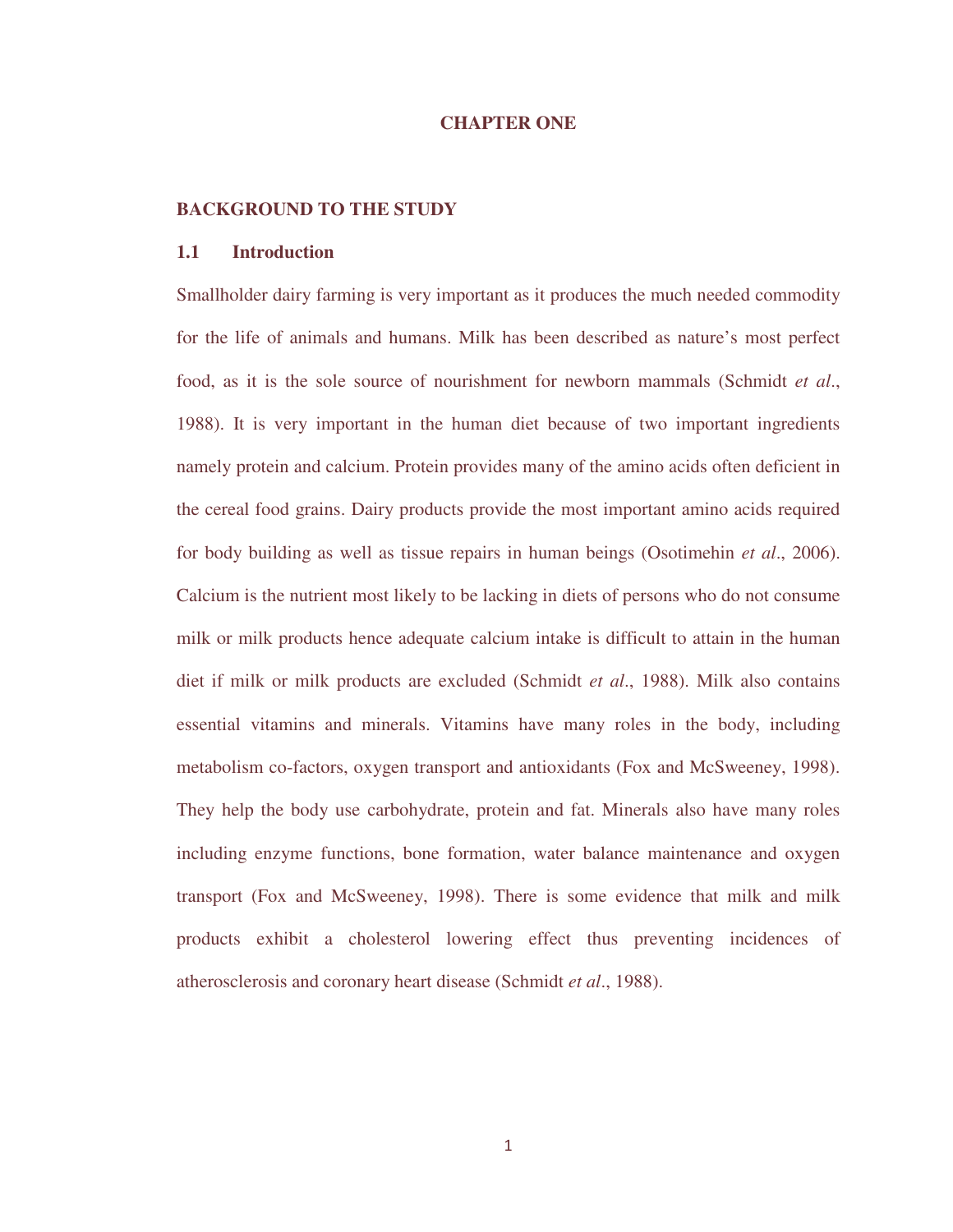### **1.2 Global Perspective on Milk Production**

It is estimated that almost 150 million farm households, i.e. more than 750 million people, are engaged in milk production worldwide, the majority of whom are in developing countries (FAO, 2010). Annual milk consumption growth rates in these countries averaged 3.5 to 4.0 percent over the decade 1995-2005, at least double the growth rates of 1.4 to 2.0 percent for major staple foods over the same period (FAO, 2010). The dairy sector provides income and employment to many, often poor, people. It is estimated that 12 to 14 percent of the world population, or 750-900 million people, live on dairy farms or within dairy farming households and the production of one million litres of milk per year on smallholder dairy farms creates approximately 200 onfarm jobs (FAO, 2010). Smallholder dairy farming promotes regular monetary earnings to people who access cash once a season after they sell their harvested crops. The regular monthly monetary earnings from the sale of milk and milk products have favorable effects on the cash flow charts of rural households and assist in improving the lifestyles of the rural people. Smallholder dairying also helps people to get involved in the mainstream cash economy and poverty alleviation ventures of their countries. It increases the milk production base of the country, improves household nutrition, empowers women and youths in income generation ventures and overall agricultural development. It assists farmers to diversify, spread farming risks and creates opportunity for some idling resources like crop residues to enter the human food chain hence utilizing marginal form of resources (Ngongoni *et al*., 2006).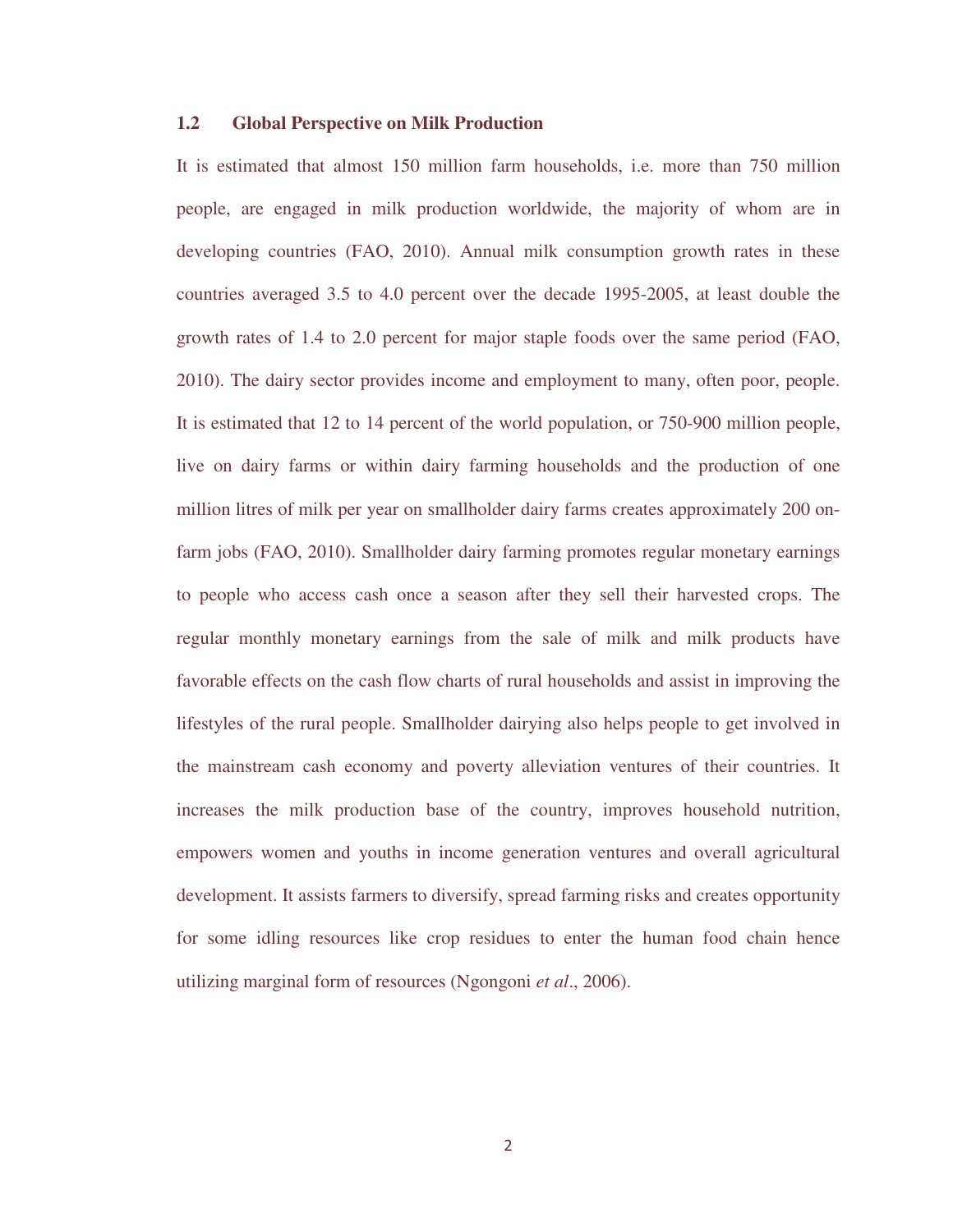#### **1.2.1 Global Perspective on Milk Consumption**

Based on milk equivalents (ME), average per capita global milk consumption amounts to about 100 kg of milk per year, with very significant differences between countries or regions (FAO, 2010). Per capita consumption in Western Europe is in excess of 300 litres of milk per year compared with less than 30 litres (and sometimes even as little as 10 litres) in some African and Asian countries (FAO, 2010). In the past, increases in global milk demand were mainly driven by population growth, whereas currently they are also increasingly fuelled by rising per capita milk consumption in some highly populated developing countries. Increasing income levels are expected to raise the demand for milk and dairy products by more than 1.8 percent per annum (FAO, 2010). Should increases in milk production not follow suit, dairy prices will rise significantly over past levels. South Asia and European Union (EU) countries are the most important dairy regions, accounting for 44 percent of global milk production. In the period 2002 to 2007, world milk production grew by 13 percent, or by an average of 15 million tons of energy corrected milk (ECM) per year – mainly through production increases in China, India and Pakistan (Saha *et al*., 2004; EU, 2009). Overall, therefore, developing countries, which rely predominantly on smallholder dairy production systems, have increased their share in world milk production.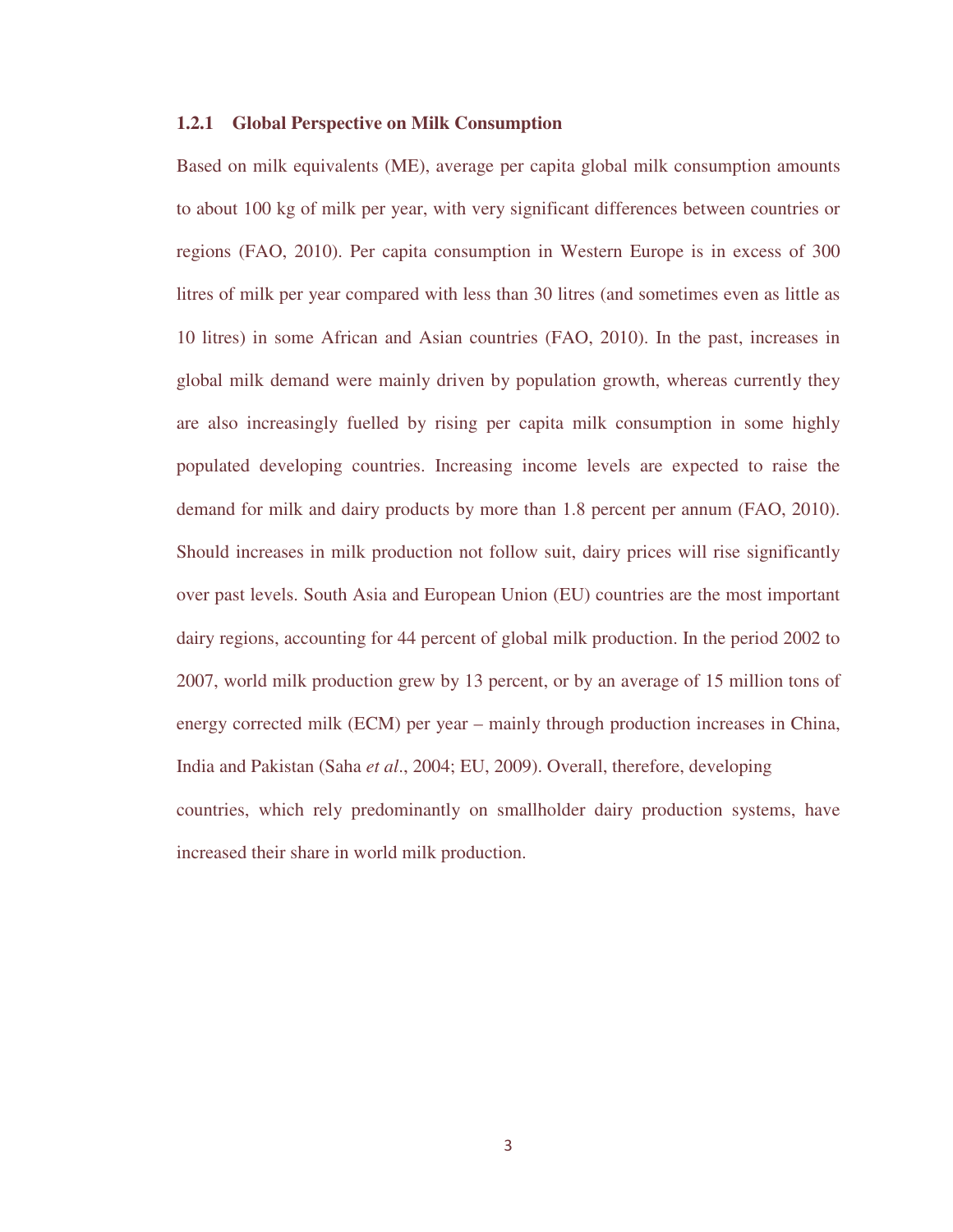### **1.3 Zambian Perspective on Milk Production**

#### **1.3.1 Dairy Subsector**

Zambia has three main types of dairy producers, namely: (1) traditional farmers; (2) smallholder dairy farmers; and (3) large scale commercial dairy farmers (Phiri, 1995; Neven *et al*., 2006). Traditional small scale producers hold the largest number of cattle, but given that their cattle consist mostly of local breeds (zebu), they represent only an estimated 45 percent of milk production and an estimated 25 percent of marketed raw milk in Zambia (Kaluba, 1992; Neven *et al*., 2006). Most of the milk produced is either consumed by the household or sold in informal rural markets and consumed as raw milk. Some traditional small scale producers sell their milk to milk collection centers who in turn sell either to processors or directly to consumers.

Smallholder dairy farmers originate either from the ranks of the traditional small scale farmers or represent new entrants into the sub-sector (e.g., retirees who invested their pension in a dairy farm). Most of them are organized in cooperative societies around milk collection centers from where processors collect the raw milk. These smallholder dairy farmers use mostly mixed-breed cows and unlike traditional small scale producers, they sell the bulk of their output to processors in the formal market or consumers in the informal market. These are the farmers that this study targeted.

Large scale commercial dairy farmers are capital-intensive and have larger herds of purebred dairy cows. This set-up gives them greater control over production and hence they are able to concentrate production in the dry season when prices are at peak. Large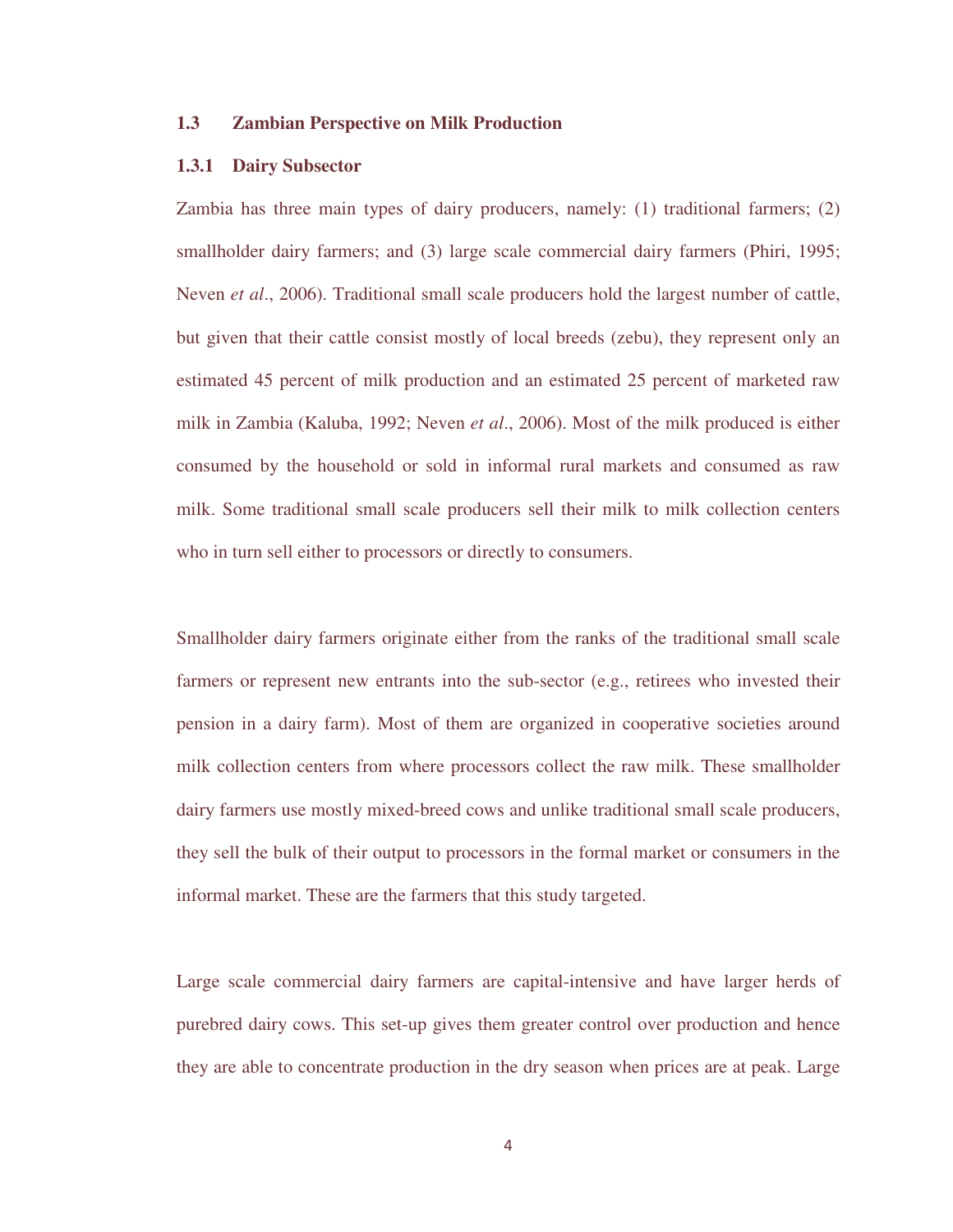scale commercial dairy farmers sell in both informal and formal markets and supply about 80 percent of the milk into the formal dairy channels (Neven *et al*., 2006).

#### **1.3.2 Milk Production and Consumption in Zambia**

Zambia has a population of over 13 million of which 61 percent resides in rural areas with agriculture as their main source of livelihood (CSO, 2010). Smallholder dairying in Zambia is practiced in a production system that integrates crop and dairy farming. Smallholder dairying can play an important role in poverty reduction, creation of employment opportunities and wealth as well as in enhancing household nutrition/food security of the rural population, the majority of which live below the poverty datum line. Milk production in Zambia is estimated at over 215 million litres per year and about 115 million litres is the share from smallholder dairy farmers (Pandey, 2010). The Zambian per capita milk consumption is estimated at 24 litres against the level recommended by FAO, which is about 200 litres per person per year (Pandey, 2010). The average per capita consumption in sub-Saharan Africa is at 36 litres with Kenya being the highest at about 100 litres per person per year (Thorpe *et al*., 2000; Muriuki *et al*., 2001; Pandey, 2010).

#### **1.3.3 Milk Marketing in Zambia**

Market development is very important for dairy or any other agricultural production to thrive (Mullins, 1995). Since 1991 the Government of Zambia has liberalized its markets leading to fundamental structural changes in the agri-food sector (Saasa, 1996). Parastatal companies were privatized, commodity markets were deregulated and foreign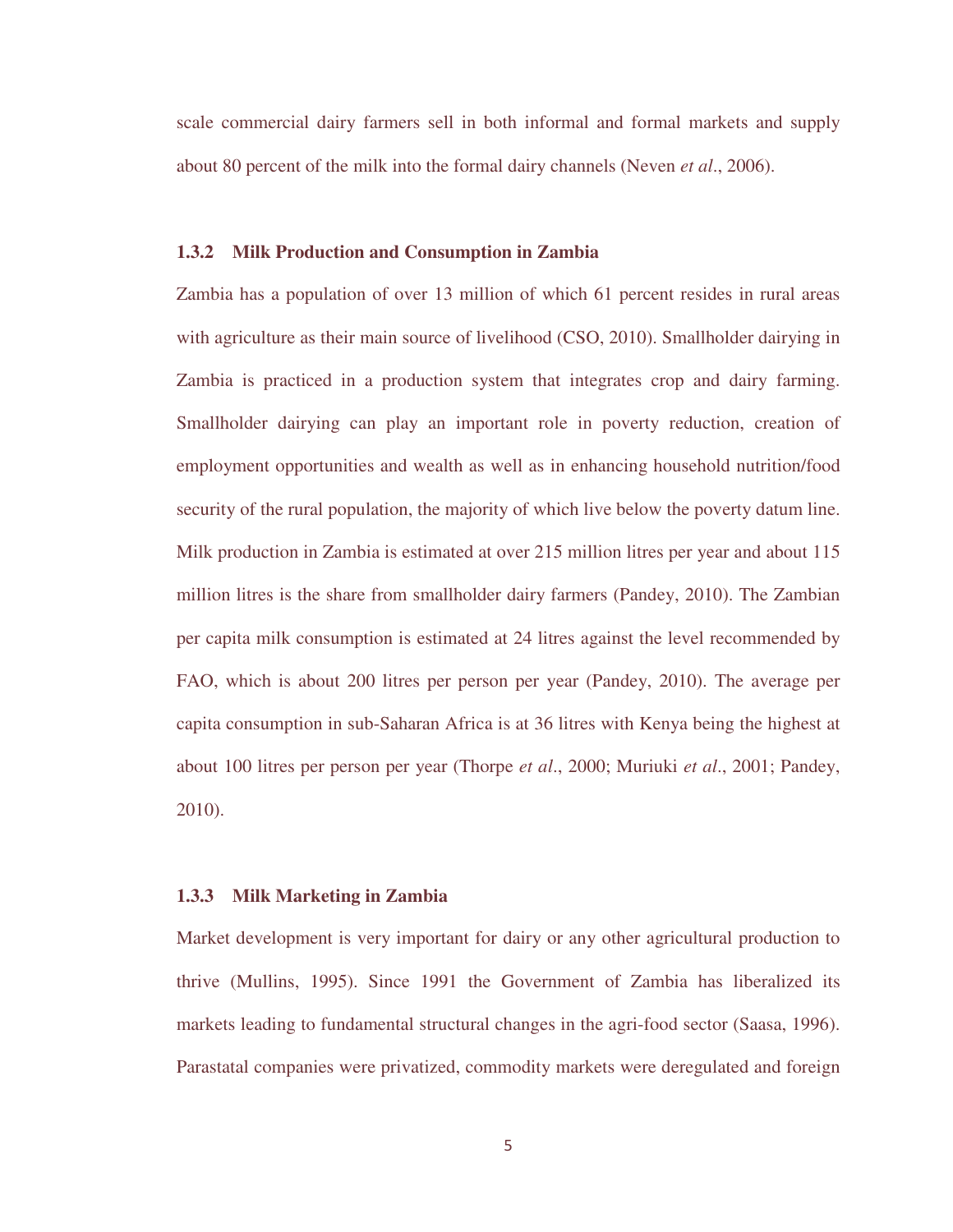direct investment (FDI) was both encouraged and facilitated. This resulted in new investments by international firms in some sectors of the country's agri-food system, most notably in retail distribution and food processing. These companies introduced modern procurement strategies that have started to change the institutional, organizational and technological characteristics of the supply chain. Currently, the smallholder dairy farmers supply their milk to milk collection centers on a daily basis. Membership to these milk collection centers is through payment of a fee and a farmer automatically becomes a shareholder. It is the duty of milk collection centers to store milk in refrigerated cooler tanks and market it. Parmalat, Zambeef, Dairy King and other dairy processing companies enter into contracts with these milk collection centers. The farmers are paid at the end of the month by the appropriate centers upon receiving payments from the processors. However, the Zambian milk market is currently under threat from cheaper low quality milk imported from the Common Market for East and Southern Africa (COMESA) Region (Kamayoyo, 2010). Prices are currently regulated by processors who have established a new quality-based raw milk pricing schedule, similar to that applied in industrialized countries. Price is calculated using complex formulas based on bacterial count and butterfat content of milk amongst others.

#### **1.4 Statement of the Problem**

Zambia has about 2,500 smallholder dairy farmers affiliated to dairy cooperatives whose capacities in smallholder dairy farming are being strengthened by resource persons, including materials & financial support mainly from Golden Valley Agricultural Research Trust (GART), Heifer International, Land 'O' Lakes International and many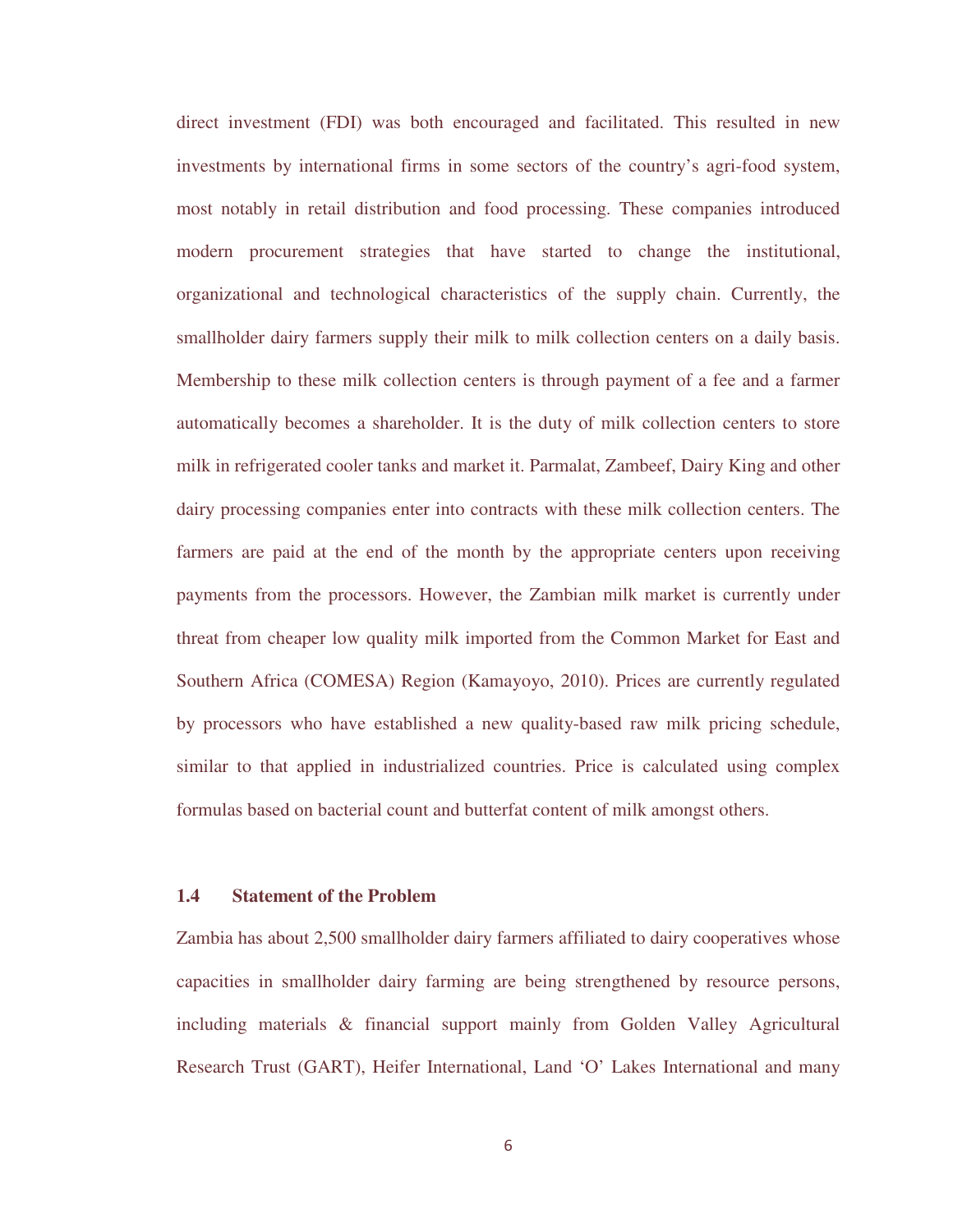other Non Governmental Organisation (NGOs) in collaboration with the Government of Zambia (Pandey and Muliokela, 2006). Despite the involvement of these donor funded projects and Government in promoting smallholder dairy farming, there is lack of the much needed solid empirical evidence on the viability of smallholder dairy farming in Zambia. However, so many studies have been carried out in different countries in Africa and other continents (Baltenweck *et al*., 1998; Mburu *et al*., 2007; Otieno *et al*., 2009; Kavoi *et al*., 2010). Similar studies are also being carried out annually in European countries (EU, 2009). This study therefore seeks to reduce the existing knowledge gap in Zambia and to contribute to the general body of knowledge in terms of study design, approach and analysis of results.

#### **1.4.1 Rationale of the Study**

The rationale for economic analysis in smallholder dairy farming arises from the fact that resources in a dairy enterprise namely human resource, facilities, equipment, raw materials and others, are all scarce commodities. This means that choices have to be made about where to deploy these scarce resources. Economic evaluation/analysis provides a scientific and systematic method for making these choices (Zweifel *et al*., 2009). Research based information on economic analysis of the relative profitability of smallholder dairy farming is lacking in Zambia. The findings from this study will therefore provide baseline data for policy makers, donors, development planners and farmers when making decisions related to the profitability of smallholder dairy enterprises in Zambia. It is also important in issues relating to farm-level decision making, policy and government program evaluation, performance analysis, and resource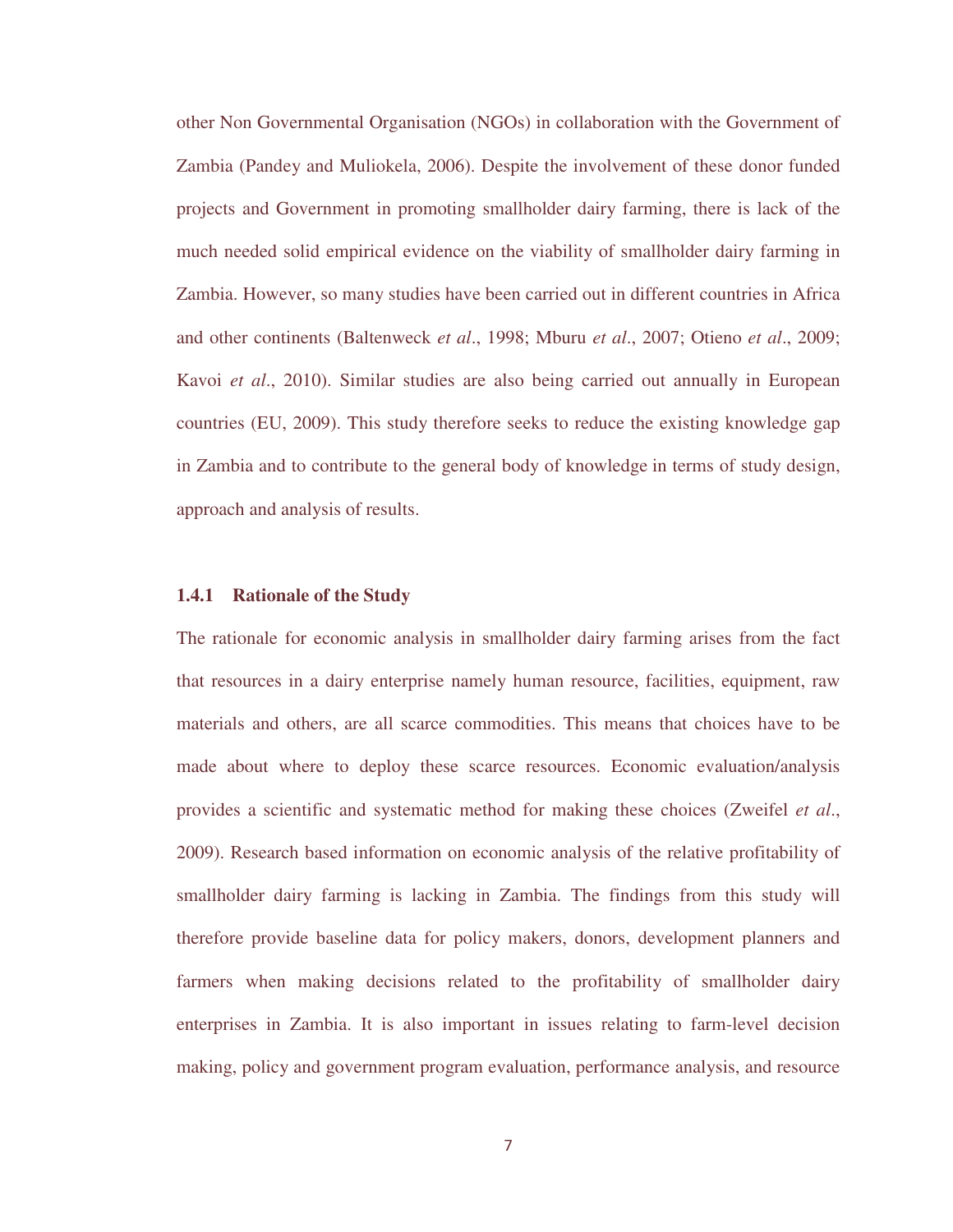allocation to smallholder dairy farming. The importance of this study to this field can therefore not be over-emphasized.

### **1.5 Objectives of the Study**

### **1.5.1 General Objective**

The general objective of the study was to determine the relative profitability of smallholder dairy farming in Zambia.

### **1.5.2 Specific Objectives**

The specific objectives of the study were as follows;

- i) To assess the provincial variations in relative profitability of smallholder dairy enterprise in Zambia.
- ii) To determine the socio-economic factors and their effects on the profitability of smallholder dairy farming in Zambia.
- iii) To assess the socio-economic contribution of smallholder dairy farming to rural development.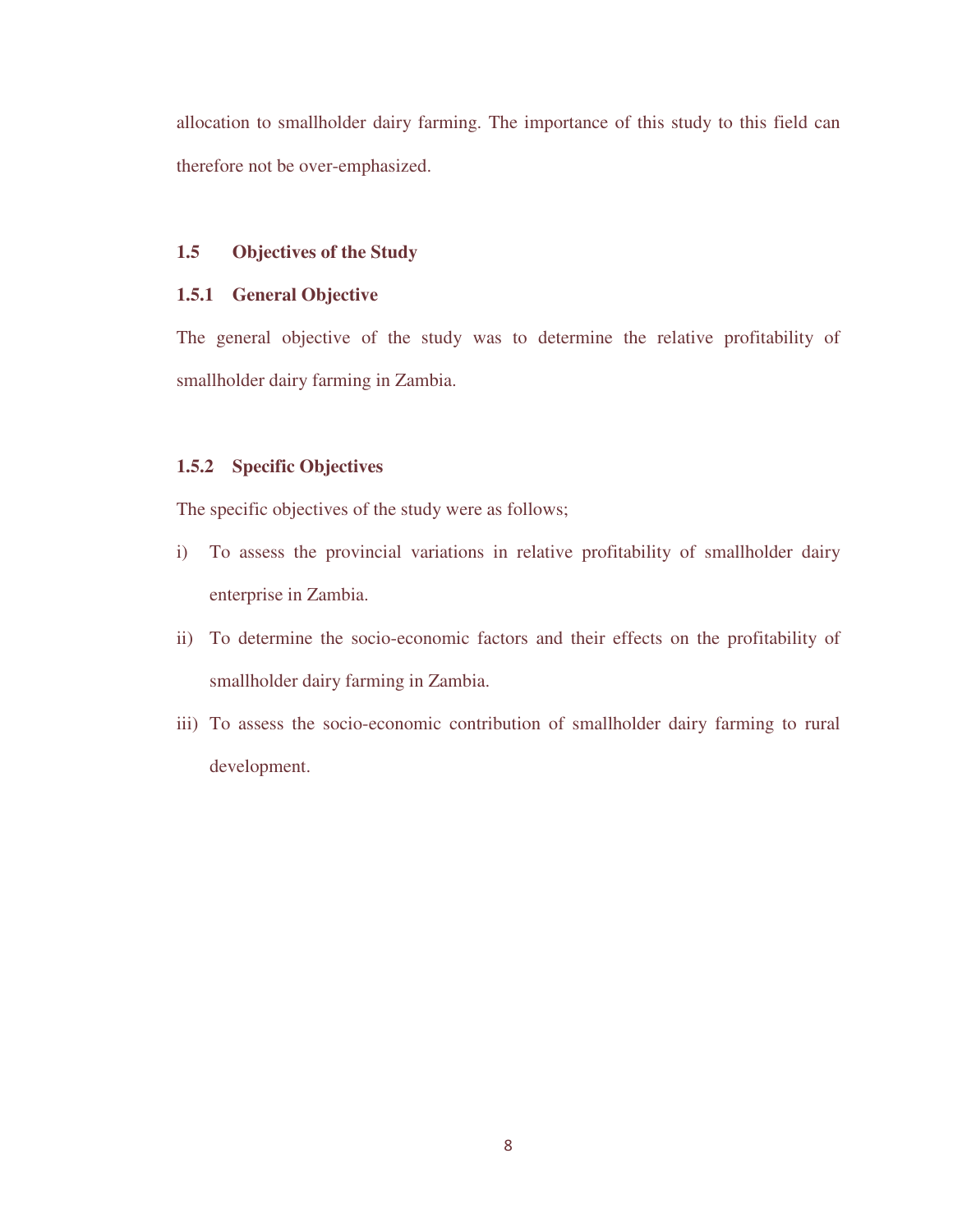#### **1.6 Operational Definitions**

**Smallholder dairy farmer:** according to FAO (2007), smallholder dairy farmer refers to a farmer with one to four dairy cows. The smallholder dairy farmers use mostly mixed-breed cows and sell the bulk of their output to processors in the formal market through cooperatives or consumers in the informal market.

**Formal markets:** refer to the dairy companies that operate the processing facilities in a dairy zone (i.e. collecting centers set up at community level) that usually buy the milk either directly from the farmers or via some agent (FAO, 2007).

**Informal markets:** refer to milk sellers and buyers in a neighborhood or village. It includes smallholder dairy farmers who sell some of the farm produce to the local market (FAO, 2007).

**Dairy value chain:** refers to the various stages through which milk and milk products pass from farm to the final consumer (FAO, 2007).

**Enterprise:** is any coherent portion of the general input-output structure of the business that can be separated and analyzed as a distinct entity (AAEA, 1998).

**Fixed costs:** These are costs which cannot easily be allocated to the different enterprises on the farm and do not change if the size of the enterprise is altered (Gordijn and Whitehead, 2005).

**Variable costs:** these are costs that satisfy two criteria; they must be specific to a single enterprise, and they must vary approximately in proportion to the size of the enterprise output. Therefore they only occur if production takes place (Gordijn and Whitehead, 2005).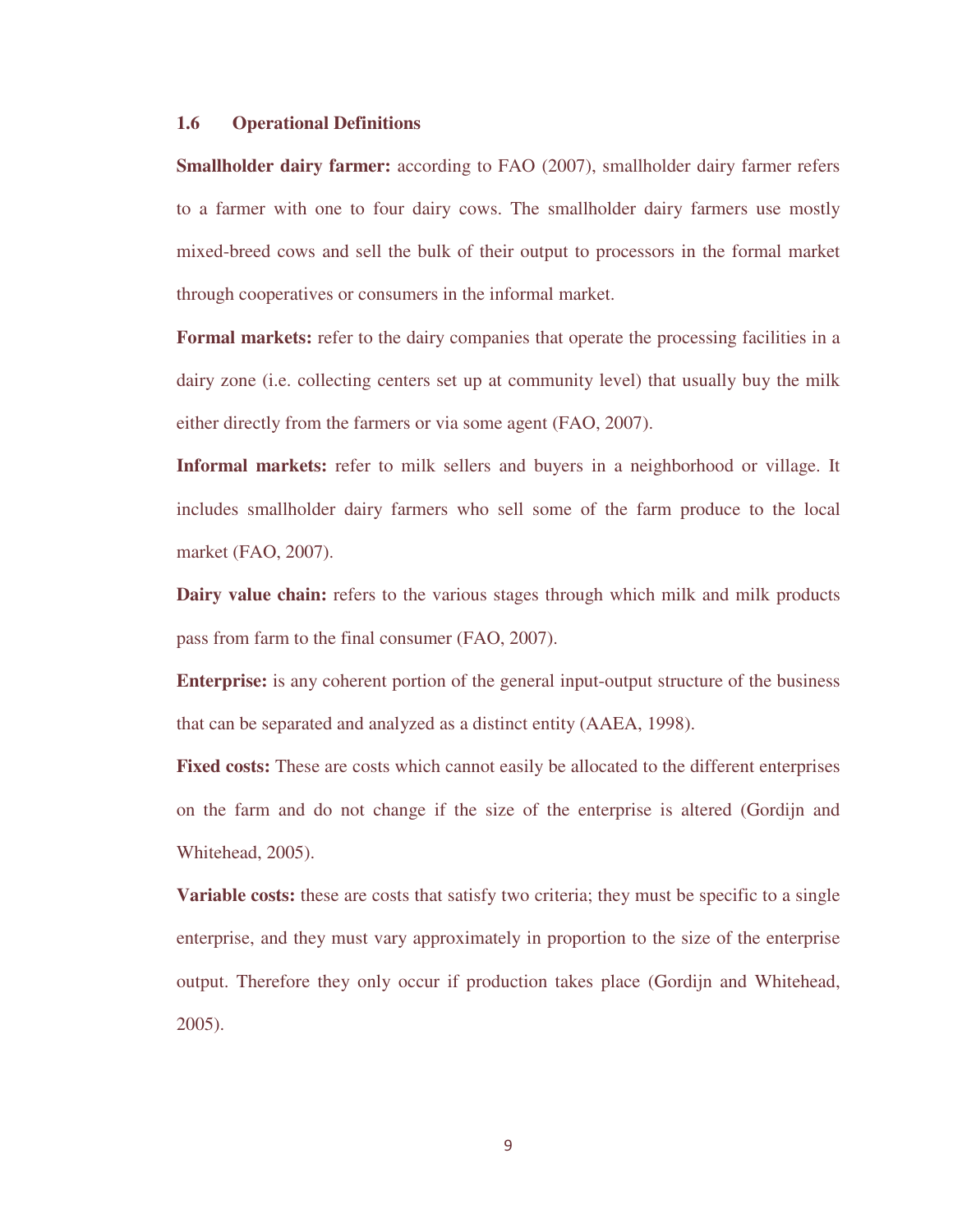#### **CHAPTER TWO**

#### **LITERATURE REVIEW**

#### **2.1 Introduction**

The literature reviewed in this chapter highlights what others have written about profitability of smallholder dairy farming and the factors affecting it, under the subheadings:- profitability of smallholder dairy farming; measures of profitability; uses of gross margin analysis and its limitations.

### **2.2 Profitability of Smallholder Dairy Production**

Many studies have been carried out to assess the viability or relative profitability of smallholder dairy farming and the critical factors affecting it. There is a rich history of researchers using gross margin analysis as a tool to determine efficiency and profitability of dairy systems, and regression analysis to determine factors affecting these systems (Cain *et al*., 2007). Mburu *et al*. (2007) carried out similar works to assess the profitability in different agro ecological zones in the Kenya highlands, but his study had limitations of valuation of manure and sale of calves as there was lack of accurate market prices for these secondary outputs. A study by Osotimehin *et al*. (2006) examined the profitability as well as operational efficiency of milk processing enterprise in Kogi state, Nigeria using budgetary analysis. This resulted in the calculation of net farm income for processors hence omitting the profitability for dairy farmers. A study on the measurement of economic efficiency for smallholder dairy cattle in the marginal zones of Kenya by Kavoi *et al*. (2010) preferred to use the cost function approach over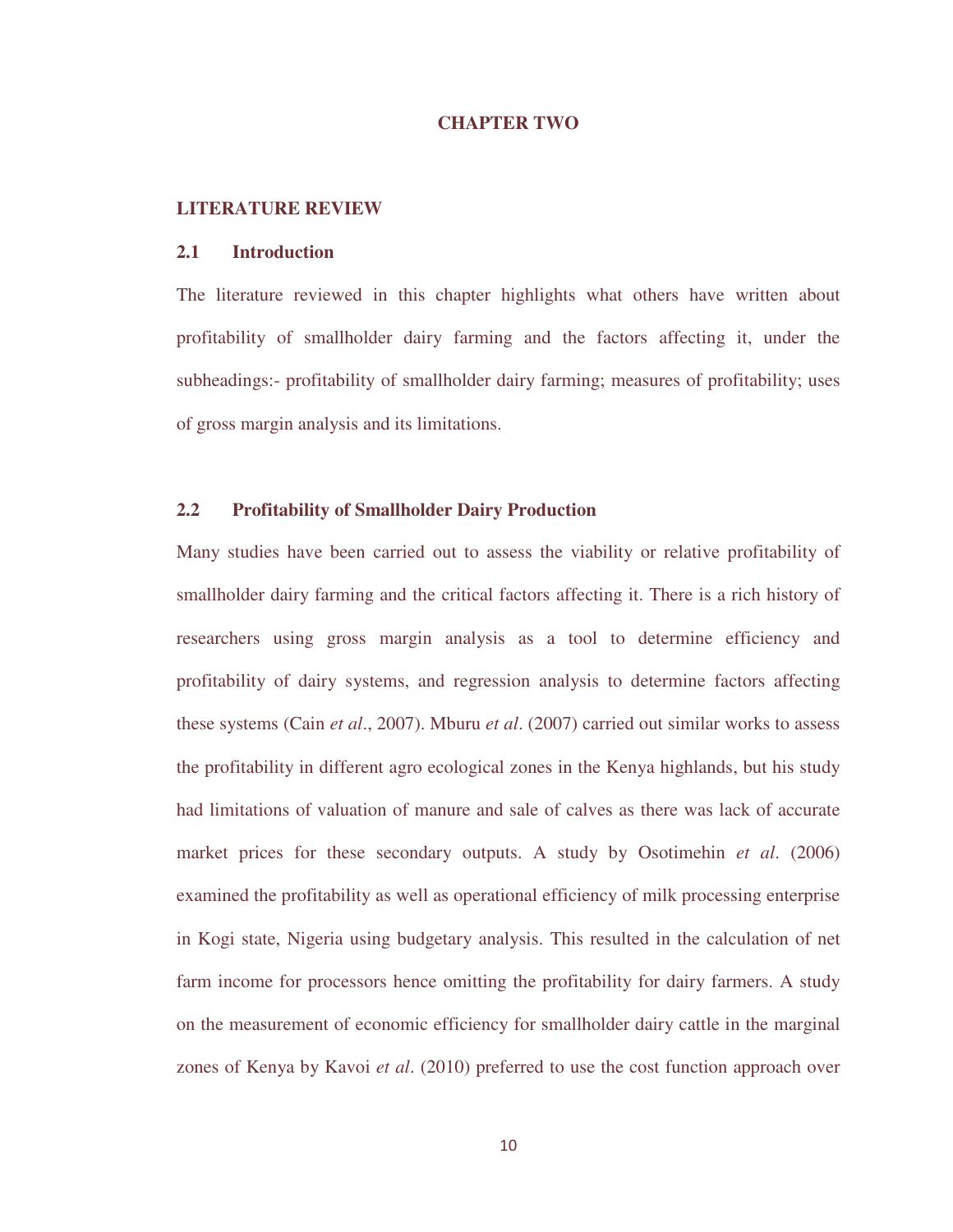the profit function approach to avoid problems of estimation that may arise in situations where farm households realize zero or negative profits at the prevailing market prices. However, this study dwelt more on the socio-economic factors affecting the economic efficiency for smallholder dairy cattle, using multiple regression analysis. Otieno *et al*. (2009) carried out some work on economic evaluation of relative profitability in small holder dairy farms in western Kenya. He used farmers' profit levels generated by gross margin analysis in comparing their relative efficiency in dairy farming using regression analysis. This empirical literature on profitability of smallholder dairy enterprise formed the basis for carrying out an economic analysis of the viability of smallholder dairy farming in Zambia. However, unlike the previous ones, the current study took into account the socio-economic factors affecting smallholder dairy farmers using multiple regression analysis.

### **2.3 Measures of Profitability**

There are five basic methods of economic analysis or measures of profitability namely gross margin analysis (GMA), partial budgeting analysis (PBA), cost effective analysis (CEA), cost utility analysis (CUA) and cost-benefit analysis (CBA) (Dijkhuizen and Huirne, 1997; Zweifel *et al*., 2009). The current study used gross margin analysis to calculate profits of dairying at an individual farm level due to the fact that it is the simplest and most practical method of assessing enterprise profitability and it is widely used in farm management economics (Dijkhuizen and Huirne, 1997). In complete enterprise costing (PBA and CBA) the fixed costs are also allocated, unlike for gross margin analysis where only the outputs and variable costs are allocated to individual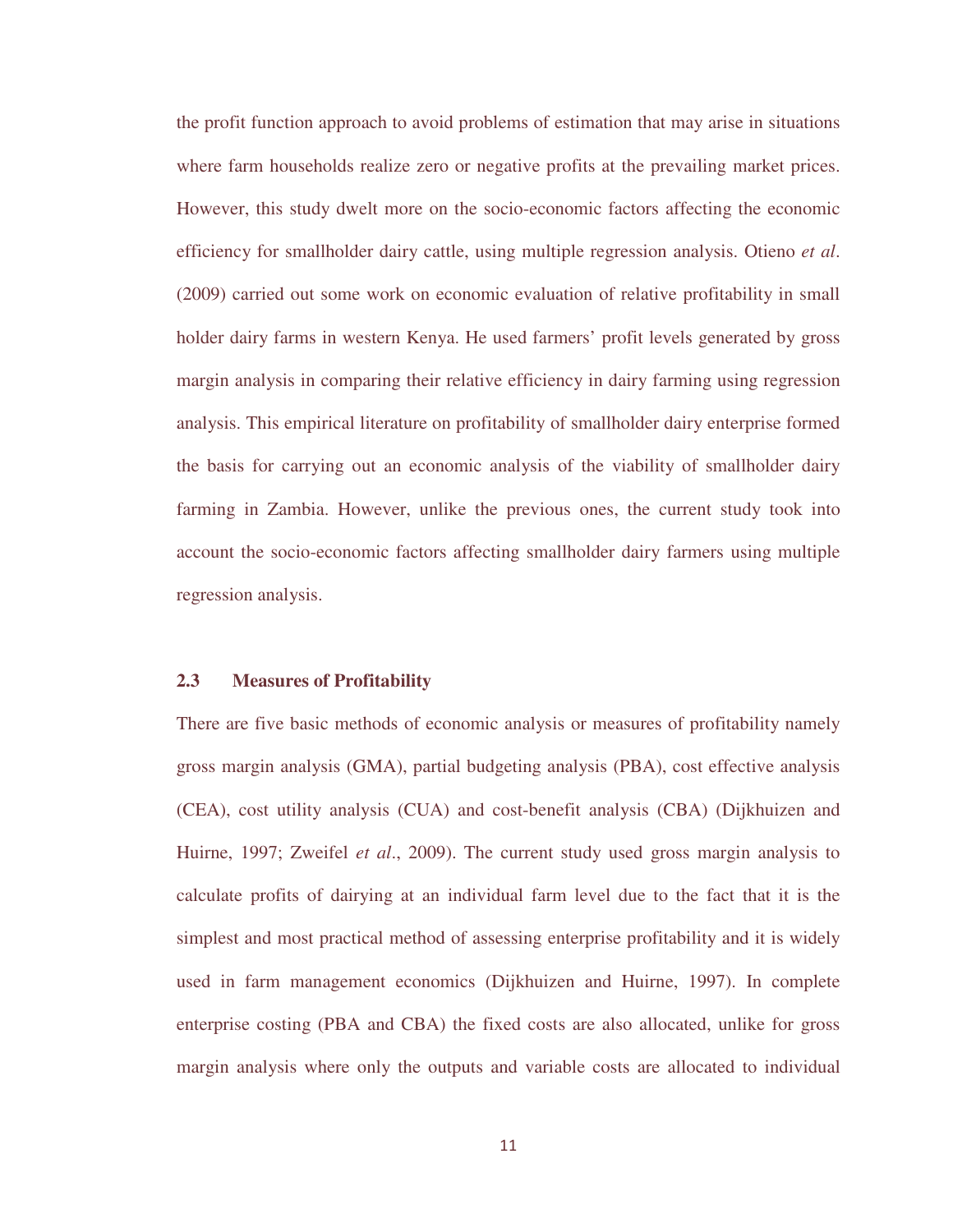enterprises. This result in a net profit per enterprise with all costs allocated, and enables the calculation of costs per tonne of grain or per litre of milk produced on the farm and break-even budgets. The strength of such techniques is that they help to identify all costs involved in a particular enterprise. Despite its apparent simplicity, however, the full cost approach is fraught with difficulties as awkward and sometimes arbitrary decisions have to be made concerning the allocation of overhead expenses between enterprises (Firth, 2002). Net profit figures per enterprise tend to ignore the interrelated nature of enterprises and are thus less useful for most farm enterprise systems (Firth and Lennartsson, 1999). However, despite being the best measure of relative enterprise profitability, gross margin analysis has its own limitations as well, as explained in section 2.3.2.

#### **2.3.1. Uses of Gross Margin Analysis**

The many purposes for which gross margin estimates are developed broadly include farm-level decision making, policy and government program analysis, performance analysis and the study of resource allocation issues (AAEA, 1998). Farm-level decision analysis examines options for a given farm in the coming year, and for longer-range periods using projected information. Policy analysis often uses historical cost information for a group of farms producing the same commodity, to analyze the likely impacts of a proposed policy change. The study of efficiency of resource allocation usually involves details on the components of cost and returns for a composite of farms. Economic or financial performance of a particular enterprise can involve both historical and projected cost information for a single farm and/or a group of farms. To address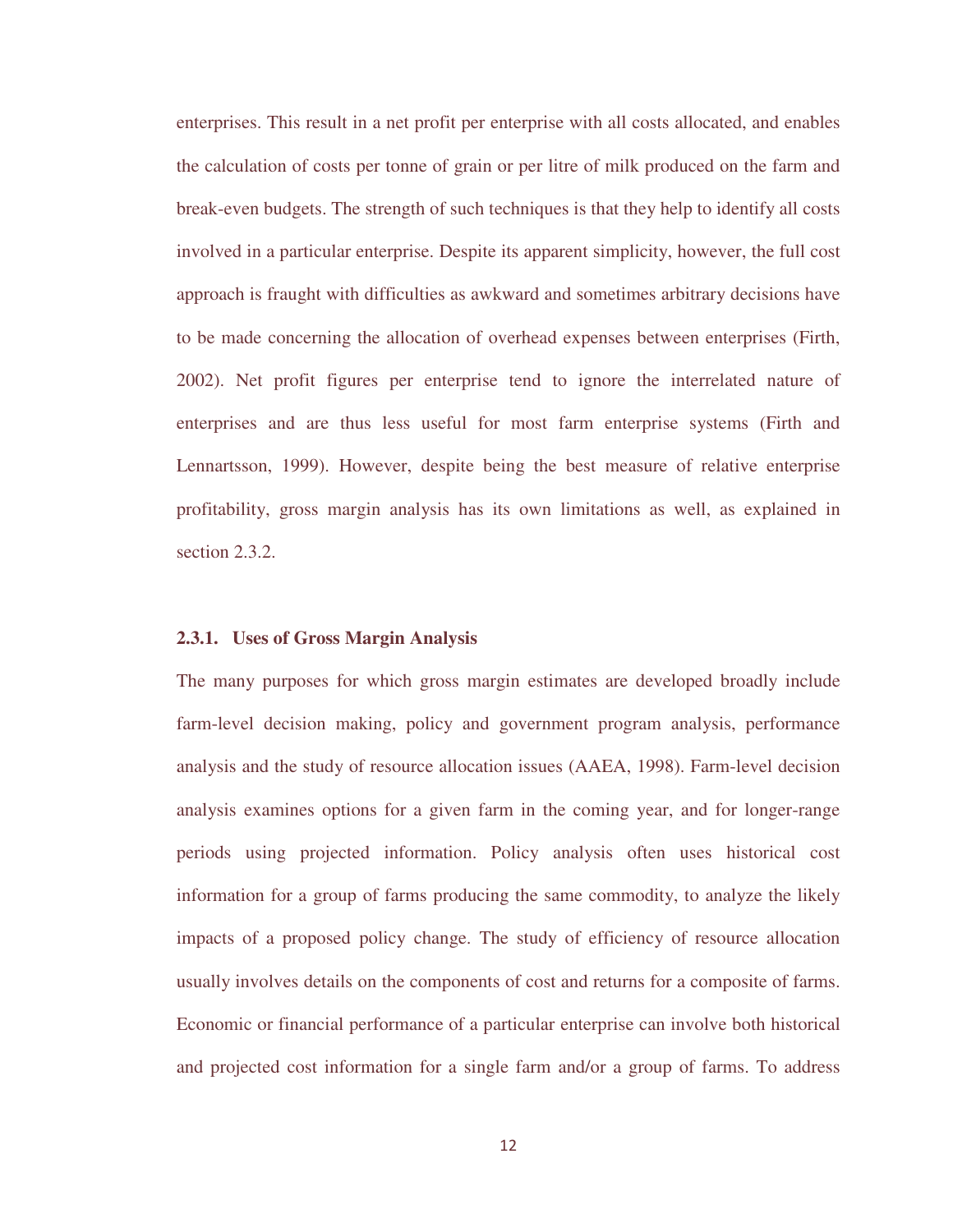these various information requirements, gross margin estimates are prepared to provide measures of the costs of producing a unit of a commodity for a specific farm, for a representative farm in a region, or for a representative farm in a nation as a whole (AAEA, 1998).

# **2.3.2 Limitations of Gross Margin Analysis as an Indicator of Enterprise Profitability**

Gross margins should only be compared with figures from farms with similar characteristics and production systems. With this reservation in mind, the comparisons can give a useful indication of the production and economic efficiency of an enterprise. Comparison of gross margins between enterprises with different fixed cost structures can be misleading (Firth, 2002). In the current study, smallholder dairy farmers had similar characteristics and production systems. The gross margin does not measure net profit of an enterprise as it only takes variable costs into account. Therefore, it should be clearly stated that the results obtained in the current study are gross margins and not net profits, even though the former is a good measure of enterprise profitability. Labour can be difficult to allocate as most businesses have permanent labour and casual labour. In a gross margin analysis of a dairy enterprise, the tendency is to focus on the casual labour associated with that particular activity such as cattle herding or milking (Firth, 2002). Therefore casual (hired) labour took care of this aspect of fixed cost in this study.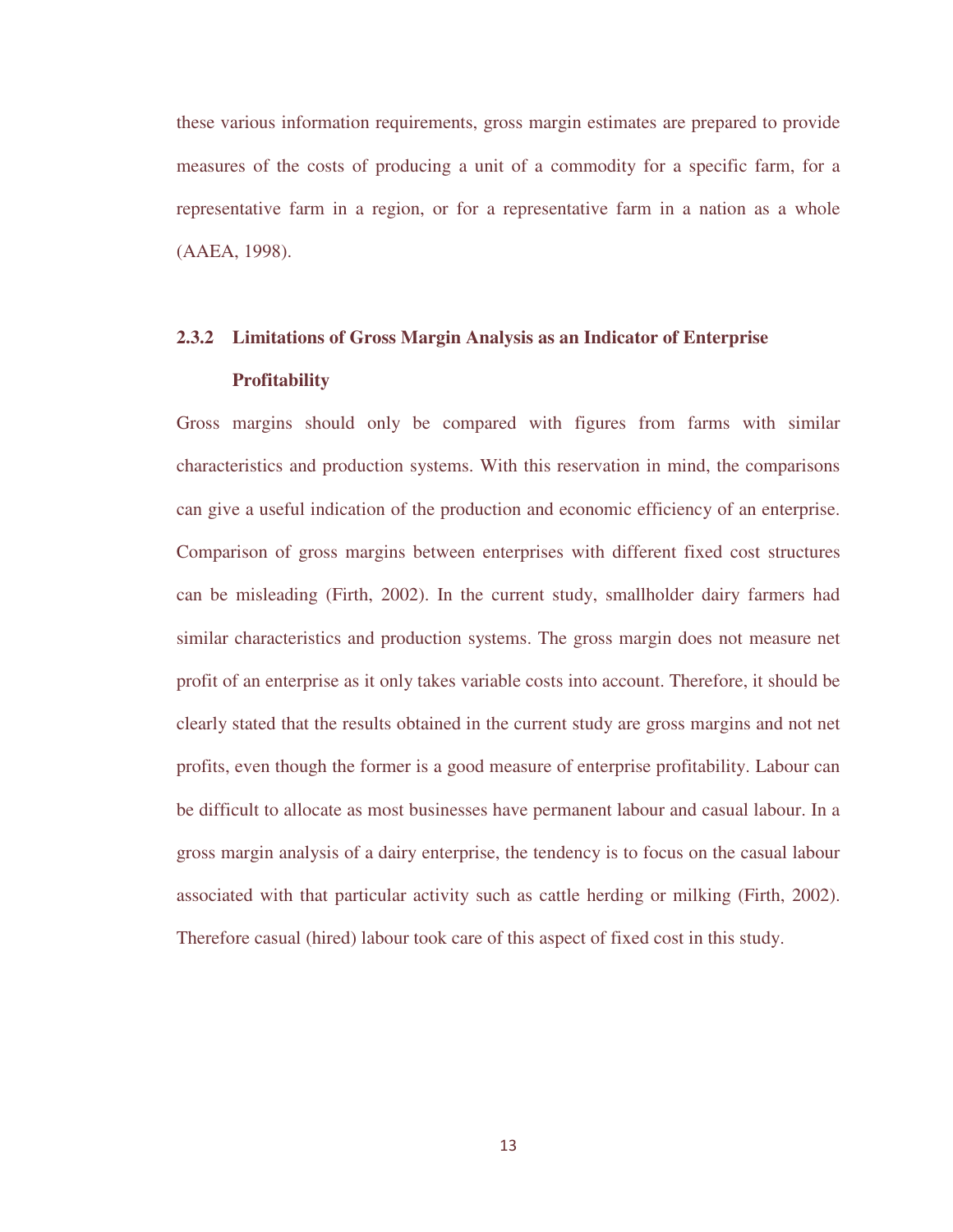#### **CHAPTER THREE**

#### **DATA SOURCES AND METHODOLOGY**

#### **3.1 Introduction**

This chapter presents the research design and description of study sites, study sample and sampling technique, data collection instruments and data analysis. It ends with the discussion on the conceptual framework for multiple regression analysis on socioeconomic factors affecting the profitability of smallholder dairy farming in Zambia.

### **3.2 Research Design and Description of Study Sites**

A cross-sectional survey design employing quantitative data collection techniques was used. The study sites included 12 districts from 6 provinces; namely Central Province (Kabwe and Chibombo districts), Southern Province (Mazabuka, Monze, Choma and Kalomo districts), Eastern Province (Chipata district), Copperbelt Province (Luanshya district), Lusaka Province (Kafue district) and Western Province (Mongu and Senanga districts). The choice of these provinces was driven by the presence of substantial numbers of dairy cooperative societies which assisted in terms of milk marketing and whose capacities in smallholder dairying are being strengthened through the provision of resource persons, materials and financial support mainly by the Golden Valley Agricultural Research Trust (GART) and non-governmental organizations (NGOs) in collaboration with the Government of Zambia (Pandey and Muliokela, 2006). The study sites are shown in Figure 1.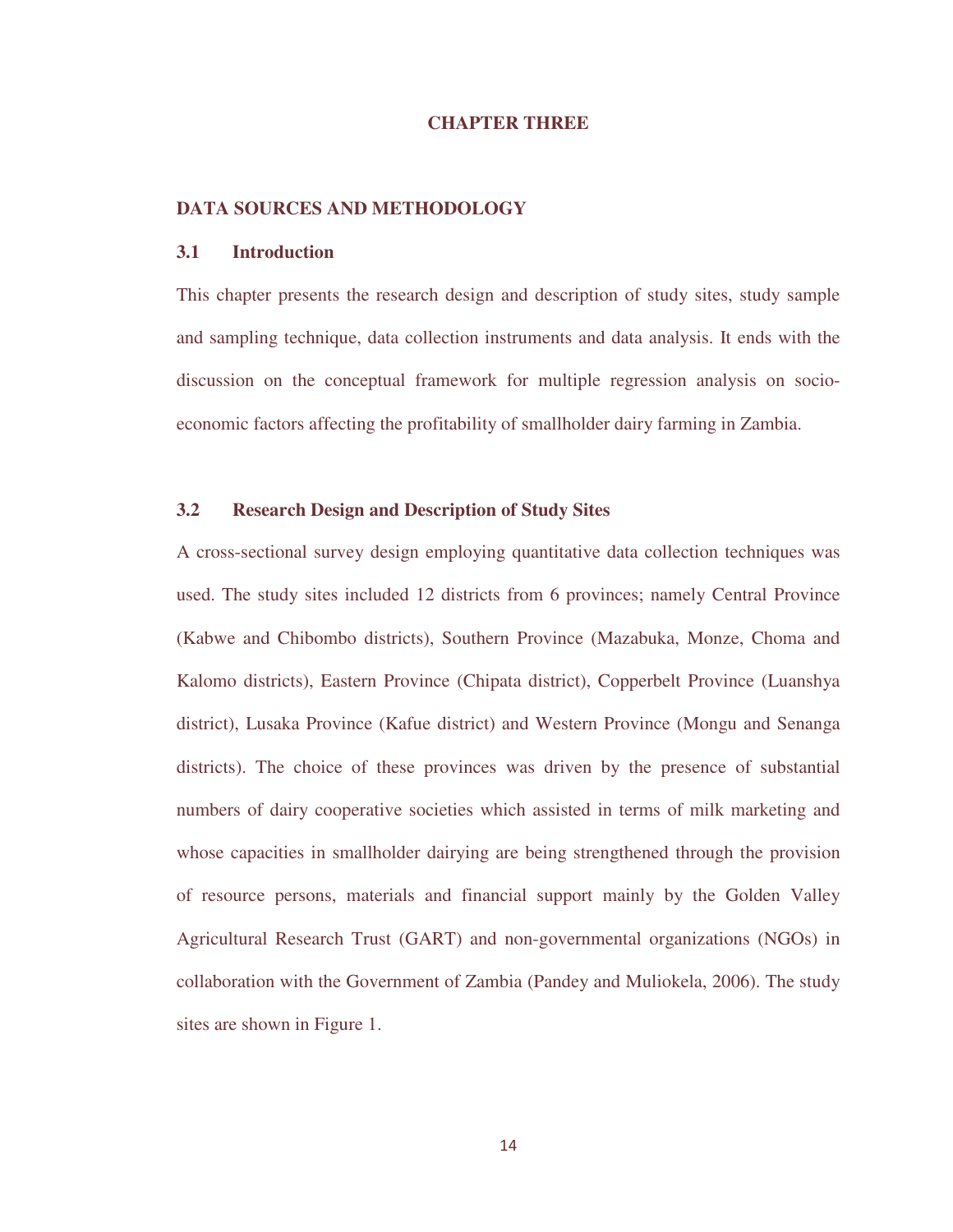Figure 1: Map of Zambia showing study sites (districts).



Source: http://mapsof.net/zambia/static-maps/png/zambia-map

### **3.3 Study Sample and Sampling Technique**

Multi-stage sampling which included both purposive and random sampling was employed in this study. Patton (1990) claims that: "The logic and power of purposive sampling lies in selecting information-rich cases for an in-depth study. Information-rich cases are those from which one can learn a great deal about issues of central importance to the research. In this study, information rich cases were those farmers regularly delivering milk to milk collection centers (MCCs) over a period of one year (August 2009 to July 2010). In the first stage, the country was divided into nine (now ten) provinces on the basis of administrative demarcations; in the second stage, six out of the then nine provinces were purposively selected based on the presence of smallholder dairy activities; in the third stage, twelve districts were also purposively selected from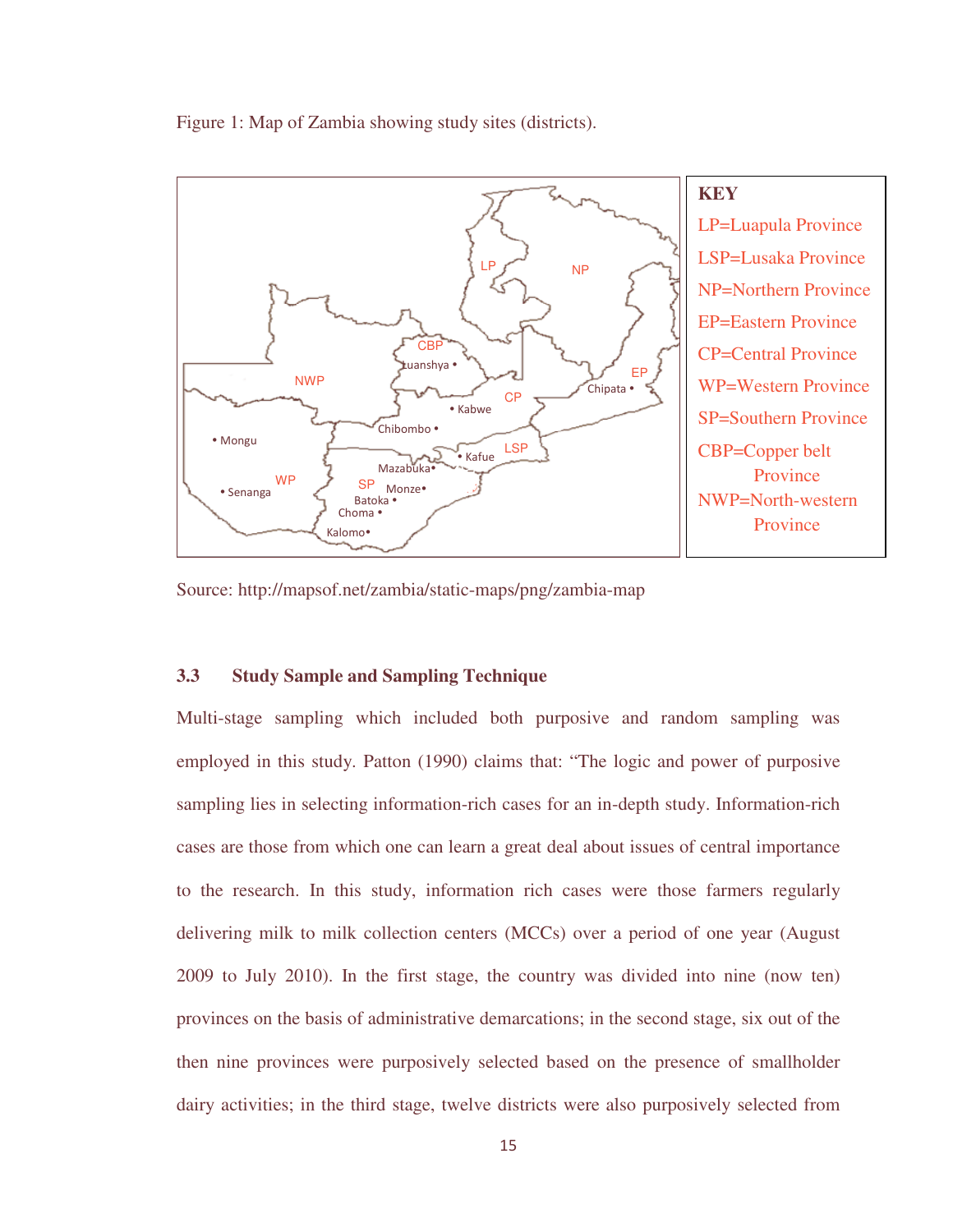the six provinces based on the same criterion as in stage two; in the fourth stage, a list of smallholder dairy farmers was developed by first going through the records of respective milk collection centers (MCCs) in the selected districts and then coming up with a sampling frame. In the final stage, sample sizes were calculated proportionate to the number of farmers on the compiled list and random sampling was used to obtain a subsample for each of the districts following the methods described by Osotimehin *et al*. (2006), as well as Nimoh *et al*. (2012) who carried out studies using similar

methodology. A total of 157 smallholder dairy households were involved in the study and primary data were collected through personal interviews using a structured questionnaire as described by Thrusfield (1986). Secondary data were collected from milk collection centers using document reviews as described by Weiss (1998).

#### **3.4 Data Collection Instruments**

The study used triangulation in data collection through the use of **interviews** and **reviewing of documents**. Silverman (2000) points out that triangulation in data collection involves the use of two or more methods and can help to explain the richness and complexity of data. This avoids a situation where research results are generated exclusively on one method (Patton, 1990; Freebody, 2003). The assumption is that some of the methods have weaknesses and exclusive reliance on one could bias or even distort the researcher's work.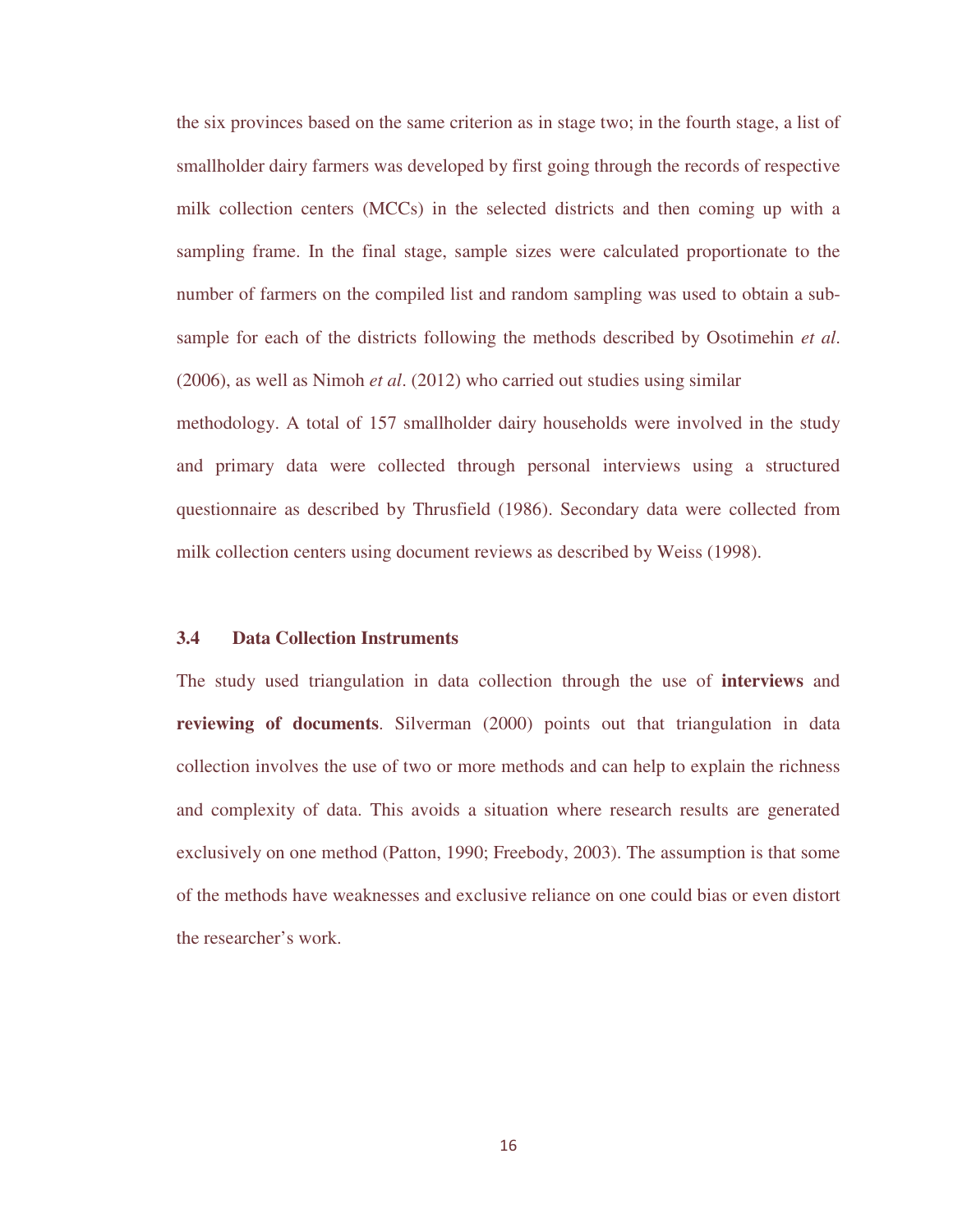#### **3.4.1 Structured Questionnaire**

Interview-based structured questionnaires were administered to 157 smallholder dairy farmers. The information collected included socioeconomic characteristics, quantities and costs of all variable inputs and prices of milk. The questionnaire development procedure followed the method described by Thrusfield (1986) and Osotimehin *et al*. (2006) and included open-ended and closed types of questions. The structured questionnaire was prepared in English and translated in local languages during interviews. The questionnaire was administered by the researcher in all the study sites.

#### **3.4.2 Document Review**

Documents were reviewed to determine the quantities of milk delivered to the milk collection centers and the total amounts paid to the farmers over a period of one year (August 2009 to July 2010). Records of accounts were sourced from milk collection centers and reviewed. Weiss (1998) holds the view that documents are "a good place to search for answers as they provide a useful check on information gathered in an interview." She further states that when "other techniques fail to resolve a question, documentary evidence can provide a convincing answer."

#### **3.5 Pre-testing of the Data Collection Tools**

Pre-testing of the data collection tools was carried out at Mapepe Dairy Cooperative Society in Kafue District. The Cooperative Society was chosen because it had similar characteristics with the dairy cooperative societies under study. Fifteen smallholder dairy farmers were interviewed in order to determine the effectiveness of the research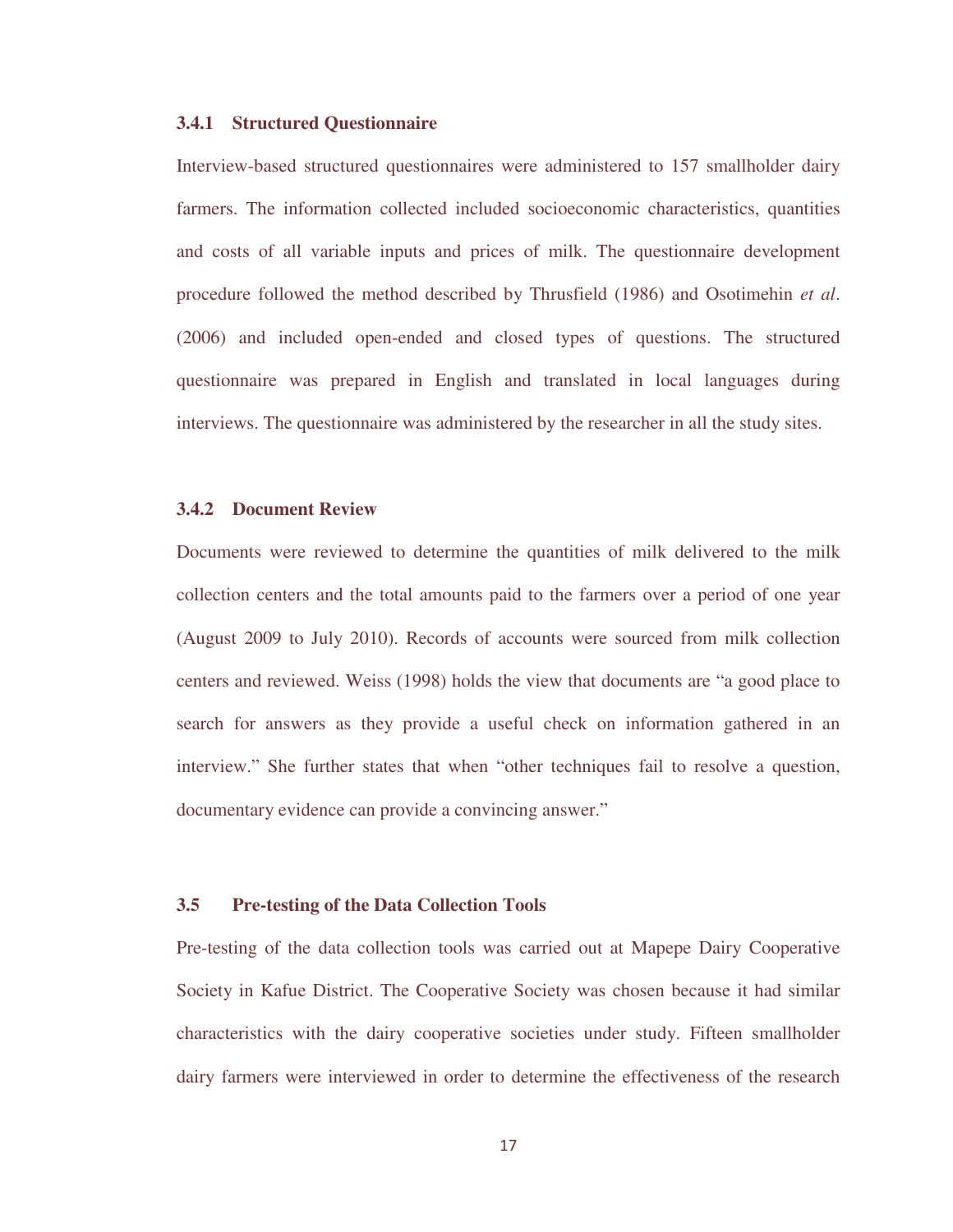tools primarily with regard to the clarity, strengths and weakness of some of the items in the tools as well as to test whether the instruments would get the intended responses.

#### **3.6 Data Analysis**

The data collected were coded and entered into Microsoft excel for calculation of gross margins and Statistical Package for the Social Sciences (SPSS) for descriptive statistics and multiple regression analysis.

#### **3.6.1 Socio-economic Characteristics**

Descriptive statistics were used to describe the socio-economic characteristics of the respondents using SPSS. The one way analysis of variance (ANOVA) was used to compare the arithmetic means of the cost of production and annual gross margin in each district.

#### **3.6.2 Calculation of Gross Margins**

Gross margins were calculated for each respondent using Microsoft Excel spread sheets to estimate costs and returns of the smallholder dairy enterprise. In this study, gross margin analysis was used to calculate gross margins of dairying at an individual farm level. Gross margins were calculated as mean revenues less mean variable costs using a formula described by Mburu *et al*. (2007), as shown in equation 1.

*Gross Margin= [Milk price (ZMK/litre) x Milk volume (litres)–(Variable costs)]……………..Equation 1*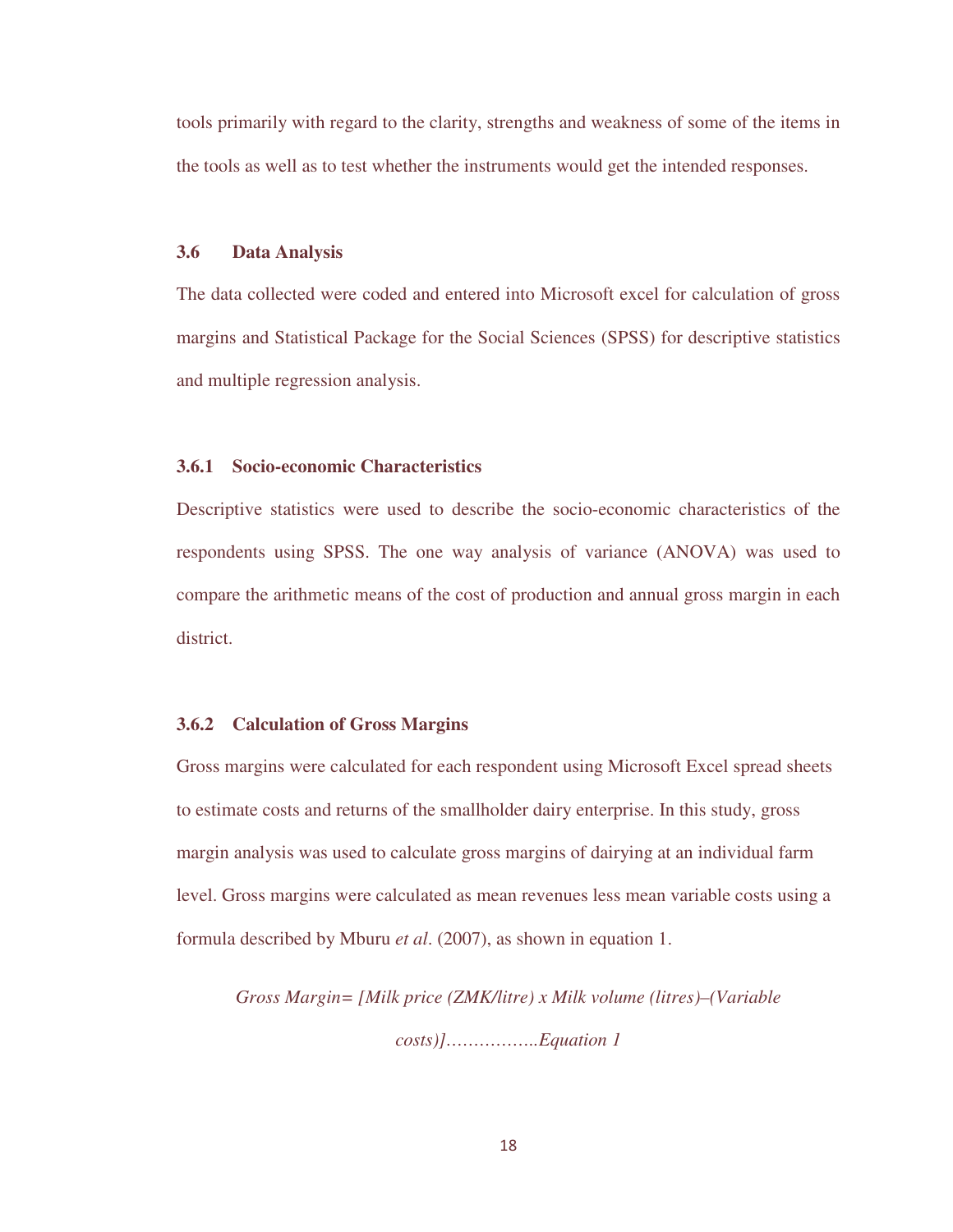Variable costs consisted of the costs of feeds including roughage (hay and silage) and concentrates (molasses, bran, cakes etc). The cost of labour included cost of hired labour for feeding animals, milking and delivering milk to milk collection centers. The cost of de-worming was calculated by computing the frequency of de-worming multiplied by the number of cows and the cost of de-wormers that were used per year. The cost of vaccinations included the cost of veterinary labour and vaccinations per animal multiplied by the frequency in a year. The cost of dipping was calculated by computing the number of dairy animals, frequency of dipping during rainy and dry seasons, method of dipping (spraying or plunging) and the price of dip on the market in a year. The cost of treatment was calculated by computing the estimated number of veterinary visits for animal treatment and cost of medicines for mastitis and other diseases, cost of tuberculosis and brucellosis testing in a year. The cost of artificial insemination was calculated by computing the number of cows and costs per cow/visits by an artificial insemination extension officer**.** Other costs included the cost of milking cream, teat dips, detergents, etc.

Fixed costs [land, permanent labour and capital] were ignored since they were unrelated to higher levels of milk production and do not affect the optimal combination of the variable inputs. For example, land could not be valuated because the respondents were on communal land so they were not paying any rentals or land rates. These farmers do not have title to this land as communal land belongs to the chiefs. Capital could not be valuated because the farmers did not need any capital to start their smallholder dairy enterprise as they were given the dairy cows as a grant by Golden Valley Agricultural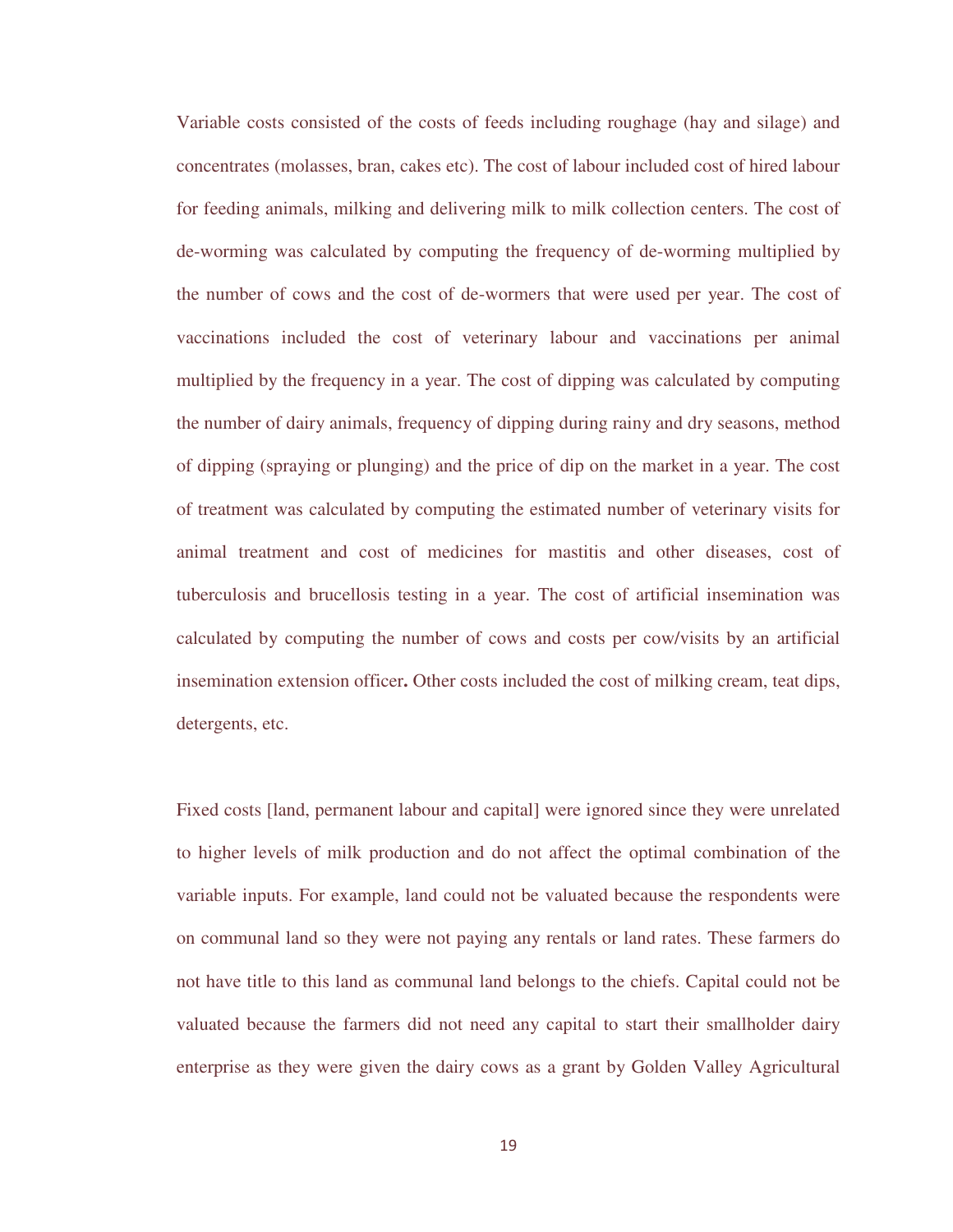Research Trust, Heifer International, Africa Development Bank, Land "O" Lakes under a "Pass-on Project" and many other non-governmental organizations (NGOs). Land "O" Lakes International was implementing a smallholder dairy project called "Pass-on-thegift" under which farmers were given a pregnant dairy heifer, and then they would 'pass-on' the calf if it is female to another farmer.

Permanent labour was not computed because the respondents did not employ workers on a permanent basis. Other studies like that conducted by Mburu *et al*. (2007), included opportunity cost on family labour as permanent labour, but in our scenario this was difficult due to lack of accurate methods of valuating opportunity costs of family labour which was used by many farmers..

Revenue (outputs) included sale of milk as a primary produce. Manure is a non-market benefit of the smallholder dairy enterprise and it is very difficult to evaluate (Staal *et al*., 2003; Ouma *et al*., 2004). However, due to lack of reliable data on the market value of manure and calves as stated by Ouma *et al*. (2004), no attempts were made to quantify these non-marketed benefits (manure) to the smallholder dairy enterprise. A similar study in Kenya by Mburu *et al*. (2007) did not include manure due to the same reason. The female calves were not sold because of the "Pass-on-the-gift" project basis by Land "O" Lakes International- a USAID donor-funded project. Male calves were kept and used for payments of dowry in most of the surveyed areas. The value of milk consumed by households and calves was included under revenues since it is a product of the farm. Revenues included the total value of milk produced on the farm i.e. sales of milk and the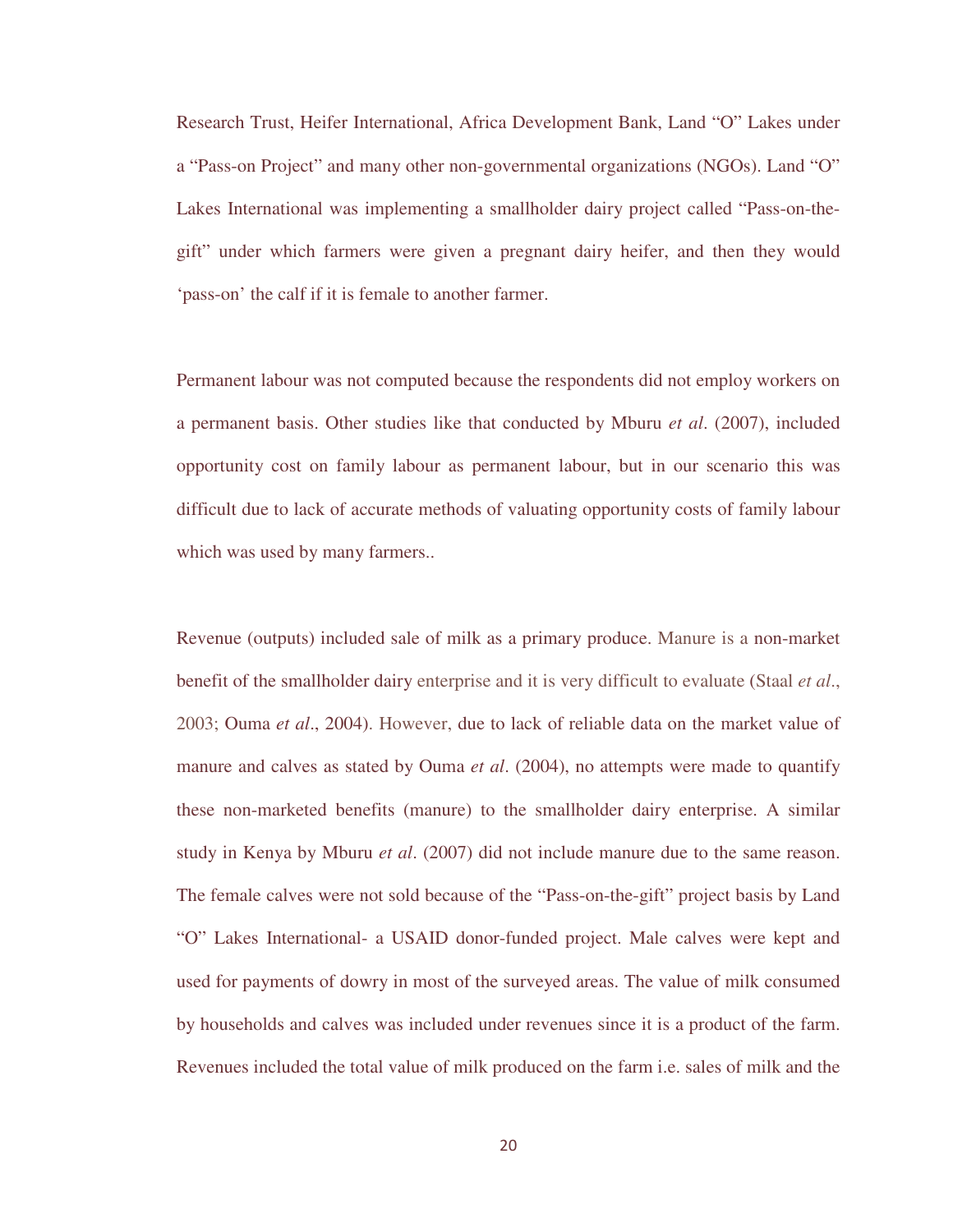value of milk consumed on the farm and by the calves. After computing the gross margins for all the farmers in the six provinces, a one-way analysis of variance was used to determine the provincial variations in the costs of production and profits at 0.05 level of confidence**.** This was done at a farm level.

The milk price was a market price. Farm gate prices were not captured by the study as no farmer was allowed to sell milk at the farm or informal market by the smallholder dairy project implementers who had given the dairy animals to these farmers. As a result the farmers could not reveal the farm gate prices for fear of reprisals by their cooperative societies. Milk produced was delivered to the respective milk collection centers (co-operatives) on a daily basis. It is the responsibility of the cooperative to market the milk.

The gross margins estimated in this study were not net profits. This is because some fixed costs such as capital and land were not included due to lack of reliable data as earlier stated. Firth (2002) states that, an enterprise budgetary analysis (Full cost accounting and net margins) provides a better reflection on the smallholder dairy enterprise, but the difficulties of using net margins are that; firstly there are few (if any) published 'standards' with which to compare, secondly costs of field operations are not accurately recorded on all farms thereby relying on estimates that may vary from farm to farm and which can cause problems when farm comparison is made and, finally net margins and net profit per enterprise are less appropriate for farm planning since the fixed cost elements are unlikely to vary directly in proportion to the size of the enterprise.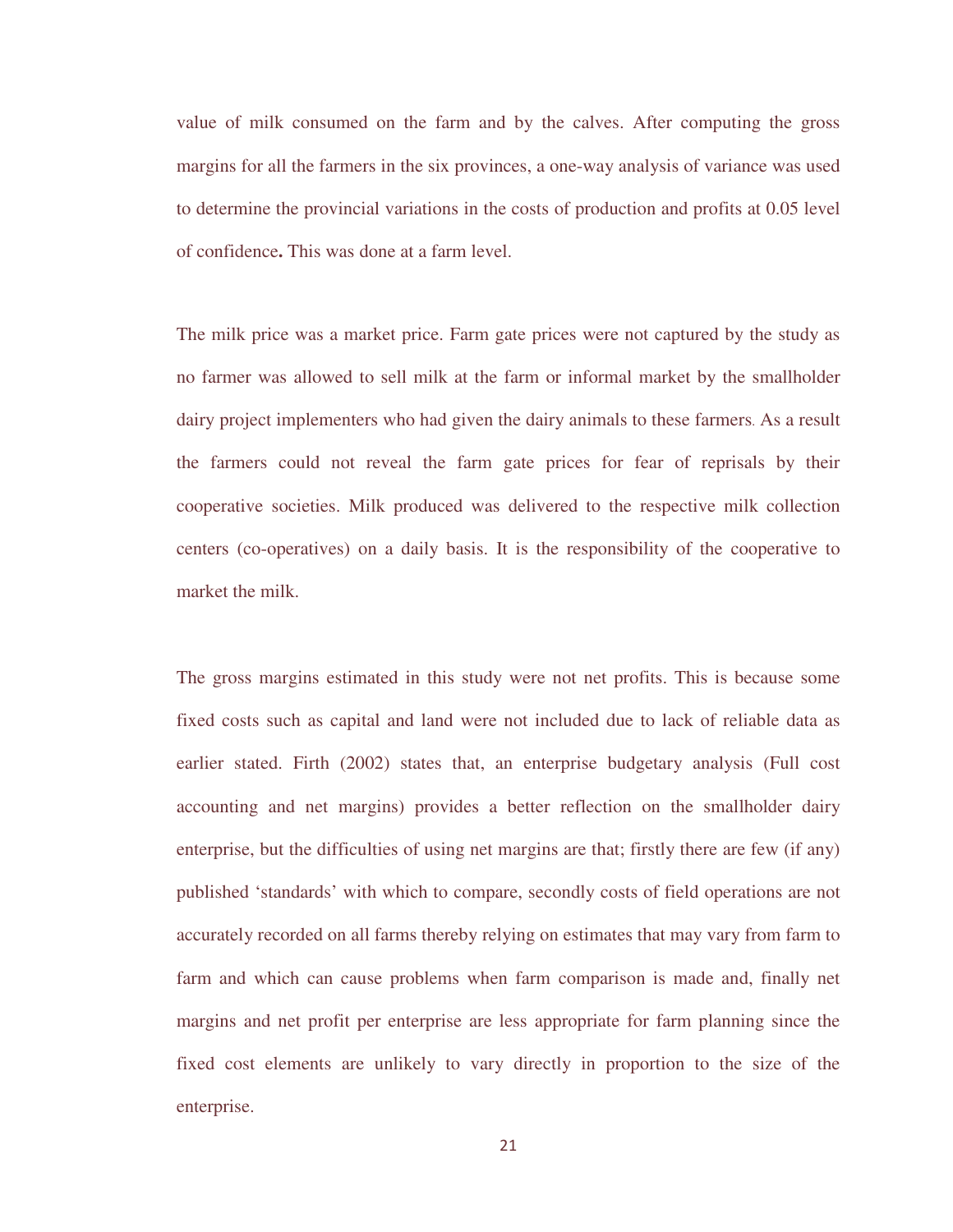#### **3.6.3 Econometric Specification and Estimation of the Empirical Model**

The empirical literature on dairy economics reflects the investigation into the relationship between socioeconomic variables and profitability by means of multiple regression methods (Olubiyo *et al*., 2009). Studies conducted by Nchinda and Mendi (2008); Otieno *et al*. (2009); Chagunda *et al*. (2006) have demonstrated the effects of age, gender, marital status, education level, household size and distance on relative profitability of smallholder dairy enterprise by use of multiple regression models. This formed the basis of inclusion of the socio-economic explanatory variables in our study. Annual gross margin was used as a dependent variable (Y) and seven socioeconomic characteristics of the respondents as explanatory variables (X) namely age, sex, marital status, education level, household size and distance to milk collection centers. Categorical variables (gender, marital status and level of education) were converted to dummy variables so that they could be included into the linear regression model. The implicit model of the regression was as indicated in the equation 2 below:

$$
Y = \beta_0 + \beta_1 X_1 + \beta_2 X_2 + \beta_3 X_3 + \beta_4 X_4 + \beta_5 X_5 + \beta_6 X_6 + \beta_7 X_7 + e
$$
............*Equation 2*

Where;

 $Y =$  Annual Gross Margin (ZMK)

 $\beta_0$  = Intercept

 $β<sub>1</sub>$  to  $β<sub>7</sub> =$  Constants

 $X_1$  = Age of the farmer (Years)

 $X_2$  = Gender of farmer (0=female, 1=male), converted to dummy variable with 1= female and anything else=0.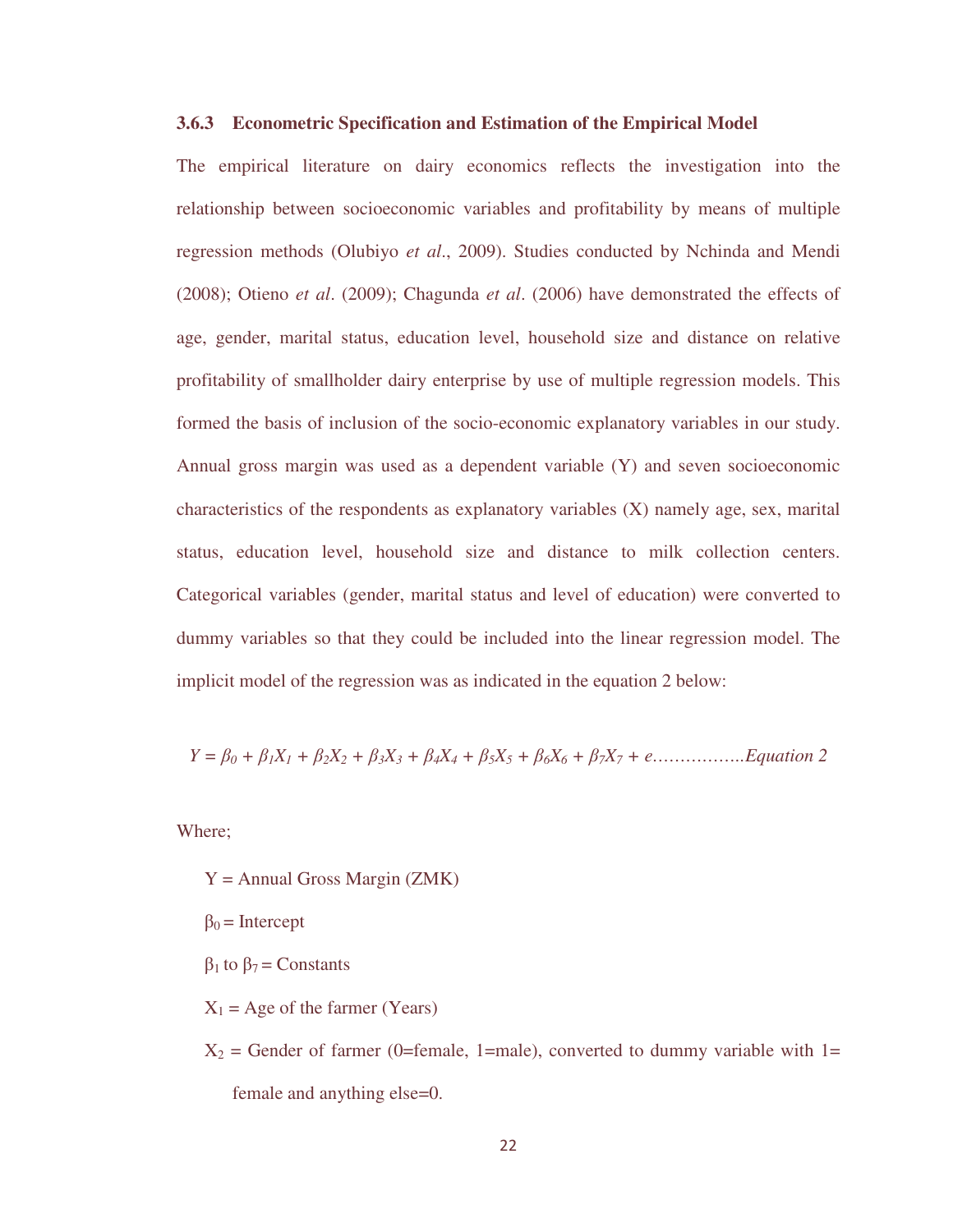$X_3$  = Marital Status (1=single, 2= married, 3=widowed), converted to dummy variable with  $1 =$  single and anything else=0.

 $X_4$  = Household Size (No of Persons)

 $X_5$  = Educational Level (0=no formal, 1=primary, 2=secondary, 3=tertiary) converted to dummy variable 1=no formal education, anything else=0.

 $X_6$  = Herd Size (Number of Dairy Cows)

 $X_7$  = Distance travelled to deliver milk to MCCs (Km)

e = Error Term; where the error term is assumed to be *independent* and *normally*  distributed with mean zero and constant variance.

The null hypothesis was that each independent variable (age of the farmer, gender, marital status, household size, level of education, dairy cow herd size and distance to MCCs) was having absolutely no effect (has a coefficient of 0) and we were looking for a reason to reject this theory. The F-ratio was used to test the joint hypothesis to show whether the included variables collectively exerted any significant influence, on the dependent variable, the value of annual gross margin. It tested the null hypothesis that all the estimated coefficients are zero. The hypotheses are explicitly represented as follows:

*Ho:* 
$$
\beta_1
$$
 *to*  $\beta_7$ =0................. Equation 3

The alternative hypothesis states that profit is a function of age of the farmer, gender, marital status, household size, level of education, dairy cow herd size and distance to MCCs). Therefore, at least one of the coefficients is not zero.

HA: β*1 to* β*7* ≠0*………………………..Equation 4*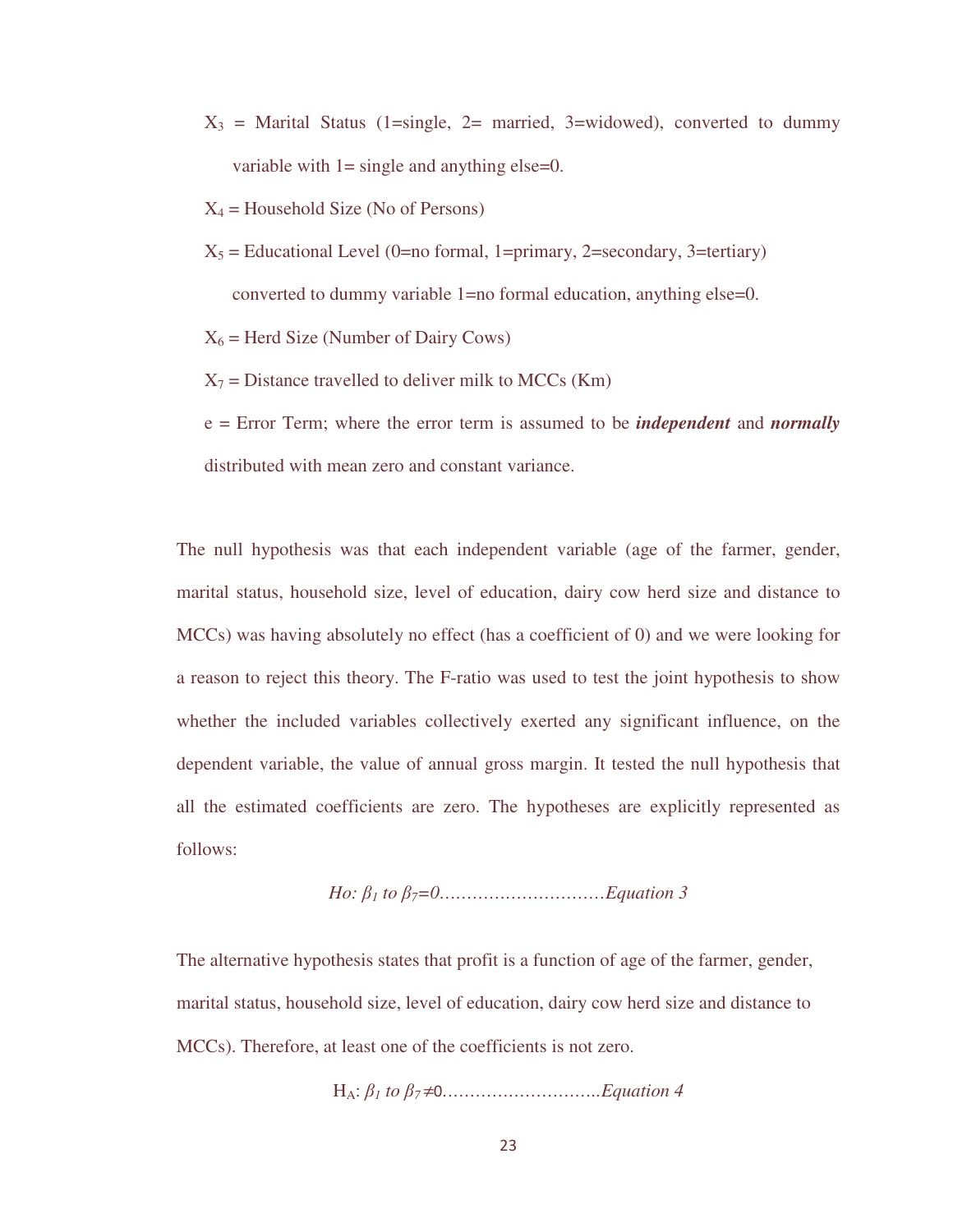#### **3.6.4 Model Estimation (Specification Analysis)**

**Choice of functional form:** the factors affecting profitability of smallholder dairy enterprise were subjected to regression analysis in three functional forms (linear, quadratic and cubic forms). The dependent variable (annual gross margin) was plotted against each independent variable using curve estimation in order to determine the functional form of the relationship. Gujarati (2004) states that, in determining model adequacy, some broad features of the results, such as the  $R^2$  value, the estimated *t* ratios and the positive and negative signs of the estimated coefficients in relation to their prior expectations are considered. Therefore, if these diagnostics are reasonably good, it can be concluded that the chosen model is a fair representation of reality

**Heteroskedasticity Test:** According to Gujarati (2004), examination of the residuals is a good visual diagnostic to detect autocorrelation or heteroskedasticity. A plot of the residuals will exhibit distinct patterns. Technically normality is necessary only for the ttests to be valid; estimation of the coefficients only requires that the errors be identically and independently distributed. Normality of residuals can be visually inspected from the histogram with the superimposed normal curve which shows skewness for symmetry and the kurtosis for peakedness.

**Multicollinearity Test:** Multicollinearity exists when a predictor is a perfect linear combination of one or more of the remaining predictors (Maddala, 1992), i.e. when a predictor is highly correlated with others. A high level of correlation between predictors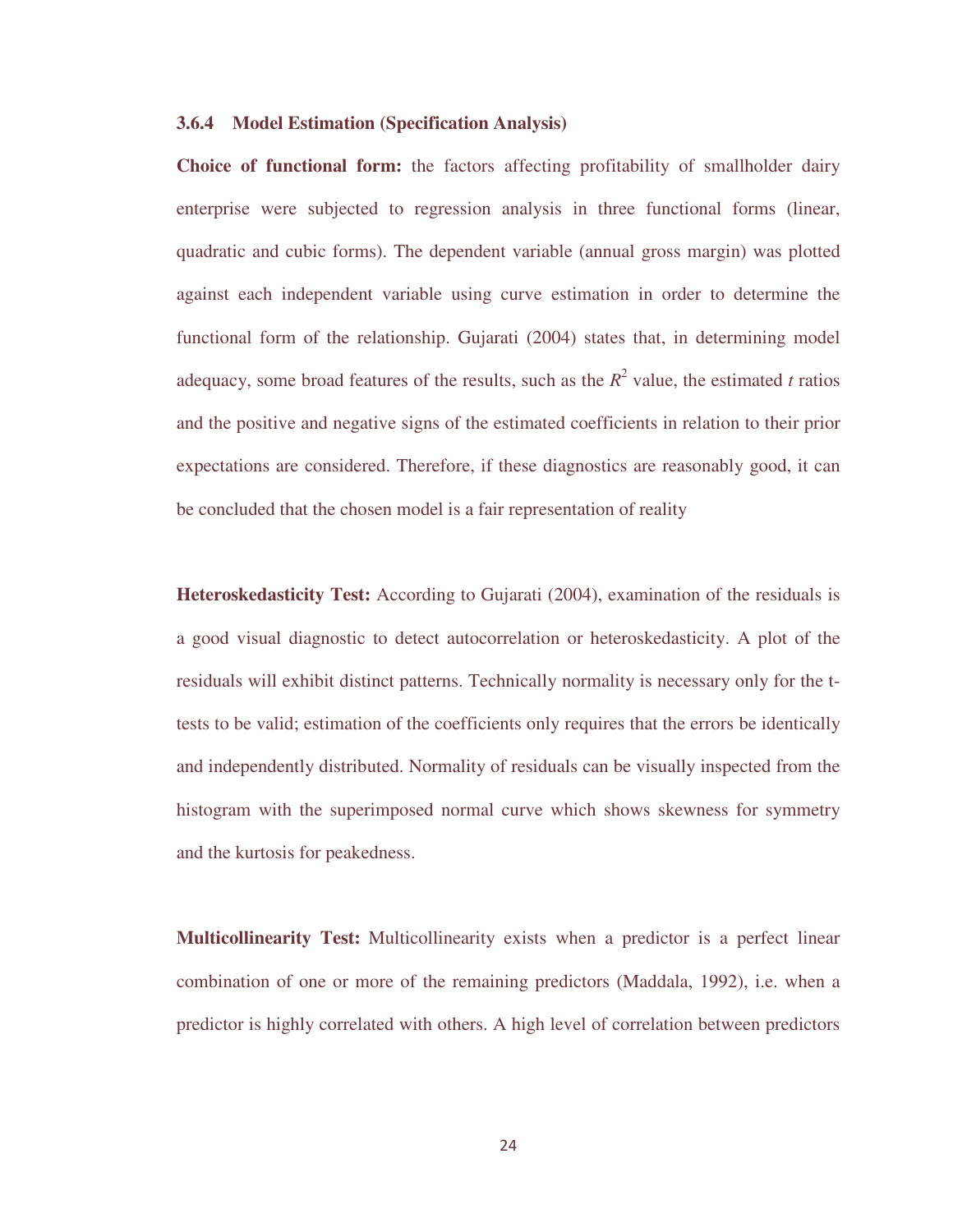$X_1$  and  $X_2$  limits the ability to determine the proper relationship between  $X_1$  and Y while controlling for  $X_2$  and vice versa, because  $X_1$  does not vary independently of  $X_2$ .

#### **3.6.5 Summary Model Estimation (Specification Analysis**

Multiple Linear Regression analysis was carried out using Statistical SPSS version 16 after carrying out the preliminary tests on the data. It was indicated that the empirical model did not violate the rules of regression analysis as the following assumptions were met:

**Linearity:** the relationships between the predictors and the outcome variables were linear.

**Normality:** the errors were normally distributed.

**Homogeneity of variance (heteroskedasticity):** the error variance was found to be constant.

**Independence:** the errors associated with one observation were not correlated with the errors of any other observation.

**Multicollinearity:** there was no collinearity between and within the predictors. SPSS recommends caution if the VIF  $> 10$ , or equivalently if the Tolerance is  $< 0.1$ .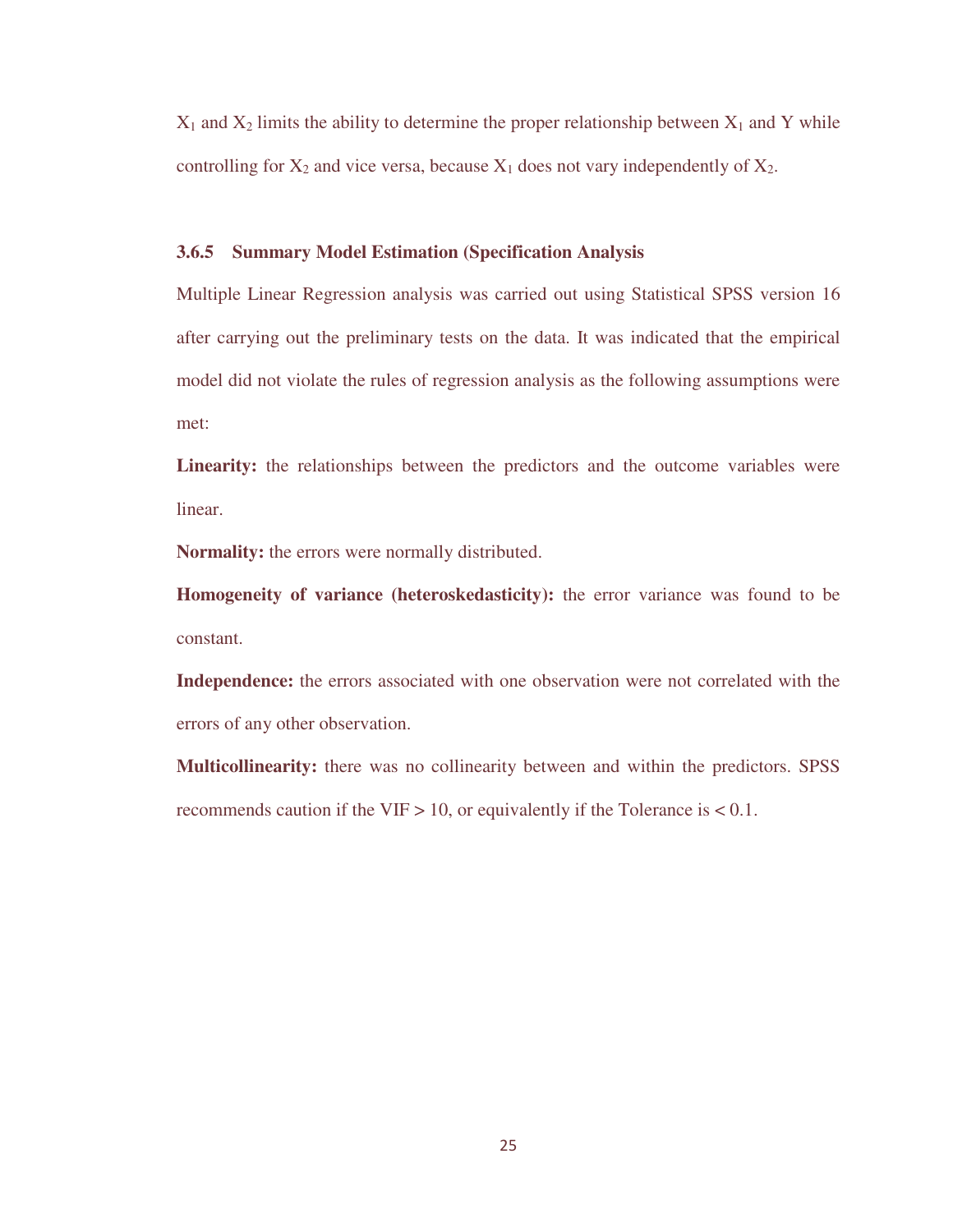#### **CHAPTER FOUR**

#### **RESULTS**

#### **4.1 Introduction**

This chapter presents the results in a following way: socio-economic characteristics of the respondents, descriptive statistics for milk production, profitability of smallholder dairying and its provincial variations, and contribution of smallholder dairy farming to rural development. It ends with a model estimation and description of the socioeconomic factors affecting smallholder dairy farming in Zambia through the use of multiple regression analysis.

#### **4.2 Socioeconomic Characteristics of Respondents**

The findings in Table 1 indicated that 14.6 percent of the respondents were aged between 31-40 years, 45.9 percent between 41-50 years, 23.6 percent between 51-60 years and 15.9 percent between 61-70 years, respectively. The mean age of the respondents was 48.8 years. The majority of the respondents were male (63.1 percent), while 36.9 percent were female. Marital status of the respondents was distributed as follows; 82.8 percent were married, 5.1 percent were single and 12.1 percent were widowed. It was also observed that 9.6 percent of the respondents had household sizes of 1-5 persons, 42.7 percent had 6-10 persons, 22.3 percent had 11-15 persons, 10.2 percent had 16-20 persons and 15.2 percent had 21-25 persons, respectively. The average household size was 10 persons. The majority of the respondents (56.7 percent) had primary education, 29.9 percent had secondary education, 8.3 percent had no formal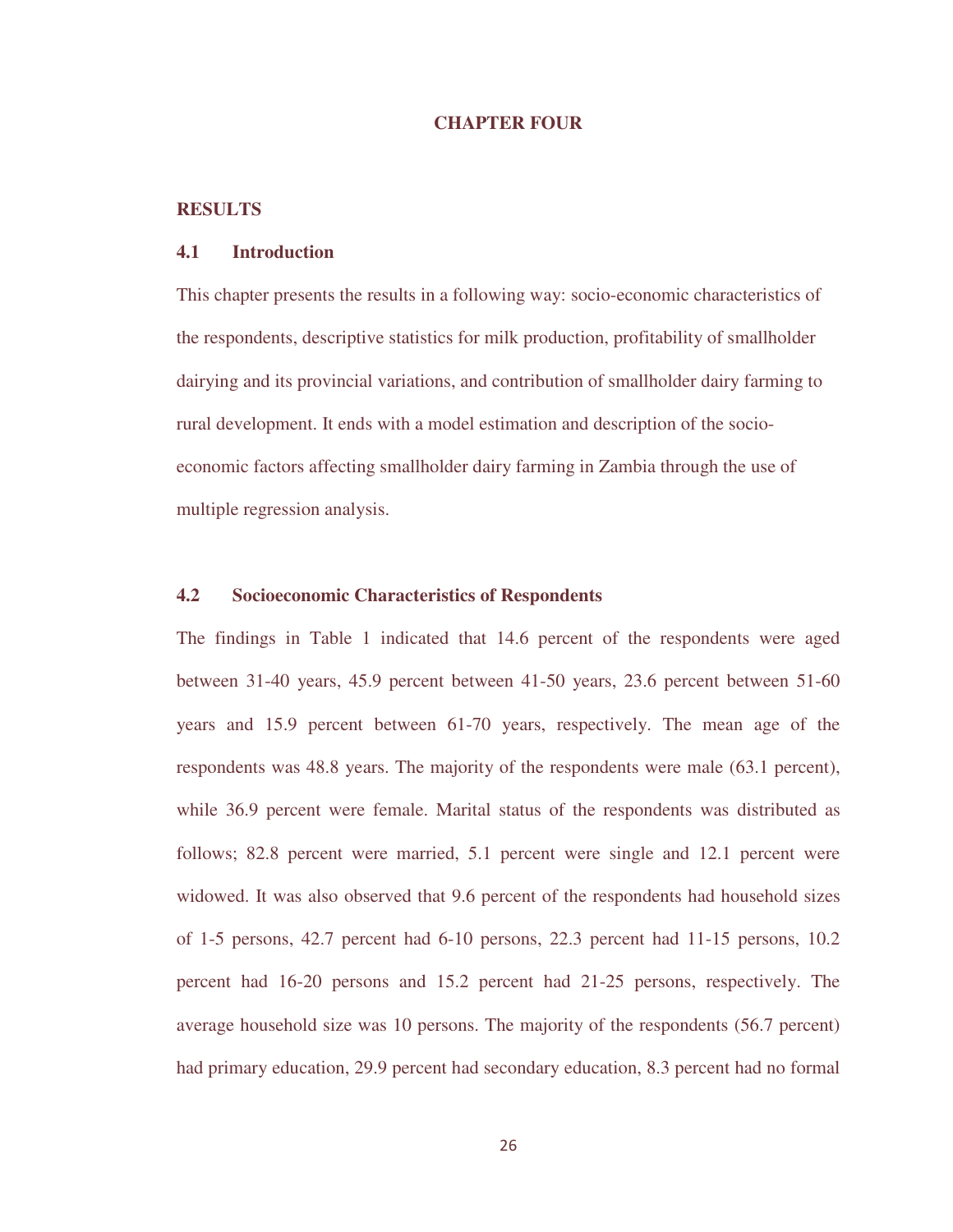education and 5.1 percent had tertiary education. Distance to milk collection centers seemed to be a very important factor on the viability of the smallholder dairy enterprise. About 17.2 percent of the respondents lived at distances less than 1 km from the respective milk collection centers, 43.9 percent at 1-5 km, 25.5 percent at 5-10 km, 12.1 percent at 10-20 km and 1.3 percent at over 20 km i.e. the longer the distance from the MCC the lower the number of smallholder dairy farmers delivering the milk.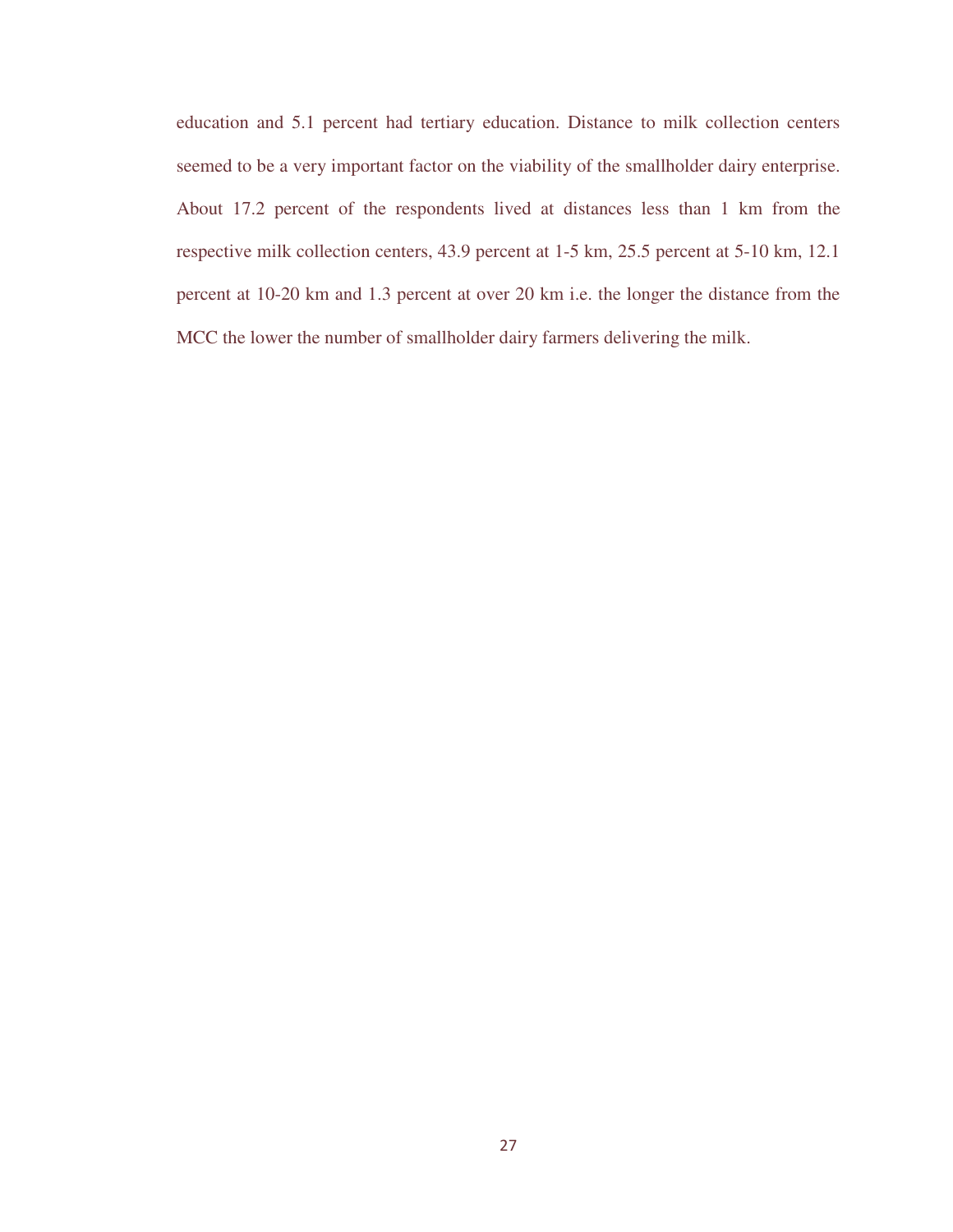| <b>Parameter</b>                       | <b>Number</b>  | <b>Percentage</b> |
|----------------------------------------|----------------|-------------------|
| Age (years)                            |                |                   |
| $31 - 40$                              | 23             | 14.6              |
| $41 - 50$                              | 72             | 45.9              |
| $51-60$                                | 37             | 23.6              |
| 61-70                                  | 25             | 15.9              |
| <b>Gender</b>                          |                |                   |
| Female                                 | 58             | 36.9              |
| Male                                   | 99             | 63.1              |
| <b>Marital status</b>                  |                |                   |
| Married                                | 130            | 82.8              |
| Single                                 | 8              | 5.1               |
| Widowed                                | 19             | 12.1              |
| Household size (number of persons)     |                |                   |
| $1 - 5$                                | 15             | 9.6               |
| $6 - 10$                               | 67             | 42.7              |
| $11 - 15$                              | 35             | 22.3              |
| $16 - 20$                              | 16             | 10.2              |
| $21 - 25$                              | 24             | 15.2              |
| <b>Level of education</b>              |                |                   |
| No formal education                    | 13             | 8.3               |
| Primary                                | 89             | 56.7              |
| Secondary                              | 47             | 29.9              |
| Tertiary                               | 8              | 5.1               |
| <b>Distance travelled to MCCs (km)</b> |                |                   |
| Less than 1                            | 27             | 17.2              |
| $1-5$                                  | 69             | 43.9              |
| $6 - 10$                               | 40             | 25.5              |
| $11 - 20$                              | 19             | 12.1              |
| Over 20 km                             | $\overline{2}$ | 1.3               |
|                                        |                |                   |
| <b>Total for each section</b>          | 157            | 100               |

Table 1: Socioeconomic characteristics of respondents

Average age= 48.8 years, average household size=10 persons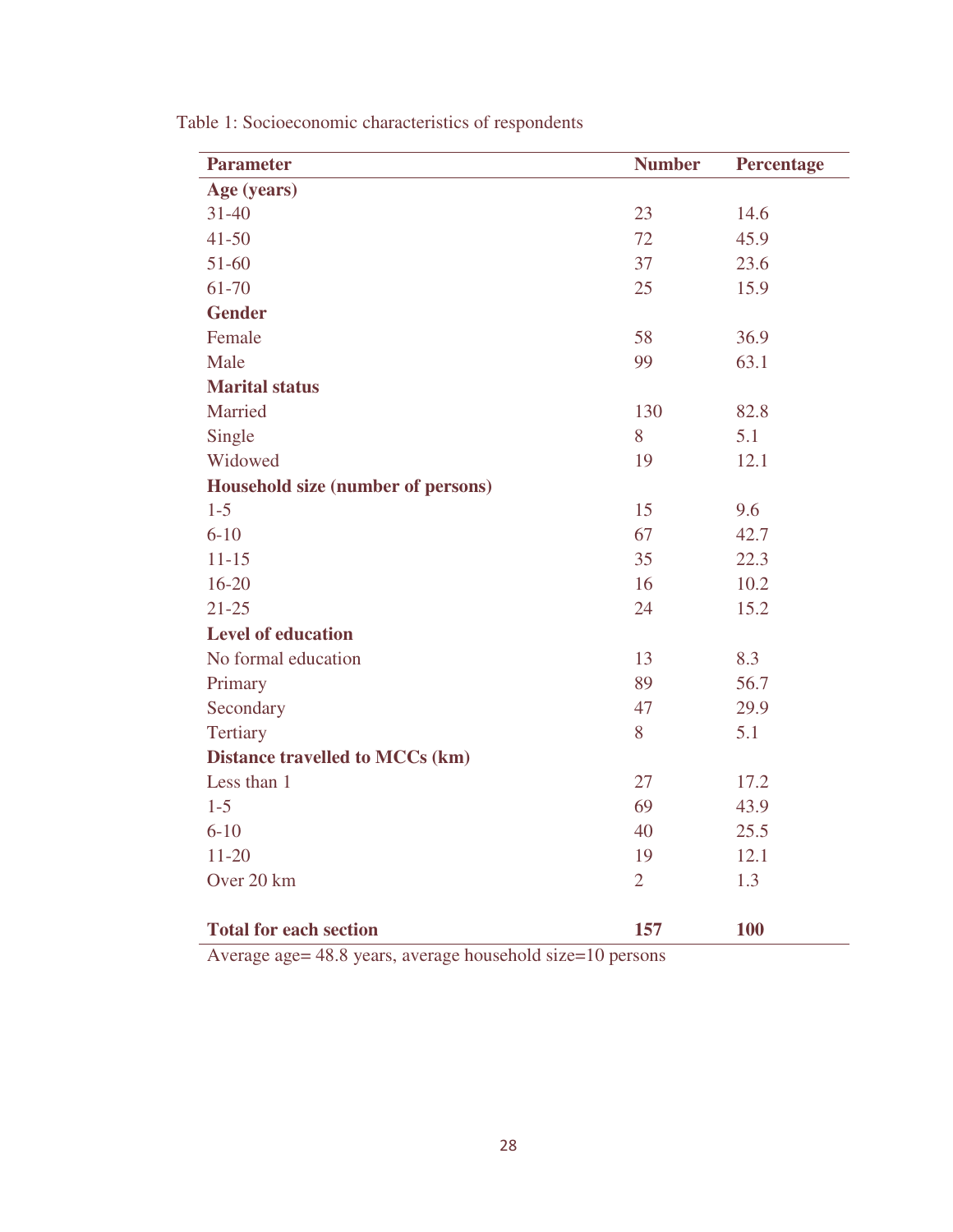#### **4.3 Descriptive Statistics for Milk Production**

The dairy cow herd size ranged from 1 to 40 with an average of about 4 cows. The animals were fed an average of 3.23 kg of concentrates as supplementary feed per cow per day during and after milking as none of the farmers practiced complete zero grazing. The farmers were delivering from 1 to 145 litres of milk per day to the milk collection centers in the dry season with an average of 15.37 litres and up to 170 litres with an average of 27.69 litres per day in the rainy season. Home milk consumption ranged from 1 to 5 litres per day with an average of 2.2 litres per household. This resulted in dairy households having a per capita consumption of about 80 litres. An average of 3.96 litres of milk was being fed to calves in the first three months of life. The farmers were making profits ranging from ZMK 132,000 to ZMK 57,862,000 with an average of ZMK 5,508,620 per year. Table 2 depicts milk production descriptive statistics.

| <b>Parameter</b>                            | N   | <b>Min</b> | <b>Max</b>                   | <b>Mean</b> | <b>Std. Deviation</b> |
|---------------------------------------------|-----|------------|------------------------------|-------------|-----------------------|
| Dairy cow herd size                         | 155 |            | 40                           | 4.37        | 6.53                  |
| Litres per day in dry season                | 157 | 1.00       | 145.00                       | 15.37       | 16.82                 |
| Litres per day in rain season               | 157 | 0.00       | 170.00                       | 27.69       | 25.17                 |
| Litres consumed at home/day                 | 157 | 1.00       | 5.00                         | 2.20        | 1.16                  |
| Litres per calf/day for 3 months            | 157 | 0.00       | 5                            | 3.96        | 1.39                  |
| Concentrates feed supplemented /cow/day 157 |     | 0.00       | 16.00                        | 3.23        | 3.36                  |
| Annual profit (ZMK)                         | 157 |            | 132,000 57,862,000 5,508,620 |             | 7,311,694             |

Table 2: Descriptive Statistics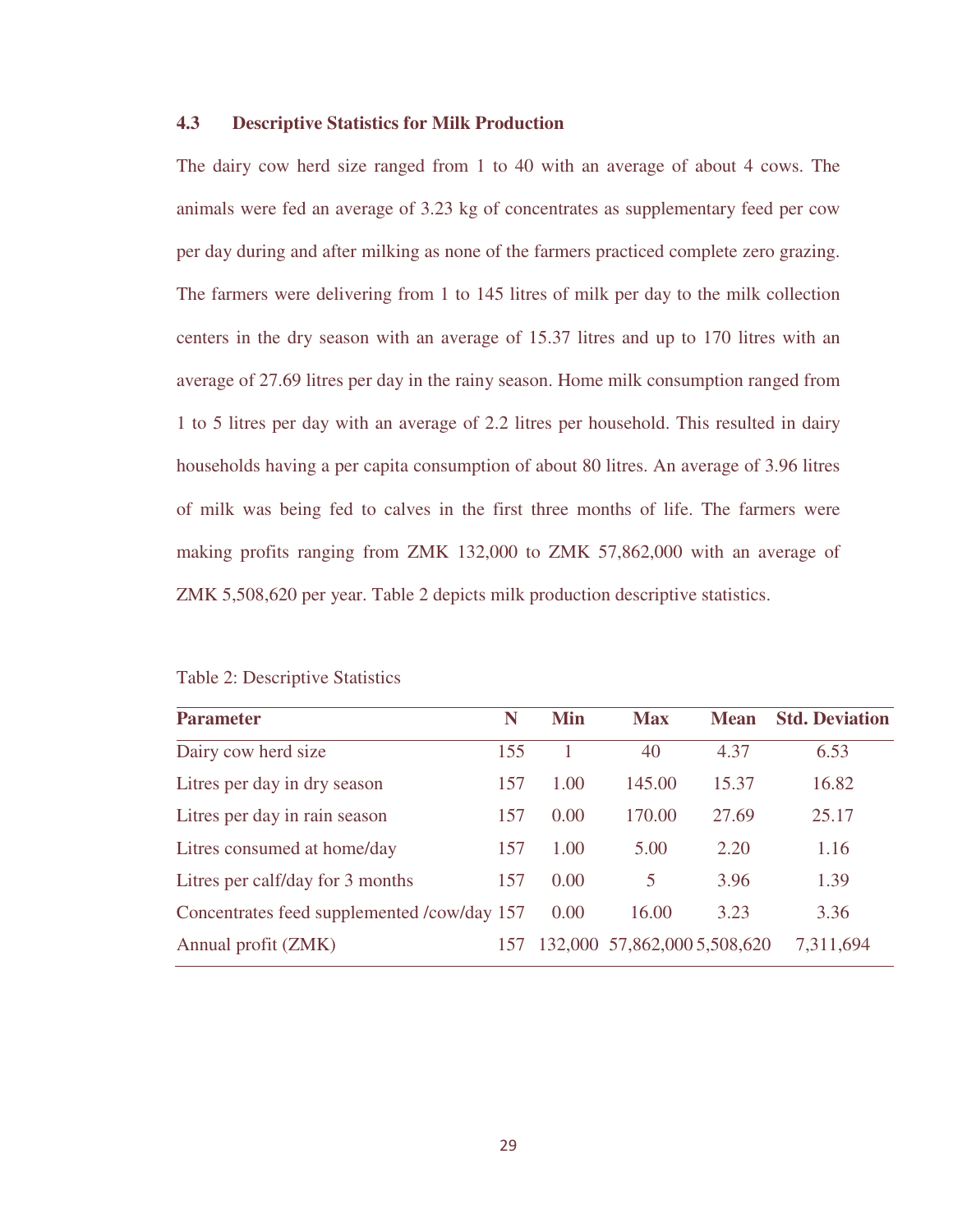#### **4.4 Profitability (Gross Margins) of Smallholder Dairy Farming**

The estimated average sale price of milk by the farmers was ZMK 2002.05 per litre. The estimated average cost of production was ZMK 828.20 per litre, representing 42.1 percent of the sale price. The estimated returns per litre were at ZMK 1173.85, representing 57.9 percent of the average sale price of milk. Table 3 and 4 depicts the average sale price of milk, costs of production and returns with their respective percentages.

| <b>Province</b> | <b>District</b>   | Price (ZMK/L) | Cost (ZMK/L) | Cost $%$ |
|-----------------|-------------------|---------------|--------------|----------|
|                 | Mazabuka $(N=25)$ | 1976          | 980          | 49.6     |
|                 | Monze $(N=22)$    | 1754          | 816          | 46.5     |
|                 | Batoka $(N=12)$   | 1817          | 642          | 35.3     |
|                 | Choma $(N=12)$    | 1883          | 717          | 38.1     |
| Southern        | Kalomo $(N=6)$    | 1583          | 776          | 49       |
|                 | Chibombo $(N=18)$ | 1828          | 734          | 40.2     |
| Central         | Kabwe $(N=4)$     | 2000          | 994          | 49.7     |
| Lusaka          | Kafue $(N=15)$    | 2000          | 1069         | 53.4     |
| Eastern         | Chipata $(N=15)$  | 2073          | 860          | 41.5     |
| Copperbelt      | Luanshya $(N=10)$ | 2110          | 1015         | 48.1     |
|                 | Mongu $(N=8)$     | 2500          | 828          | 33.1     |
| Western         | Senanga $(N=10)$  | 2500          | 506          | 20.2     |
| <b>Averages</b> |                   | 2002.05       | 828.20       | 42.1     |

Table 3: Average price received and cost of production milk in ZMK/L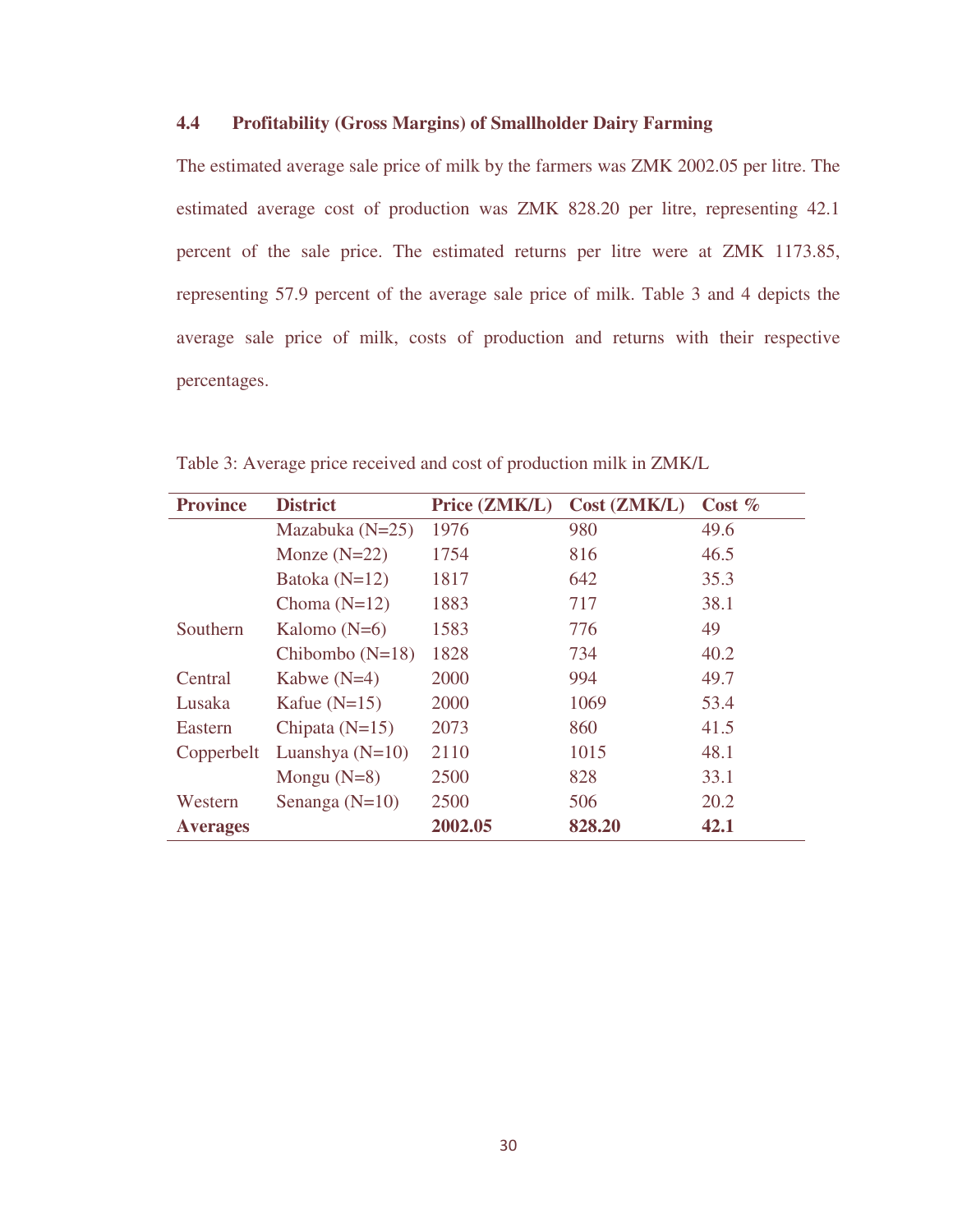|                 |                   |               | <b>Gross margin</b> | <b>Gross</b> |
|-----------------|-------------------|---------------|---------------------|--------------|
| <b>Province</b> | <b>District</b>   | Price (ZMK/L) | (ZMK/L)             | margin $%$   |
|                 | Mazabuka $(N=25)$ | 1976          | 996                 | 50.4         |
|                 | Monze $(N=22)$    | 1754          | 938                 | 53.5         |
|                 | Batoka $(N=12)$   | 1817          | 1175                | 64.7         |
|                 | Choma $(N=12)$    | 1883          | 1166                | 61.9         |
| Southern        | Kalomo $(N=6)$    | 1583          | 807                 | 51           |
|                 | Chibombo $(N=18)$ | 1828          | 1094                | 59.8         |
| Central         | Kabwe $(N=4)$     | 2000          | 1006                | 50.3         |
| Lusaka          | Kafue $(N=15)$    | 2000          | 931                 | 46.6         |
| Eastern         | Chipata $(N=15)$  | 2073          | 1213                | 58.5         |
| Copperbelt      | Luanshya $(N=10)$ | 2110          | 1095                | 51.9         |
|                 | Mongu $(N=8)$     | 2500          | 1672                | 66.9         |
| Western         | Senanga $(N=10)$  | 2500          | 1994                | 79.8         |
| <b>Averages</b> |                   | 2002.05       | 1174.85             | 57.9         |

Table 4: Average price received and gross margin in ZMK/L

### **4.4.1 Cost of Production and Gross Margins from each Province Expressed as a**

### **Percentage**

Western Province recorded the highest gross margin per litre, followed by Eastern,

Southern, Central, Copperbelt and Lusaka in that order as shown on the graph below (Figure 2).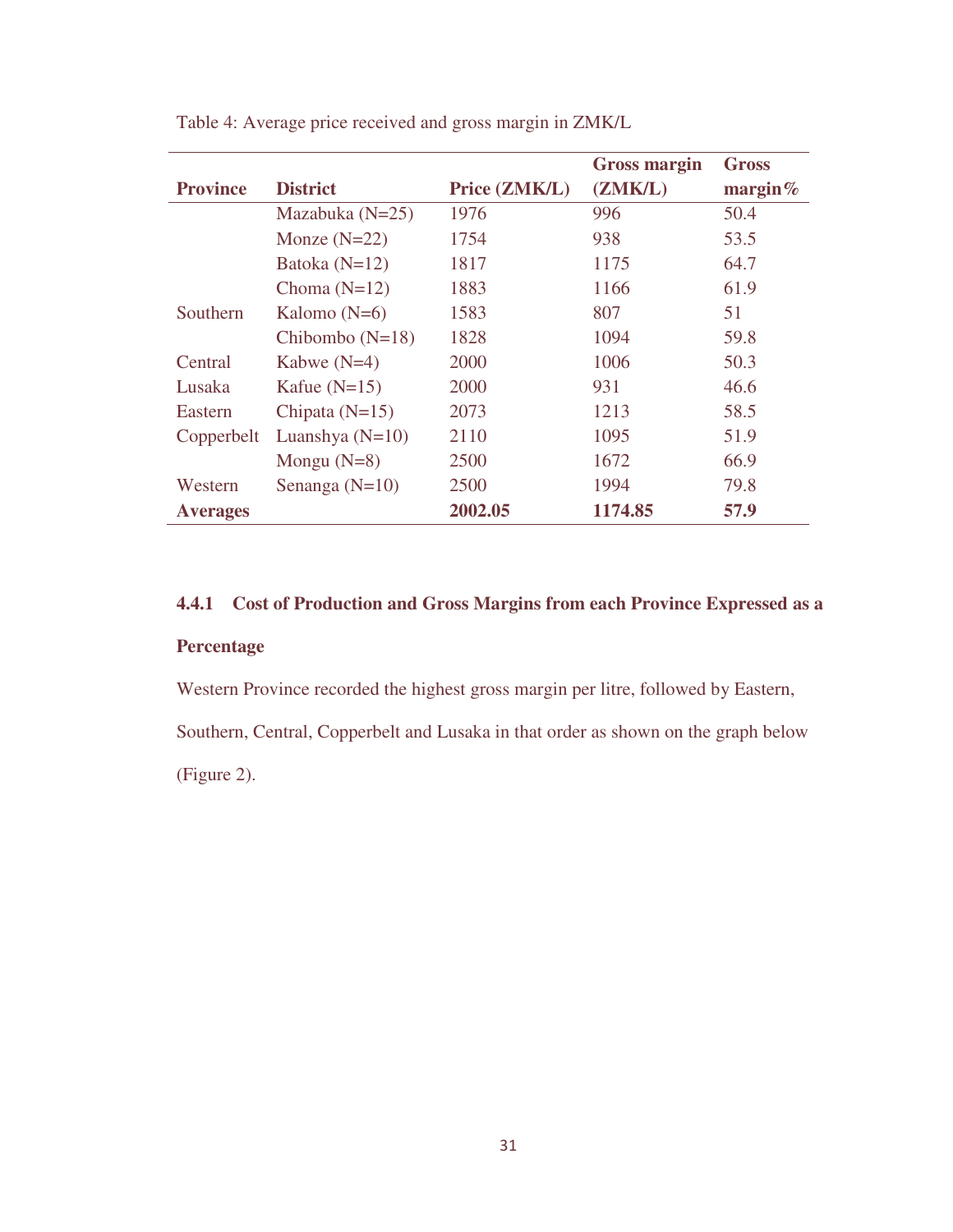

Figure 2: Graph of cost of production versus profit expressed as a percentage

#### **4.4.2 Provincial Variations in the Cost of Production and Profitability**

A one-way Analysis of Variance was used to find out whether the costs of production and the gross margins were significantly different at (P<0.05) for the six provinces. Post Hoc tests were carried out using the Benferonni statistic. There was a significant difference in cost of production between Lusaka and Western Provinces (Table 5). There was no significant difference in annual profits in all the provinces studied (Table 6).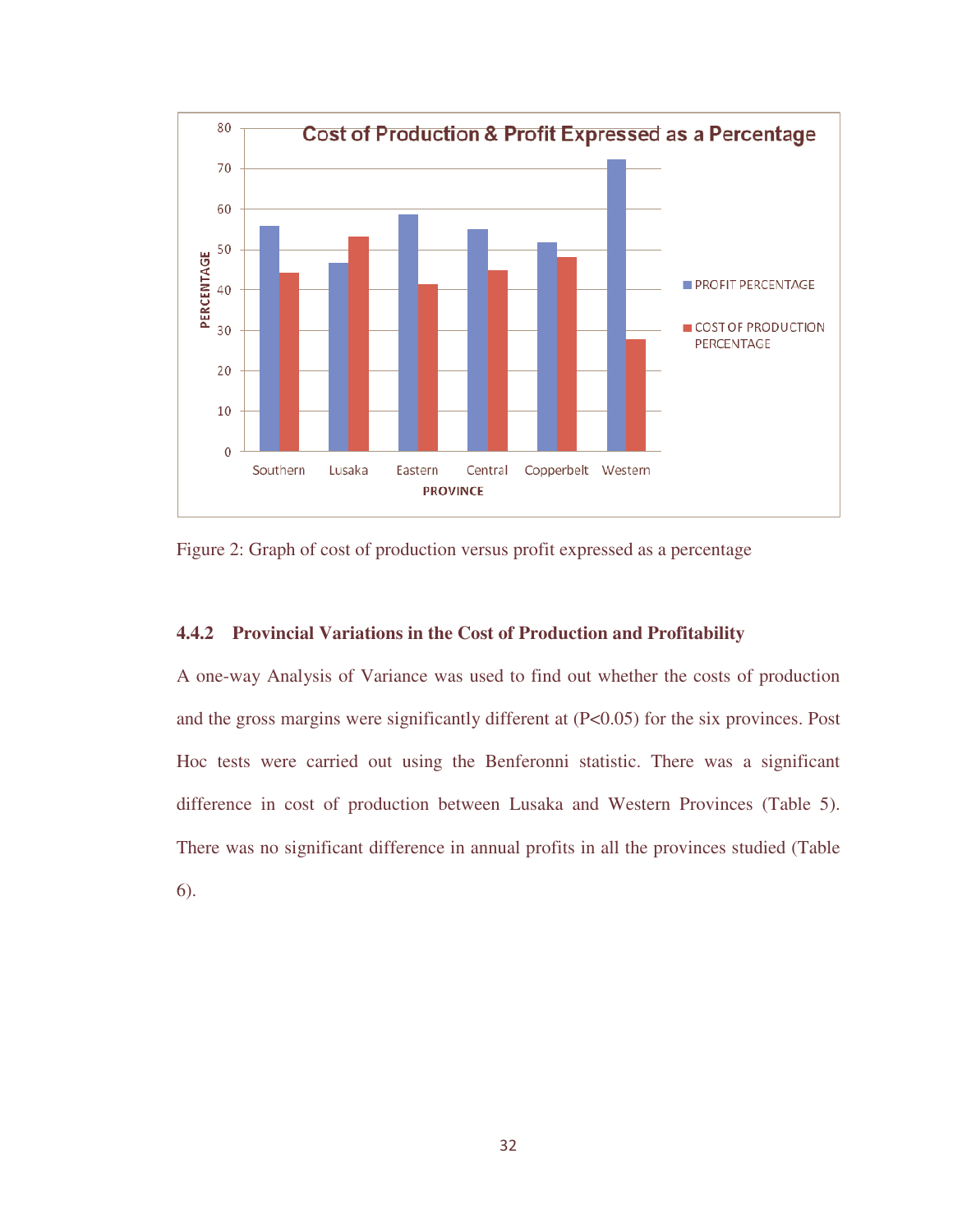|        |                               | <b>Mean Difference</b><br>$(I-J)$                                                 | Std. Error Sig.                        |                       | 95% Confidence Interval |
|--------|-------------------------------|-----------------------------------------------------------------------------------|----------------------------------------|-----------------------|-------------------------|
| (I)    | J<br><b>Province Province</b> |                                                                                   |                                        | Lower<br><b>Bound</b> | <b>Upper Bound</b>      |
| Lusaka | Southern                      | 4711845.45                                                                        | 1792203.590.142 -633618.14 10057309.05 |                       |                         |
|        | Central                       | 5341854.55                                                                        | 2126318.479.196 -1000147.0411683856.13 |                       |                         |
|        | Eastern                       | 6203666.67                                                                        | 2318749.267.124 -712282.98 13119616.31 |                       |                         |
|        | Western                       | 7913188.89                                                                        | 2220033.404.007*1291671.22 14534706.56 |                       |                         |
|        |                               | Copperbelt 3692720.00<br>$*$ The mean difference is significant of the $05$ level | 2592440.4921.000-4039546.7711424986.77 |                       |                         |

Table 5: One way analysis of variance of arithmetic means of cost of production

\*The mean difference is significant at the .05 level

Table 6: One way analysis of variance for arithmetic means of profits

|        |                           | <b>Mean</b><br>Difference (I-<br>$\mathbf{J}$ | <b>Std. Error</b> Sig |                                          | 95% Confidence Interval                  |
|--------|---------------------------|-----------------------------------------------|-----------------------|------------------------------------------|------------------------------------------|
|        | (I) Province (J) Province |                                               |                       | Lower                                    | <b>Upper</b>                             |
|        |                           |                                               |                       | <b>Bound</b>                             | <b>Bound</b>                             |
| Lusaka | Southern                  | 3945363.64                                    | 2067889.80 .874       |                                          | -2222367.36 10113094.63                  |
|        | Central                   | 3209854.55                                    |                       | 2453400.00 1.000 -4107707.18 10527416.27 |                                          |
|        | Eastern                   | 3807800.00                                    |                       |                                          | 2675431.51 1.000 -4171997.50 11787597.50 |
|        | Copperbelt                | 3040180.00                                    | 2991223.36 1.00       |                                          | -5881504.83 11961864.83                  |
|        | Western                   | 4772444.44                                    | 2561530.65 .966       |                                          | -2867630.00 12412518.89                  |

The mean difference is significant at the .05 level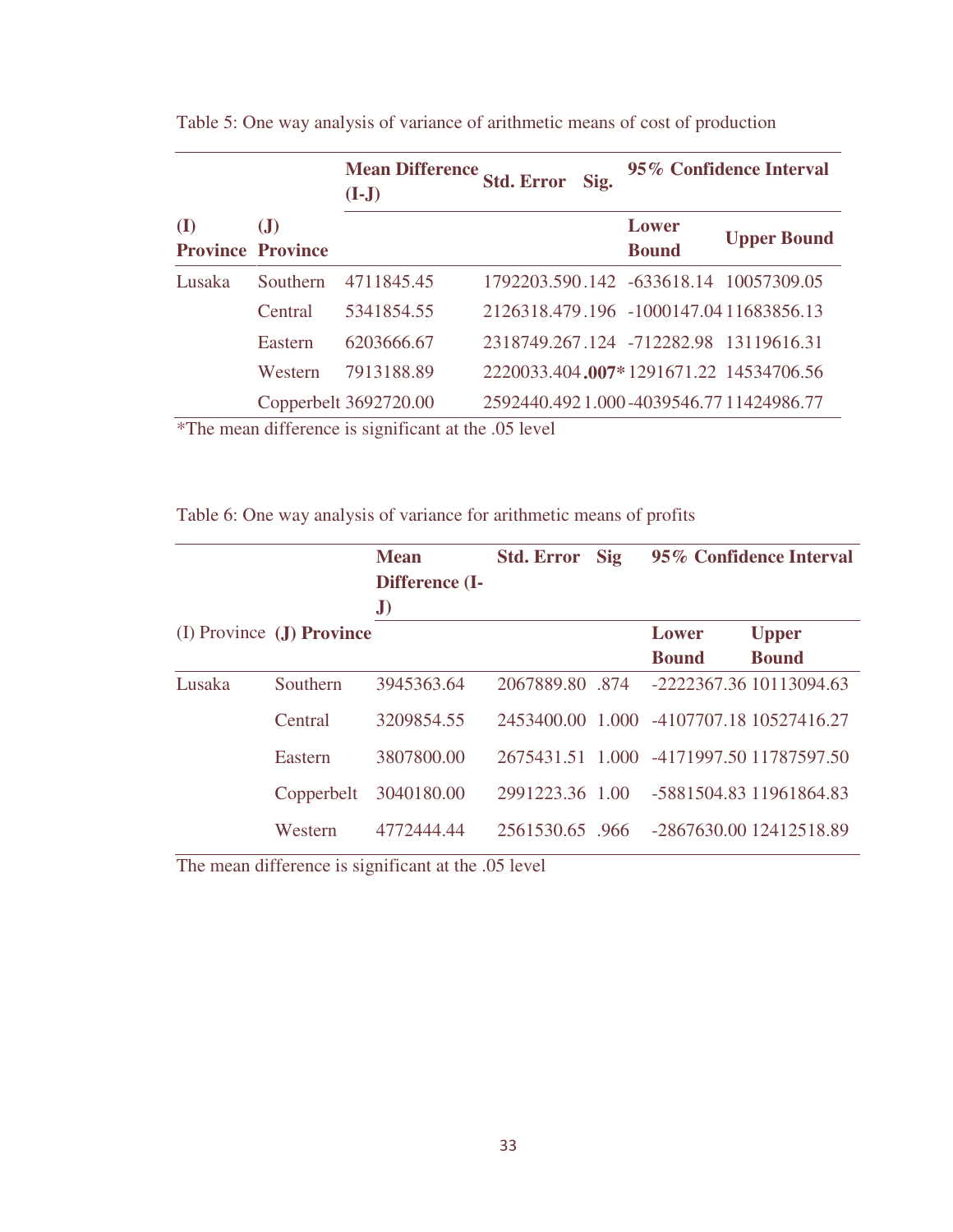#### **4.5 Socio-economic Factors Affecting Profitability of Smallholder Dairying**

#### **4.5.1 Model Estimation: Choice of a Functional Form**

The linear form was chosen as the lead function because it had the highest  $R^2$  value (0.425) and the highest F-ratio (114.55) as show in Table 7.

| Independent: HERD_SIZ |            |                                     |                      |  |
|-----------------------|------------|-------------------------------------|----------------------|--|
| Dependent Mth         |            | $\operatorname{Rsq}$ d.f. F<br>Sig. | b0<br>b <sub>1</sub> |  |
|                       |            |                                     |                      |  |
| ANN GM LINEAR         |            | 425 157 114.55 000                  | 2289307<br>734640    |  |
| ANN GM QUAD           | $.267$ 157 | 56.32 .000                          | 2517538<br>.0749     |  |
| ANN GM CUBIC          | 267 157    | 56.32 .000 . 4.0E-07                | 92.79                |  |

Table 7: Curve estimation for annual gross margin against dairy cow herd size

#### **4.5.2 Model Estimation: Heteroskedasticity Test (Examination of Residuals)**

The data were tested for heteroskedasticity (Y=ZRESID, X=ZPRED). The curve was considerably fitted centrally indicating a perfect distribution of residuals as shown in the histogram (Figure 3). This meant that the p-values for our t-tests were valid.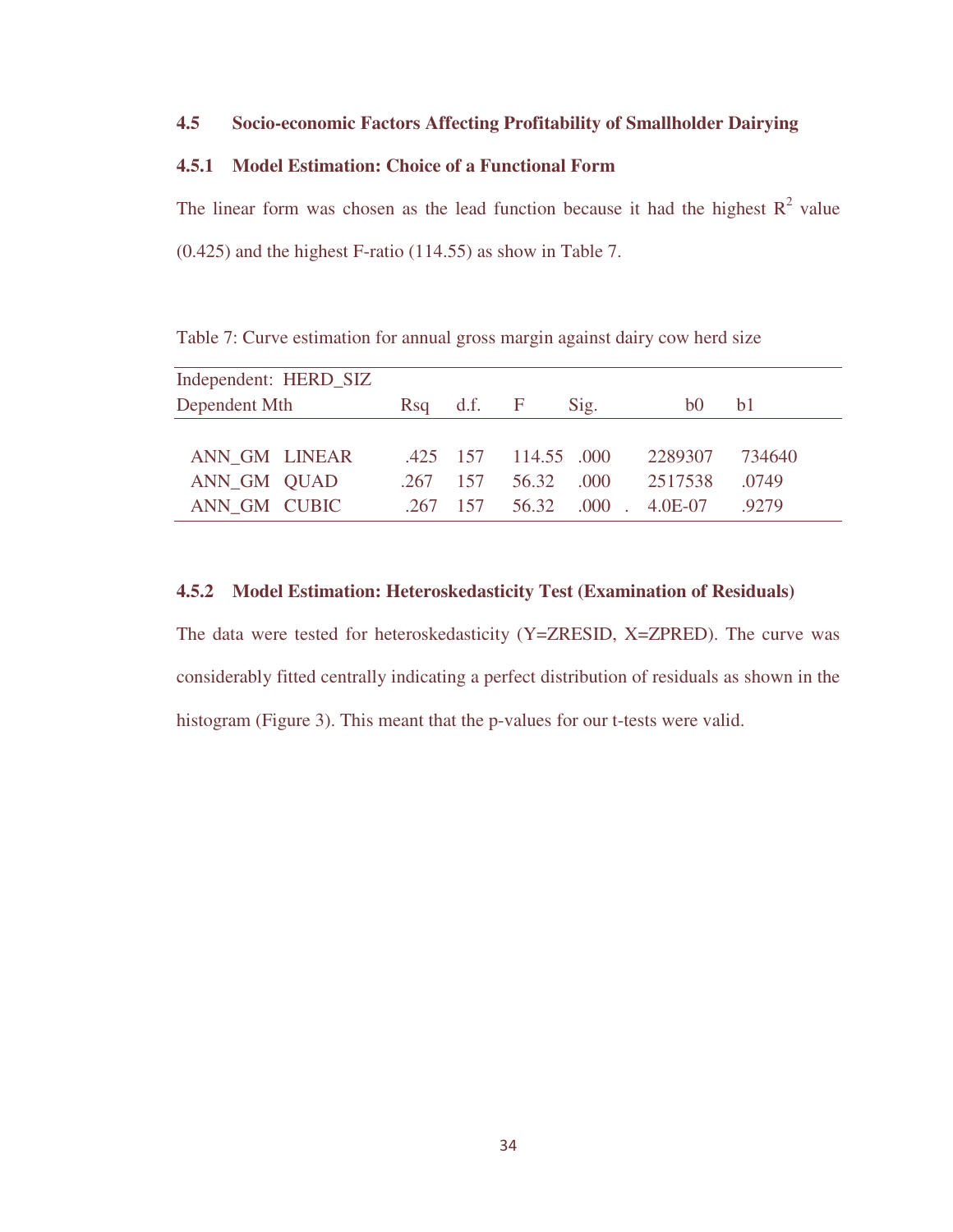#### Histogram

#### Dependent Variable: Annual gross margin



Figure 3: Histogram of Y=ZRESID, X=ZPRED

#### **4.5.3 Model Estimation: Multicollinearity Test using Correlation Matrix and**

#### **Variance Inflation factor (VIF)**

Data from the current study did not show any multicollineality because none of the correlation values was significant (closer to 1.000) as shown in Table 8. Varianceinflation factor (VIF) and tolerance values indicated that there was no collinearity between and within the predictors in the regression model, as shown in Table 9.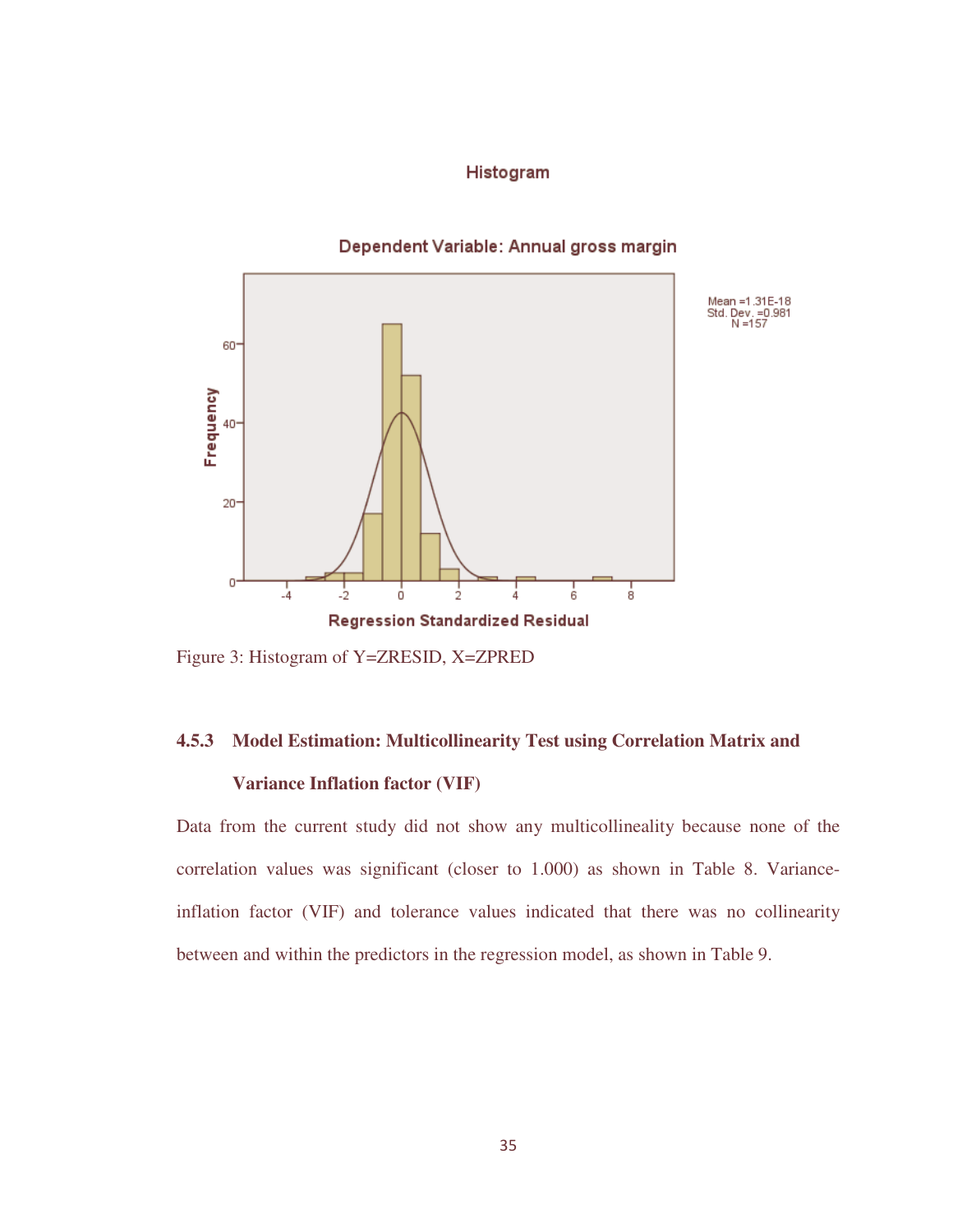| Pearson                                | Annual | Age     | Gender  | Marital | Household   | Education | Herd    | <b>Distance</b> |
|----------------------------------------|--------|---------|---------|---------|-------------|-----------|---------|-----------------|
| Correlation                            | gross  |         |         | status  | <b>Size</b> | level     | size    | travelled       |
|                                        | margin |         |         |         |             |           |         | to MCC          |
| Annual                                 |        |         |         |         |             |           |         |                 |
| gross                                  | 1.000  |         |         |         |             |           |         |                 |
| margin                                 |        |         |         |         |             |           |         |                 |
| Age                                    | .040   | 1.000   |         |         |             |           |         |                 |
| Gender                                 | .021   | .062    | 1.000   |         |             |           |         |                 |
| Marital<br><b>Status</b>               | .078   | $-.103$ | $-414$  | 1.000   |             |           |         |                 |
| Household<br><b>Size</b>               | .145   | $-.100$ | $-.155$ | .077    | 1.000       |           |         |                 |
| Education<br>Level                     | .249   | .135    | .047    | $-.031$ | .078        | 1.000     |         |                 |
| Herd size                              | .652   | $-.056$ | $-.045$ | .081    | .097        | .130      | 1.000   |                 |
| <b>Distance</b><br>travelled<br>to MCC | .196   | .007    | .071    | $-.007$ | $-.094$     | $-.076$   | $-.038$ | 1.000           |

Table 8: Multicollinearity test with the correlation matrix

\*Correlation is significant at 0.05 level (1-tailed)

| Table 9: Collinearity test using tolerance and variance inflation factor (VIF) |  |  |  |
|--------------------------------------------------------------------------------|--|--|--|
|--------------------------------------------------------------------------------|--|--|--|

| <b>Parameter</b>                   | <b>Collinearity Statistics</b> |       |  |
|------------------------------------|--------------------------------|-------|--|
|                                    | Tolerance                      | VIF   |  |
| Age of the farmer                  | .965                           | 1.036 |  |
| Gender of the farmer               | .771                           | 1.297 |  |
| <b>Marital</b> status              | .766                           | 1.305 |  |
| Household size                     | .941                           | 1.063 |  |
| Level of education                 | .954                           | 1.048 |  |
| Dairy cow herd size                | .953                           | 1.049 |  |
| Distance travelled to MCC          | .979                           | 1.021 |  |
| *Collinearity when VIF is $> 10$ . | No collinearity if $VIF = 1$   |       |  |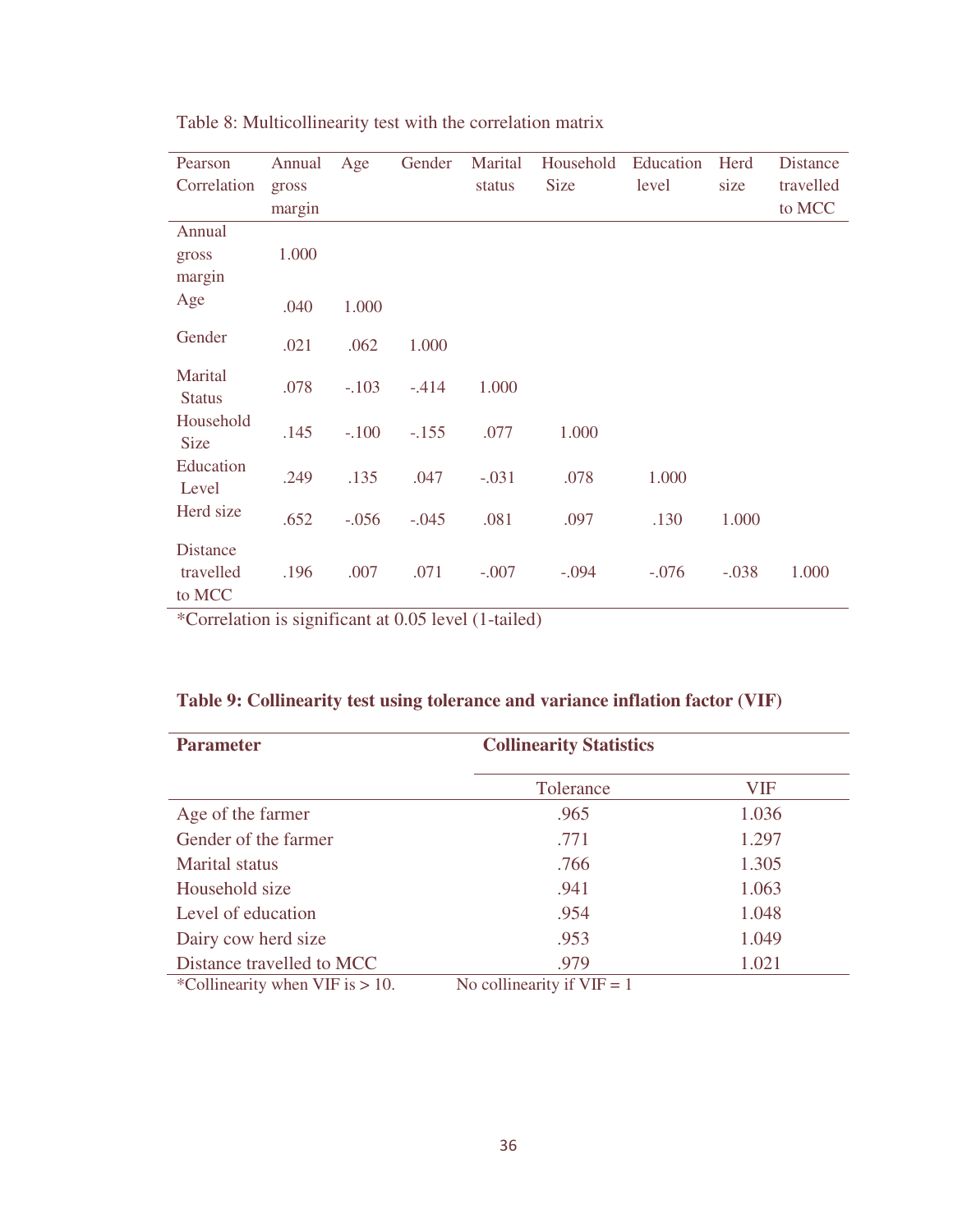# **4.5.4 Multiple Regression Estimates of the Socio-economic Factors Affecting**

#### **Profitability of Smallholder Dairy Farming**

Table 10 summarizes the multiple regression estimates of socio-economic factors affecting profitability of smallholder dairy enterprise. Age of the farmer was not statistically significant ( $p=0.076$ ), gender of the farmer was not statistically significant  $(p=0.342)$  and marital status was also not statistically  $(p=0.226)$ . Thus, profitability is not a function of age, gender and marital status of the farmer, other factors being held constant. Household size was not statistically significant (p=0.945). Level of education was equally not statistically significant ( $p=0.139$ ). Dairy cow herd size was statistically significant  $(p=0.00)$ . A unit increase in the herd size of milking cow results in the increase of profit of the smallholder dairy enterprise by ZMK 741, 405.57, other variables being held constant. Distance to milk collection centers was statistically significant (p=0.00). A unit decrease in distance to the MCC leads to an increase in profit by ZMK 338, 445.16, other factors being held constant.

|                                         | Unstandardized |              | Standardized |          |      |
|-----------------------------------------|----------------|--------------|--------------|----------|------|
| Model                                   | Coefficients   |              | Coefficients | T        | Sig. |
|                                         | B              | Std. Error   | <b>Beta</b>  |          |      |
| Constant                                | $-2.806E6$     | 2.107E6      |              | $-1.332$ | .185 |
| Age                                     | 61512.01       | 34415.885    | .105         | 1.787    | .076 |
| Gender (dummy)                          | -950878.76     | 995387.018   | $-.063$      | $-.955$  | .341 |
| Marital status (dummy)                  | 1.547E6        | 1.273E6      | .080         | 1.215    | .226 |
| Household size                          | 5630.66        | 81238.355    | .004         | .069     | .945 |
| Education level (dummy)                 | $-2.329E6$     | 1.567E6      | $-.088$      | $-1.486$ | .139 |
| Dairy herd size                         | 741405.57      | 66452.989    | .658         | 11.157   | .000 |
| Distance to MCC                         | 354611.58      | 83995.607    | .250         | 4.222    | .000 |
| Dependent Variable: Annual Gross margin |                | $R^2 = 52.3$ | $F = 23.3$   | P < 0.05 |      |

Table 10: Multiple regression estimates of factors affecting profitability of smallholder dairy enterprise.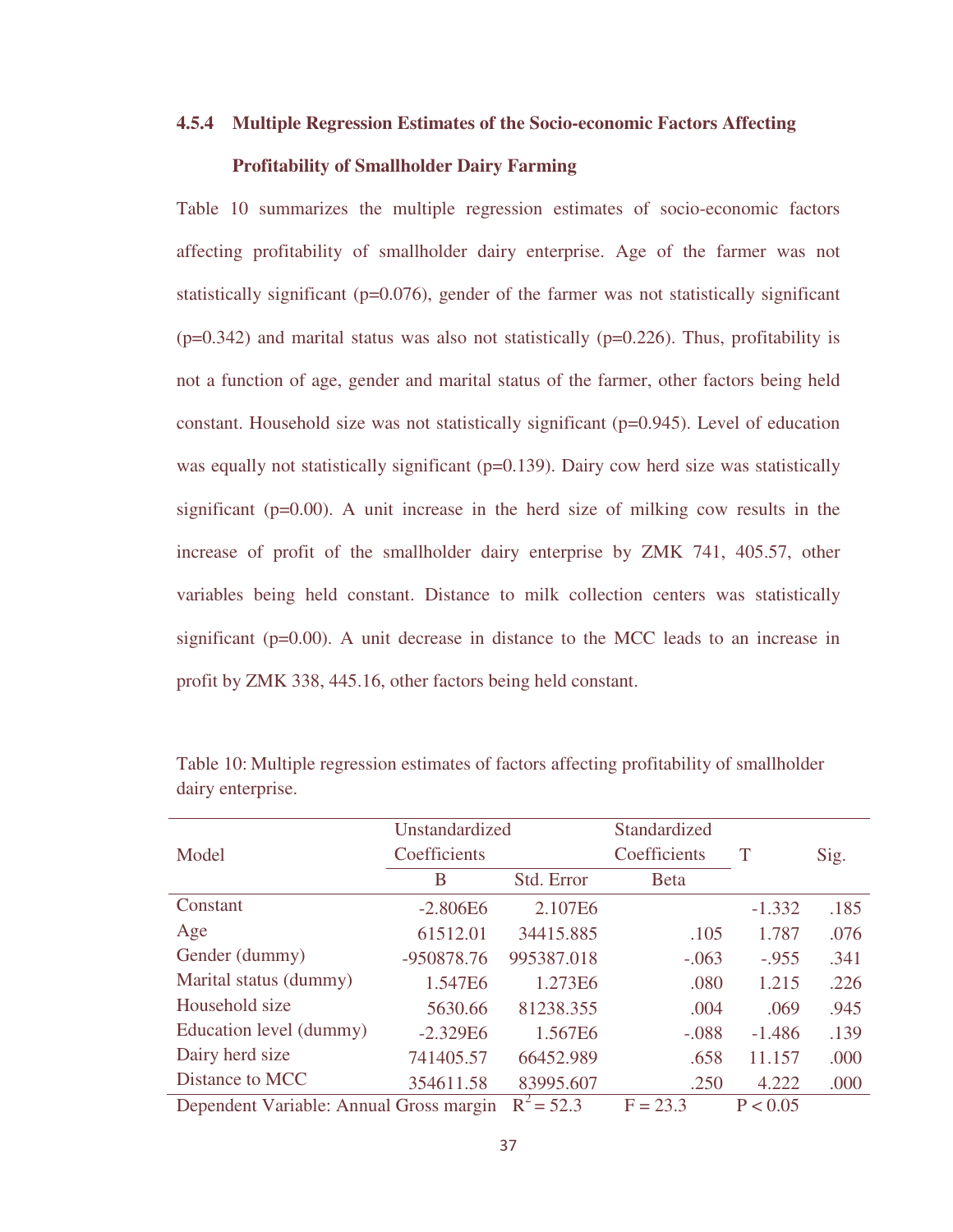# **4.6 Contribution of Smallholder Dairying to Rural Socio-economic Development**

Table 11 indicates that the majority of the respondents (87.3 percent) stated that they depended on smallholder dairying as their main source of income while 12.7 percent had other main sources of income. The banking sector was benefiting from smallholder dairy enterprise, with 35.7 percent of the respondents accessing their payments for the milk delivered per month through bank transfers while 64.3 percent were receiving cash directly from the milk collection centers. Most of the smallholder dairy farmers (68.2 percent) had acquired and used bicycles as the main mode of transport to deliver milk to the milk collection centre, with 27.4 percent delivering milk on foot. Some farmers used motorbikes (3.8 percent) and oxcarts (0.6 percent). Most **(**52.9 percent) of the respondents used part of the money from milk sales for monthly church contributions as tithe and offering in accordance with their religious teachings. Smallholder dairying seems to also play an important role towards poverty reduction and rural development. This can be seen from the number of respondents (10.2 percent) who had built iron sheet-roofed houses from income generated from smallholder dairy enterprise as shown in Figure 4. Many (43.9 percent) of the respondents indicated that they had bought some luxuries such as cell phones, televisions, radios, satellite dishes etc. from income generated from smallholder dairy farming. Of the 157 respondents, 49 percent had employed other people to work on the farms as herdsmen, milkers and in other dairy activities.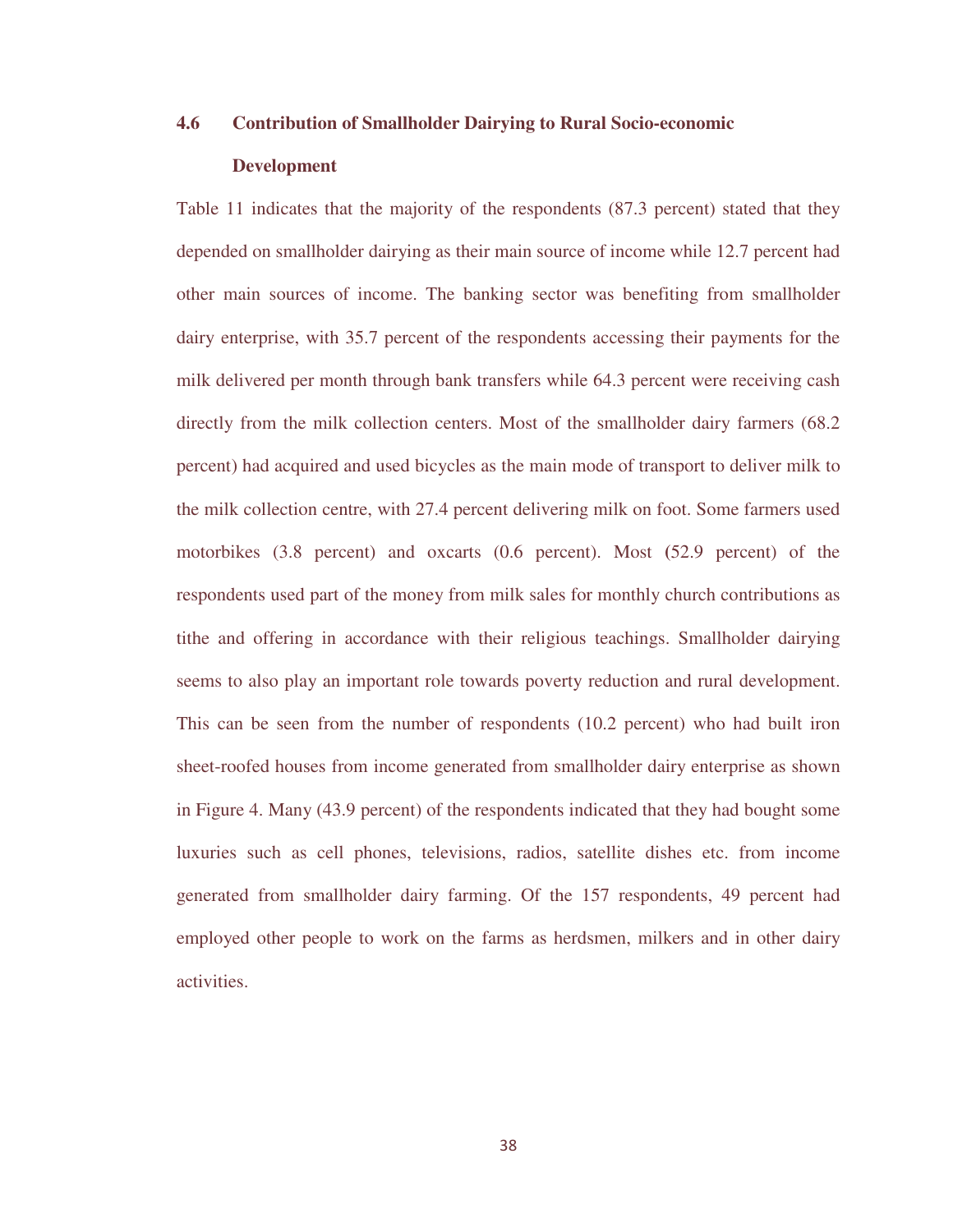| <b>Parameter</b>                                    | <b>Frequency</b> | <b>Percentage</b> |
|-----------------------------------------------------|------------------|-------------------|
| <b>Main source of income</b>                        |                  |                   |
| N <sub>o</sub>                                      | 20               | 12.7              |
| Yes                                                 | 137              | 87.3              |
| <b>Total</b>                                        | 157              | 100               |
| <b>Mode of payment</b>                              |                  |                   |
| Cash                                                | 101              | 64.3              |
| <b>Bank</b> transfer                                | 56               | 35.7              |
| <b>Total</b>                                        | 157              | <b>100</b>        |
| <b>Mode of transport to MCCs</b>                    |                  |                   |
| Foot                                                | 43               | 27.4              |
| <b>Bicycle</b>                                      | 107              | 68.2              |
| Ox cart                                             | $\mathbf{1}$     | 0.6               |
| Motor bike                                          | 6                | 3.8               |
| <b>Total</b>                                        | 157              | <b>100</b>        |
| <b>Contribution to religion</b>                     |                  |                   |
| N <sub>o</sub>                                      | 74               | 47.1              |
| Yes                                                 | 83               | 52.9              |
| <b>Total</b>                                        | 157              | <b>100</b>        |
| <b>Contribution to provision of human housing</b>   |                  |                   |
| N <sub>o</sub>                                      | 141              | 89.9              |
| Yes                                                 | 16               | 10.2              |
| <b>Total</b>                                        | 157              | <b>100</b>        |
| <b>Contribution to improving standard of living</b> |                  |                   |
| N <sub>o</sub>                                      | 88               | 56.1              |
| Yes                                                 | 69               | 43.9              |
| <b>Total</b>                                        | 157              | <b>100</b>        |
| <b>Contribution to Employment</b>                   |                  |                   |
| N <sub>o</sub>                                      | 80               | 51                |
| Yes                                                 | 77               | 49                |
| <b>Total</b>                                        | 157              | 100               |

Table 11: Contribution of smallholder dairying to rural socio-economic development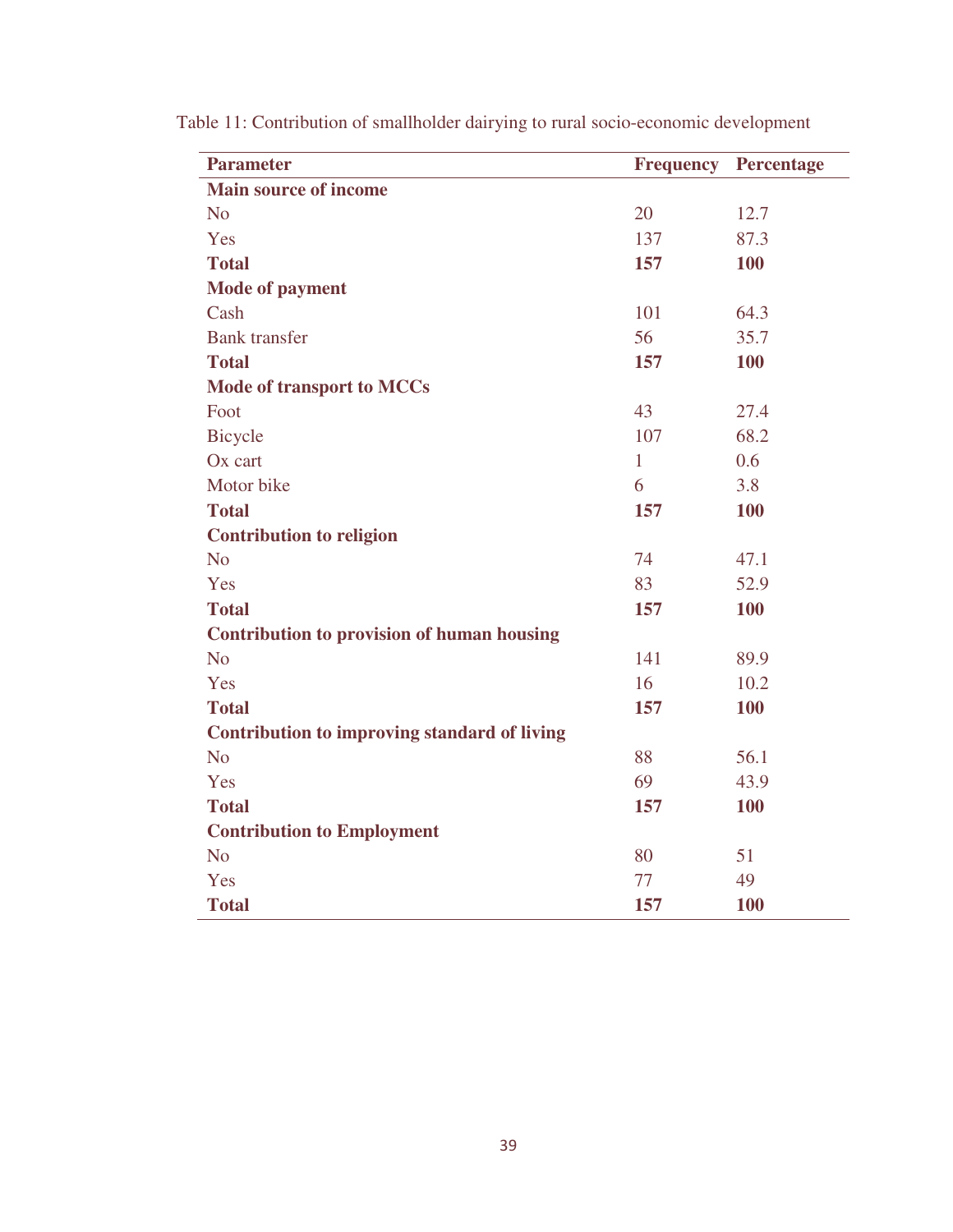

Figure 4: Decent house (right) built from income generated from smallholder dairy farming by a widow in Monze district. Old house (left).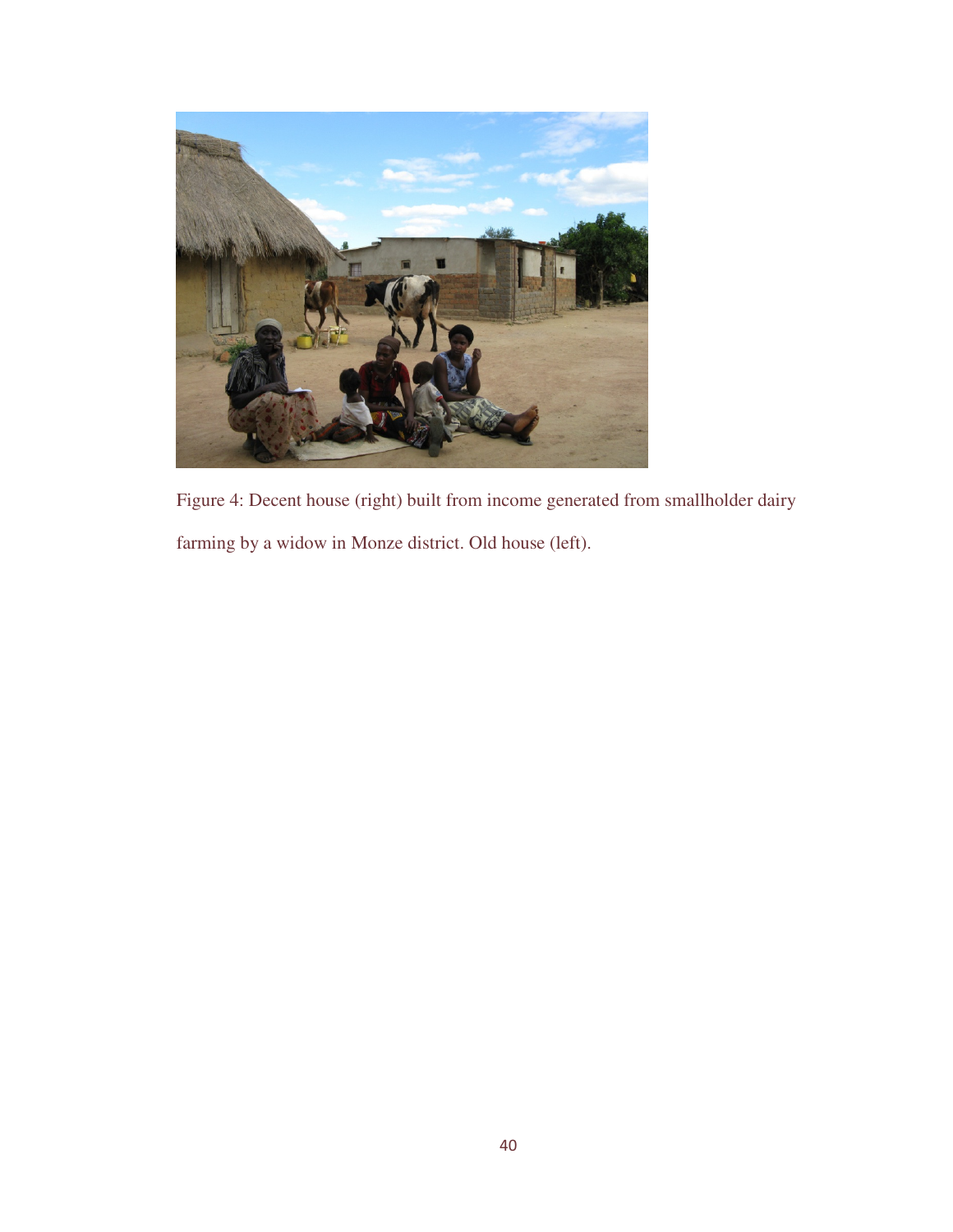#### **CHAPTER FIVE**

#### **DISCUSION**

# **5.1 Socio-economic Characteristics and their Effects on Profitability of Smallholder Dairy Farming (Multiple Regression Analysis)**

The socioeconomic findings showed that the average age of the respondents was 48.8 years. This seems to suggest that smallholder dairy farming is mainly practiced by people in the old age bracket as these are the ones targeted by donor funded projects on the assumption that they have had experience of cattle rearing from their traditional cattle breeds. There is need for these smallholder dairy donor funded projects to also engage the youths so that there is continuity upon the demise of their parents in the old age bracket. However, age, gender and marital status had no significant effect on the profitability of smallholder dairy enterprise, other factors being held constant.

The average household size was ten persons per home. This is in agreement with the Central Statistical Office census report that indicates that the average number of persons per home in rural areas is ten (CSO, 2010). Household size has been described as the most important determinant of labour investment for family farms because in addition to being a source of labour, it also influences the need for increased milk production for home consumption as well as for the market (Ngongoni *et al*., 2006). This was not the case in this study as regression analysis showed that household size was not statistically significant ( $p=0.945$ ).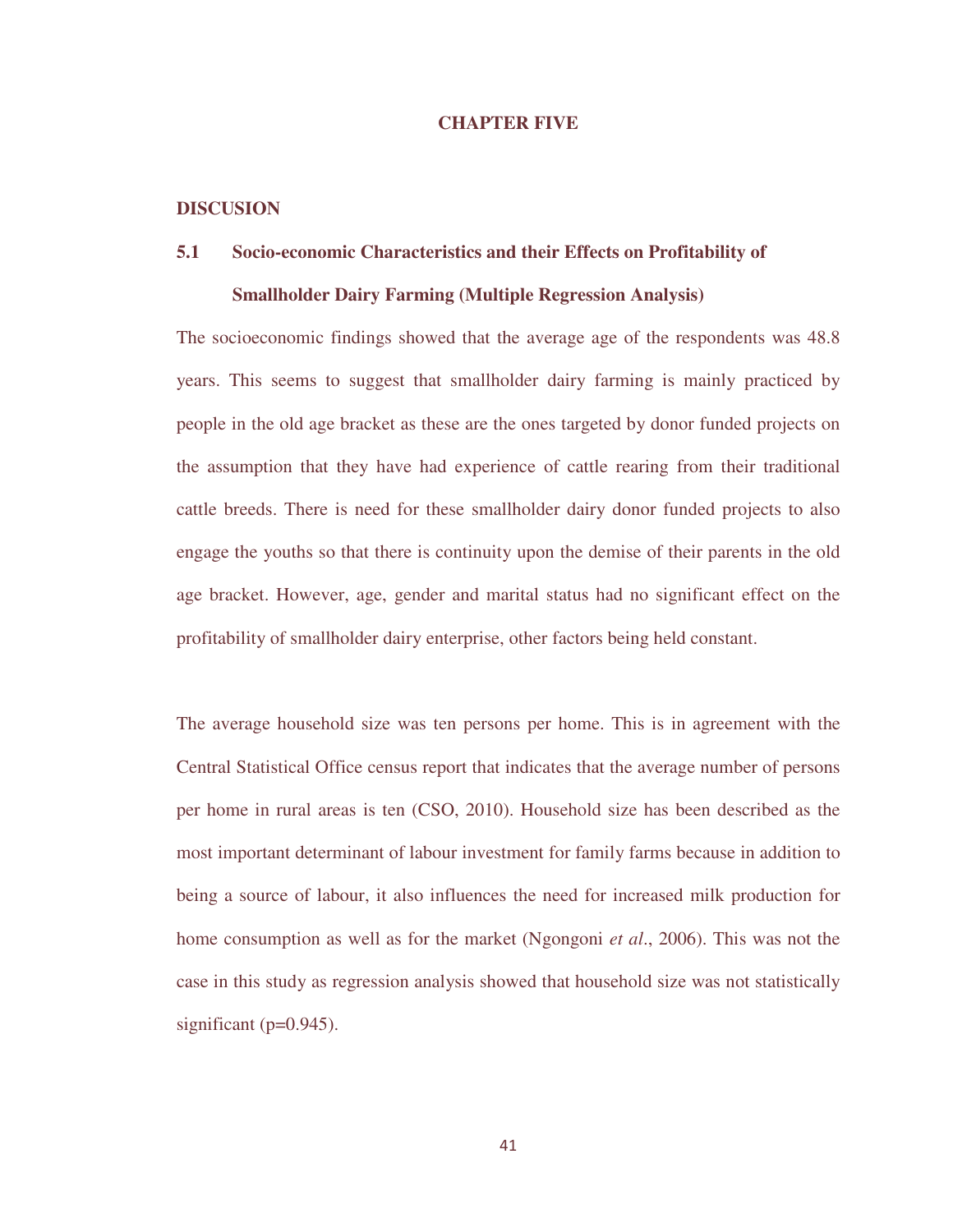The majority of the respondents (77.7 percent) had formal education. However, level of education was not statistically significant  $(p=0.139)$  in multiple regression analysis. It had been expected that level of education would have a statistically significant effect on profitability as this results in better understanding of smallholder dairy farming as a business. It is also assumed that educated farmers have proper management of dairy animals, feeding and good hygiene, thereby improving milk yield and profits.

According to FAO (2007), a smallholder dairy farmer is a farmer who has a dairy herd size of one to four dairy cows. The average number of dairy cows in this study was four; which conforms to the above definition of a smallholder dairy farmer by the Food and Agriculture Organization (FAO). Dairy cow herd size (milking cows) was statistically significant (p=0.000) and its coefficient was positive meaning that a unit increase in the herd size of milking cows, results in an increase in profit of the smallholder dairy enterprise by ZMK 741, 505.57, when other variables are held constant. This is in agreement with Cain *et al*. (2007) who stated that profitability of a dairy enterprise is highly correlated with herd size and measures should be taken to reduce calving intervals in order to increase herd sizes.

Mutukumira *et al*. (1996) stated that long distance to milk collection centers is a hindrance to a viable dairy enterprise**.** The longer the distance to the MCCs the less the number of smallholder dairy farmers delivering milk, hence the less the profit. In this study distance to MCCs was statistically significant  $(p=0.000)$ . Thus, the shorter the distance to the MCCs, the higher the profit. This is because the shorter distance, the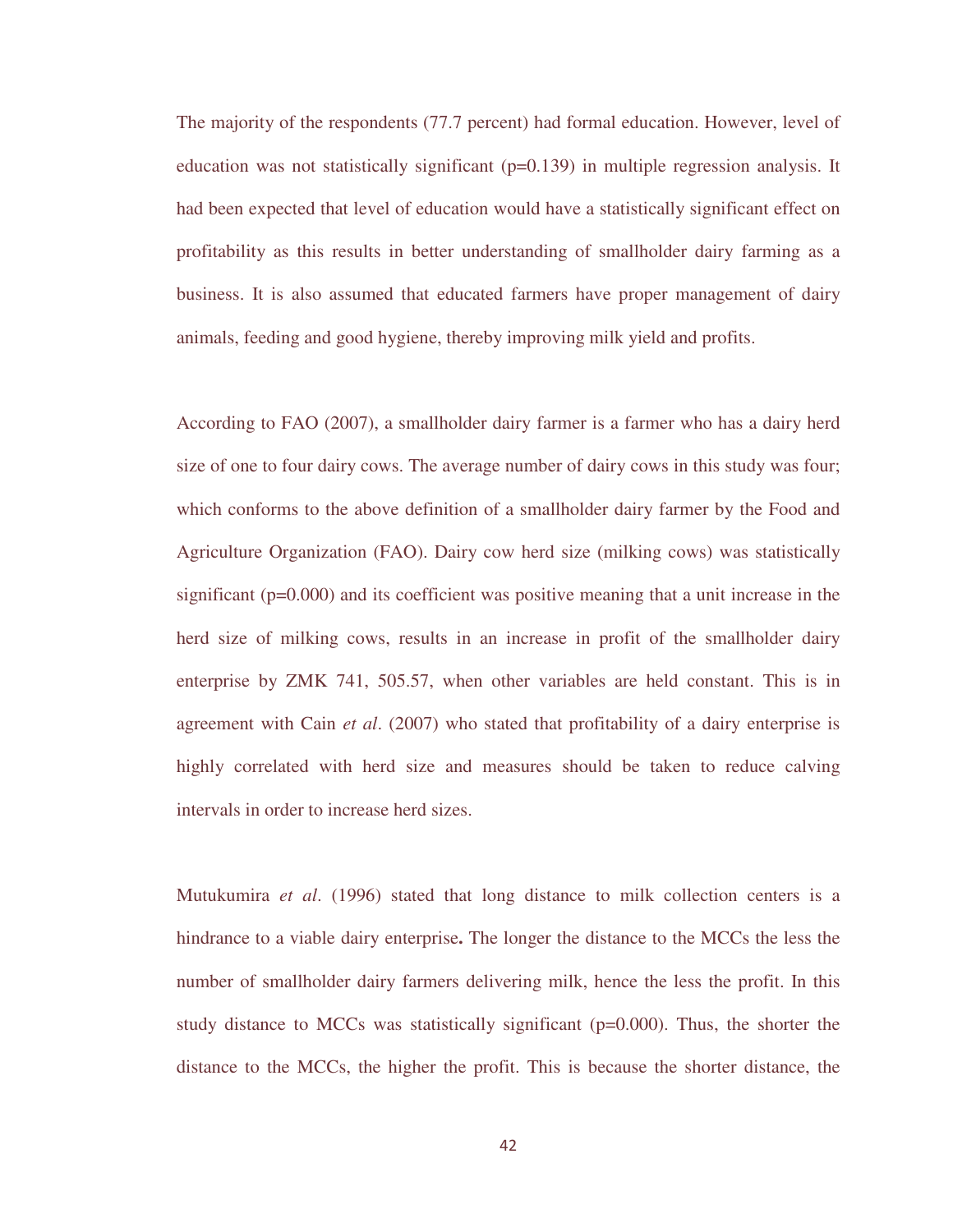more the likelihood of the farmer delivering milk on a daily basis hence making more profit than the one staying far who will only deliver when he has transport. Furthermore, those staying far risked their milk becoming sour leading to rejection of this milk at the MCC hence a reduction in profits.

The farmers were delivering 15.37 litres of milk per day to the milk collection centers in the dry season and an average of 27.69 litres per day in the rainy season. This shows that milk production in Zambia reduces by 44 percent during the dry season due to inadequacies in quantity and quality of food and water for animals. Most of the farmers did not conserve grass in form of hay as the fields are normally burnt or become dry and overgrazed in the dry season.

Home milk consumption had an average of 2.2 litres per household. This resulted in rural dairy households having a per capita consumption of about 80 litres against the national per capita consumption of about 24 litres. An average of 3.96 litres of milk was fed to calves in the first three months of life. The farmers were making an average gross margin of ZMK 5,508,620 per year. This corresponds to a monthly income of about ZMK 450, 000 which is almost equal to the current minimum wage for people in employment in Zambia.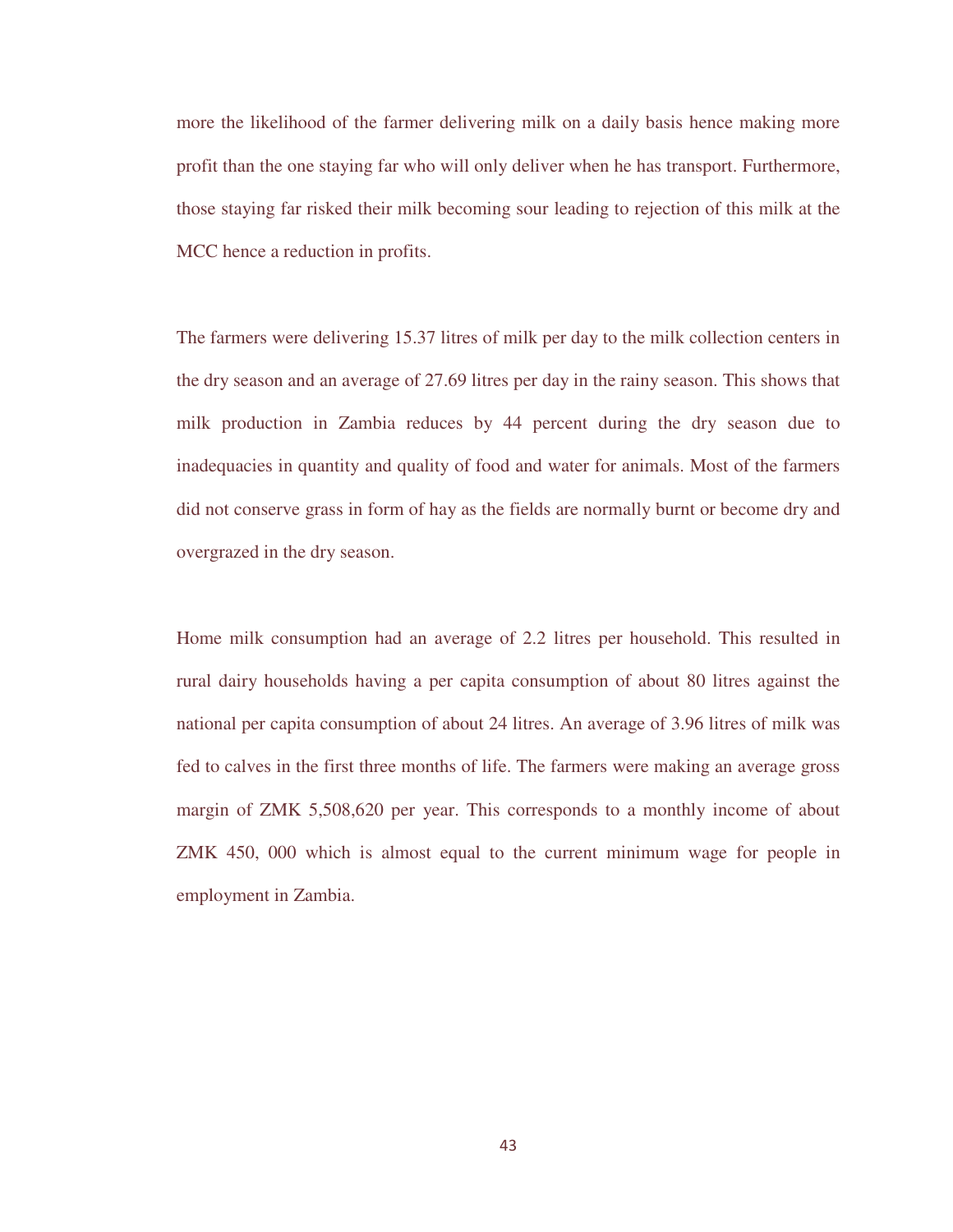#### **5.2 Cost of Milk Production and Gross Margins**

The estimated average sale price of milk by the farmers was ZMK 2002.05 per litre. The estimated average cost of production was ZMK 828.20 per litre, representing 42.1 percent of the sale price. The estimated returns per litre were at ZMK 1173.85, representing 57.9 percent of the average sale price of milk. The profit calculated was a gross margin and not net profit. This is because some fixed costs could not be added due to lack of reliable data on their market values. This is in agreement with the studies carried out by Mburu *et al*., 2007 and Ouma *et al*., 2004 who had similar challenges. However, gross margins are still useful in assessing enterprise profitability and are widely used in farm management economics (Dijkhuizen and Huirne, 1997; Firth, 2002).

#### **5.3 Provincial Variations in the Cost and Returns of Milk Production**

According to Mburu *et al*. (2007), the costs of production are expected to be highest in the most intensive systems and lowest in the most extensive systems reflecting the high amounts of concentrate feeds used. This assumption was correct in our study as a oneway analysis of variance showed that there were significant differences  $(P<0.05)$ between the costs of production for Lusaka and Western provinces. The cost of production was lowest in Senanga (20.2 percent) and Mongu (33.1 percent) districts in Western Province compared to 53.4 percent in Lusaka. This was because the costs of labour, feeding, vaccination and dipping animals were very minimal in these districts. The respondents indicated that the use of acaricides for dipping or spraying animals against ticks is not practiced in Western Province because the ticks are eradicated by the floods in the Zambezi flood plain every year hence very minimal or no costs towards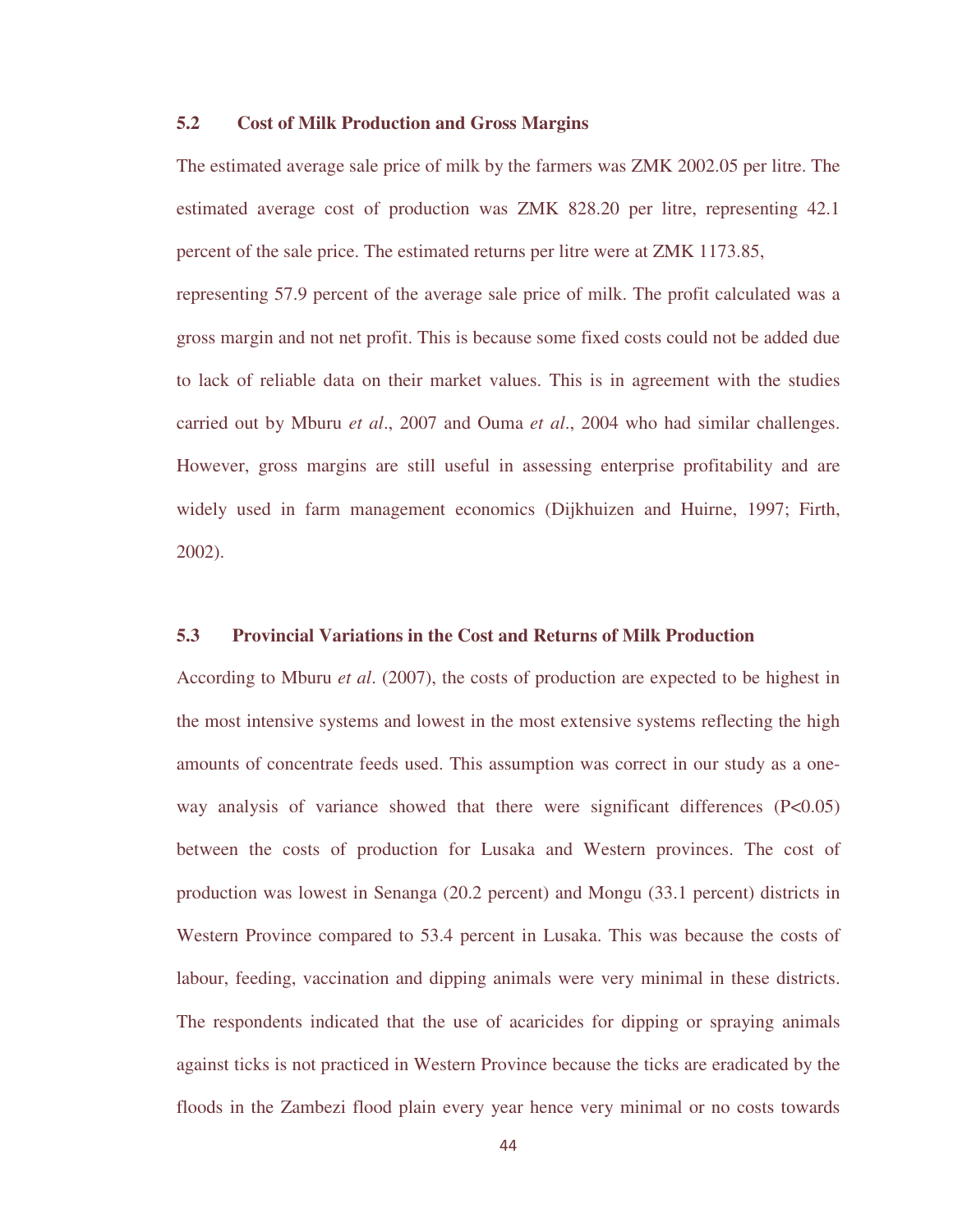dipping. There were minimal costs on vaccination because most the vaccinations against major diseases in Western Province i.e. contagious bovine pleural pneumonia (CBPP), anthrax, blackleg etc, are carried out by the Government through the offices of district veterinary officers. Rice polish and maize bran are the only supplementary feeds that a few farmers give to their animals when in the uplands. The animals are kept in the Zambezi flood plain which is evergreen almost throughout the year (6 to 8 months) and are only moved to the uplands when the plain gets flooded in the rainy season. The animals usually owned by several people and kept in herds of 30–100 are herded during daytime and enclosed in kraals at night. The kraals are shifted frequently to spread the manure over wide areas that are used to grow maize and millet (Moll *et al*., 2007). Some interviewed farmers reported that they were using manure as payment for hired labour. Manure from the dairy farming was used to fertilize the fields hence contributing to conservation agriculture which the Government of the Republic of Zambia is currently promoting.

Lusaka Province recorded the highest cost of milk production per litre. This is because of the intensive systems being practiced where high amounts of concentrate feeds are used. This is in agreement with Baltenweck *et al*. (1998) whose study findings showed that the cost of production in a dairy enterprise is dependent on the level of intensification, with less-intensified districts having relatively high levels of cash flows while some highly intensified areas experience rather low levels of cash flows. Farmers in urban areas like Lusaka have smaller families as compared to rural areas; hence the cost of labour is also higher than in rural areas. Land in Lusaka Province is a limiting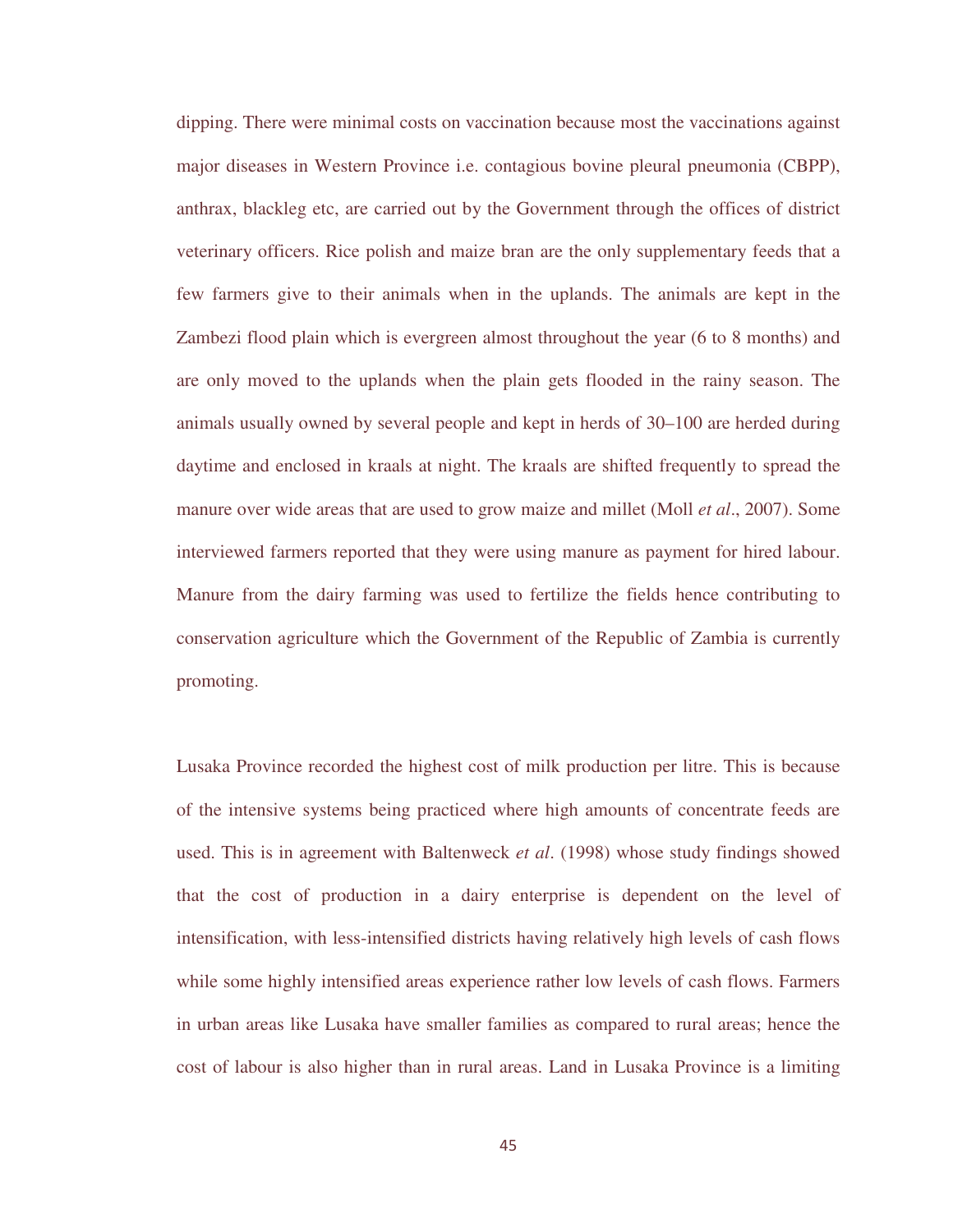factor due to the population pressure, hence the high level of intensification in dairy farming.

There was no significant difference in unit profits in all the provinces regardless of some provinces recording more profits than others. This is due to the differences in milk volumes and prices which had a buffering effect in respective provinces. Western Province had the lowest volume of milk but the price per litter was the highest at ZMK 2,500.00, while Lusaka Province had the highest volumes of milk at the price of ZMK 2,000.00, hence the price buffering effect.

#### **5.4 Contribution of Smallholder Dairy to Rural Socio-economic Development**

Smallholder dairying seems to contribute significantly to the socio-economic wellbeing of the rural poor. Most of the respondents (87.3 percent) depended on dairying as their main source of income, besides other agricultural activities such as cultivation of cash crops. This is probably due to the fact that dairying is not seasonal as compared to cash crops. Ngongoni *et al*. (2006) is of the view that smallholder dairy farming promotes regular monetary earnings to people who normally access cash once a season after they sell their harvested crops i.e. maize, groundnuts, sunflower, cotton, etc. The regular monthly monetary earnings from the sale of milk and milk products have favorable effects on the cash flow charts of rural households and assist in improving the lifestyles of the rural people.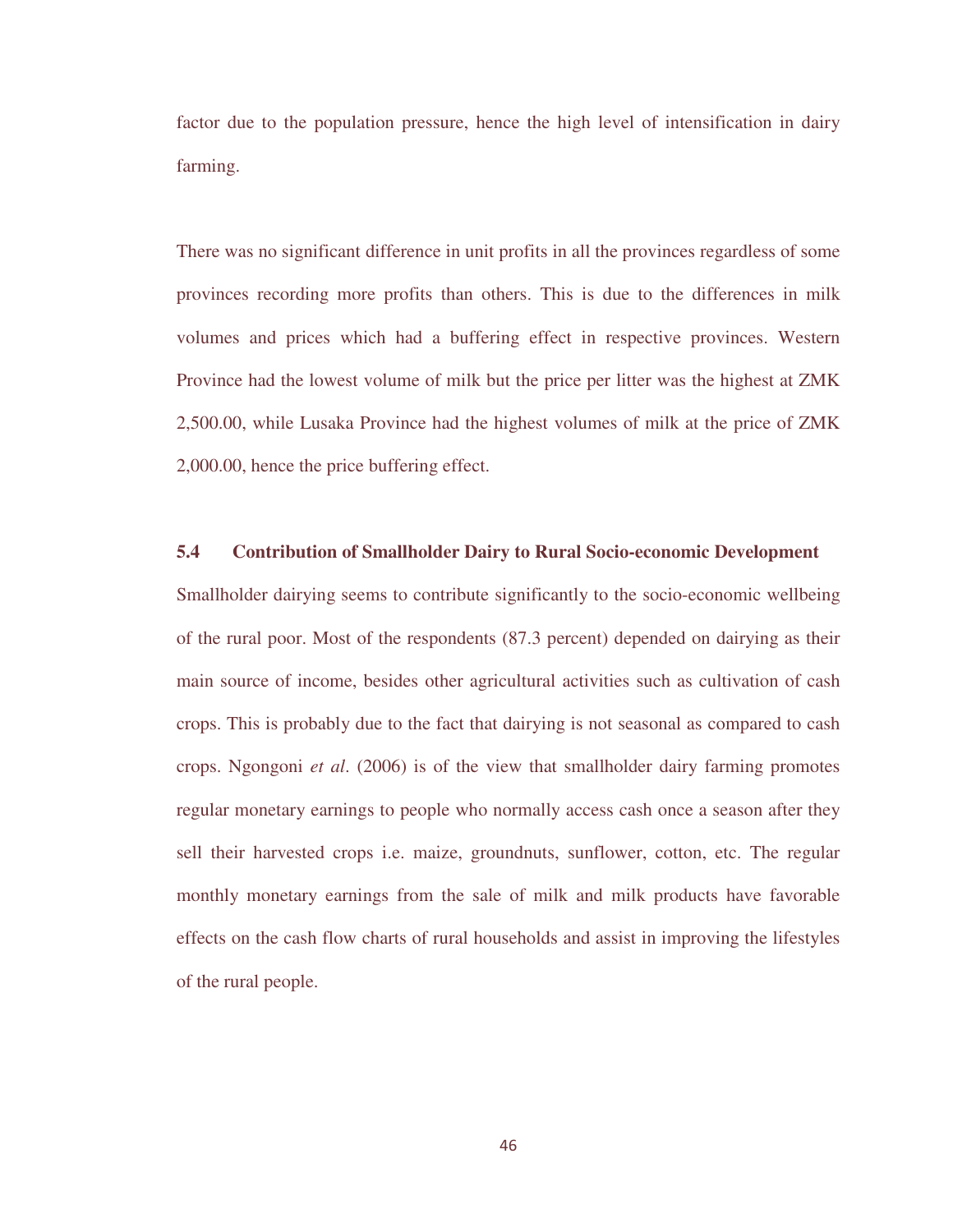The human right to adequate housing is the right of every woman, man, youth and child to acquire and sustain a secure home and community in which to live in peace and dignity. The right to housing is codified as a human right in the Universal Declaration of Human Rights of 1948:

"Everyone has the right to a standard of living adequate for the health and wellbeing of himself and of his family, including food, clothing, **housing** and medical care and necessary social services, and the right to security in the event of unemployment, sickness, disability, widowhood, old age or other lack of livelihood in circumstances beyond his control." [Article 25(1)]

In this study, 10.2 percent of the smallholder dairy farmers had built decent houses with clean latrines from income generated from dairying. This development is very significant as stated in the universal declaration above.

Banking institutions are benefiting from smallholder dairying through provision of loans and processing of payments for the dairy farmers. Many farmers (35.7 percent) were receiving their payment for milk sales through bank transfers. Banking is indeed no longer for the urban people only, as some rural smallholder dairy farmers now have access to automated teller machines (ATMs).

Most of the smallholder dairy farmers (68.2 percent) used bicycles as the main mode of transport to deliver milk to the milk collection centre. This is in agreement with the study by Mutukumira *et al*. (1996) whose findings indicated that most of the farmers use a bicycle as the main means of transport in Zimbabwe and indeed many other African countries.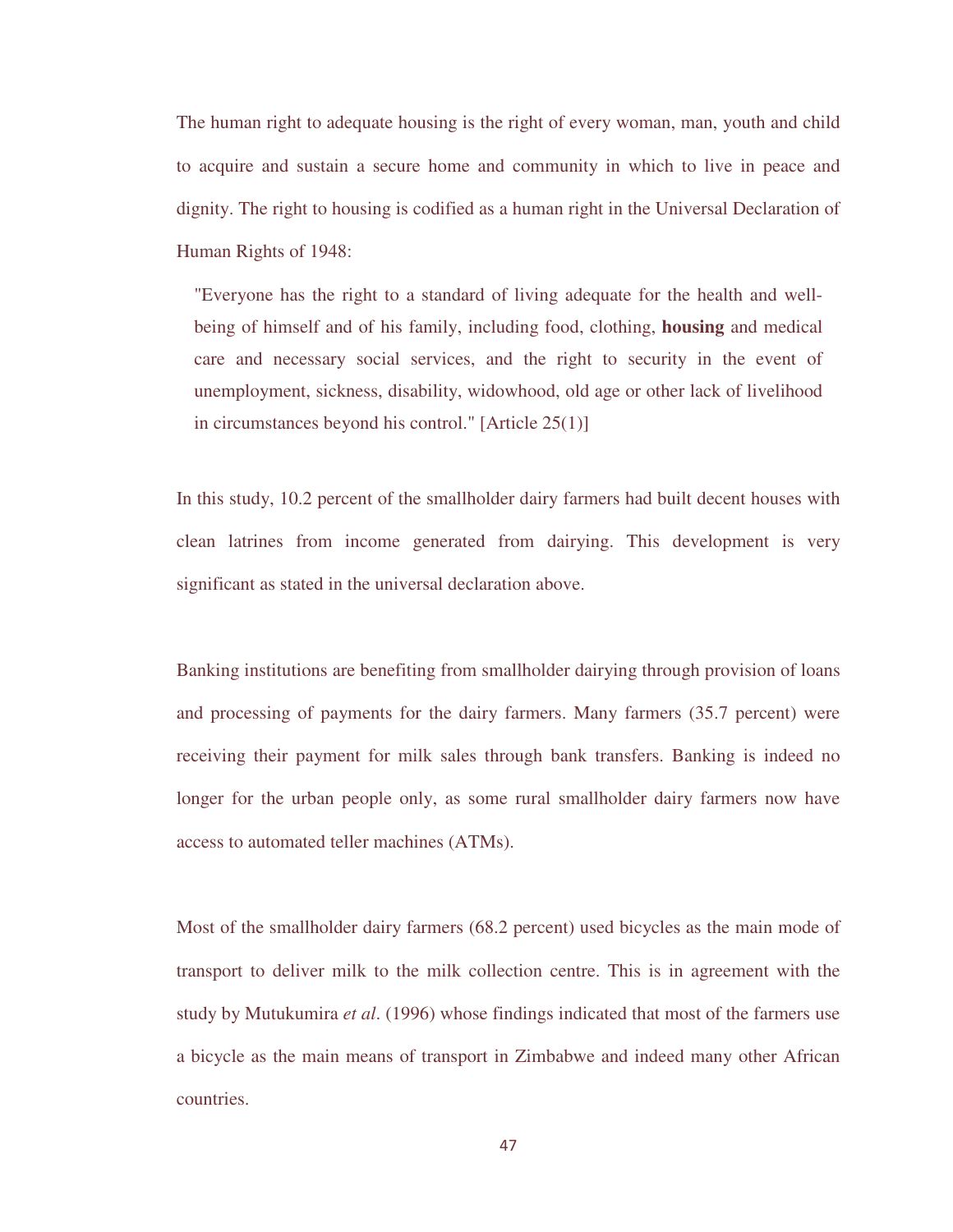Almost half of the respondents (49 percent) had employed other people to work on the farms as herdsmen, milkers and in other dairy activities. Estimates by FAO (2010) show that production of 1 million litres of milk per year on smallholder dairy farms creates approximately 200 on-farm jobs. Thus smallholder dairying in Zambia plays an important role in rural poverty reduction, employment opportunities and wealth creation as well as enhancing household nutrition and food security.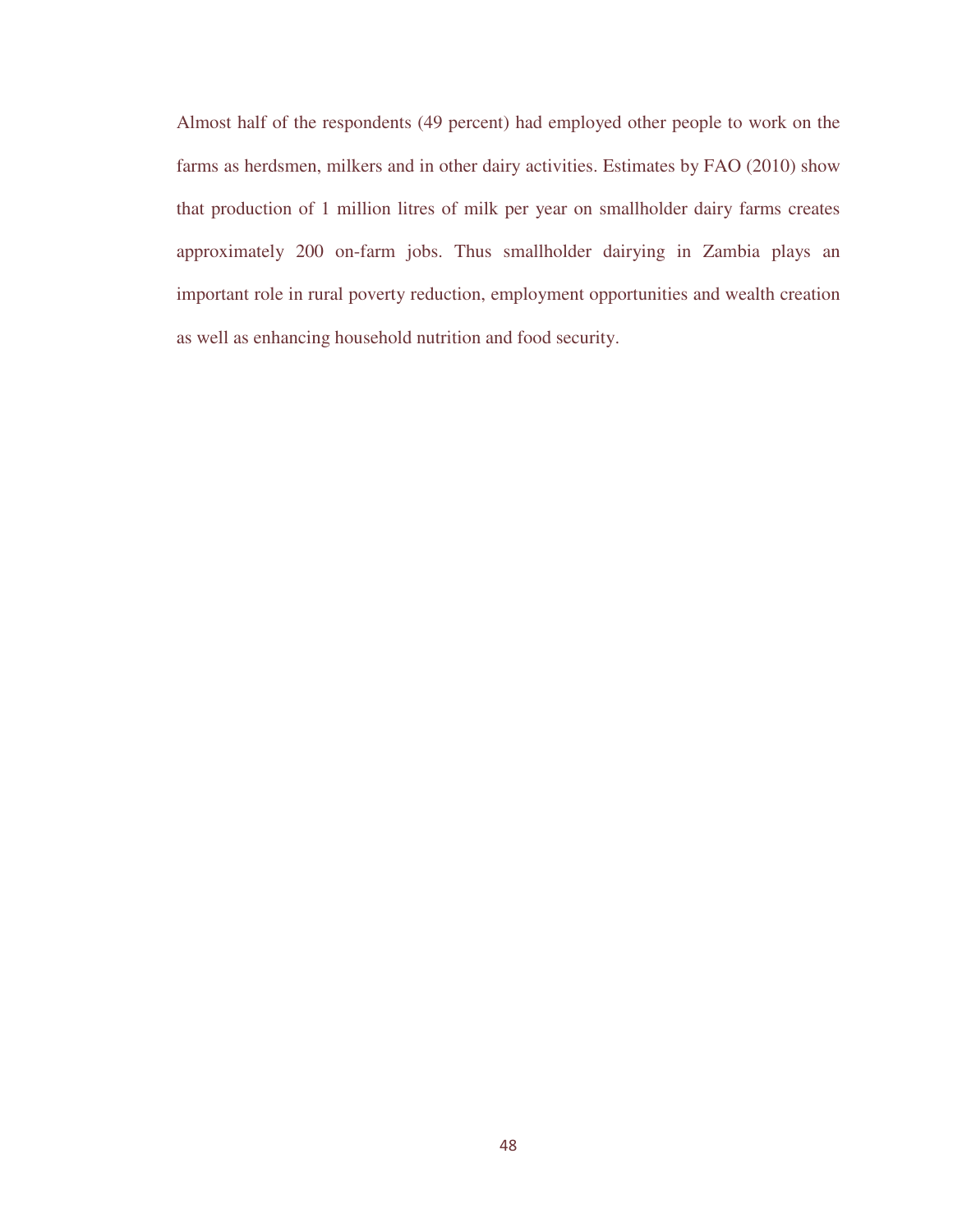#### **CHAPTER SIX**

#### **CONCLUSIONS AND RECOMMENDATIONS**

#### **6.1 Conclusions**

The results of the study on the cost and returns demonstrate that smallholder dairy farming is profitable in Zambia. The average price received by the farmer from milk sales was ZMK 2,002.05 per litre while the average cost of production was at ZMK 828.20 (42.1 percent) per litre resulting in the average returns of ZMK 1,173.85 (57.9 percent) per litre. Findings based on multiple regression analysis indicated that profitability of smallholder dairy farming is a function of dairy cow herd size and distance travelled to deliver milk to the market. Findings on socio-economic contribution of smallholder dairying to rural development demonstrated that smallholder dairying in Zambia plays an important role in rural poverty reduction, employment opportunities and wealth creation as well as in enhancing household nutrition and food security.

#### **6.2. Recommendations**

Smallholder dairying in Zambia is profitable and plays an important role in rural poverty reduction, creation of employment opportunities and wealth, and in enhancing household nutrition and food security which is in line with the millennium development goals. Thus the Government of the Republic of Zambia, donors and other service providers need to allocate more resources towards smallholder dairy development particularly in the areas of animal breeding, marketing, value addition, infrastructure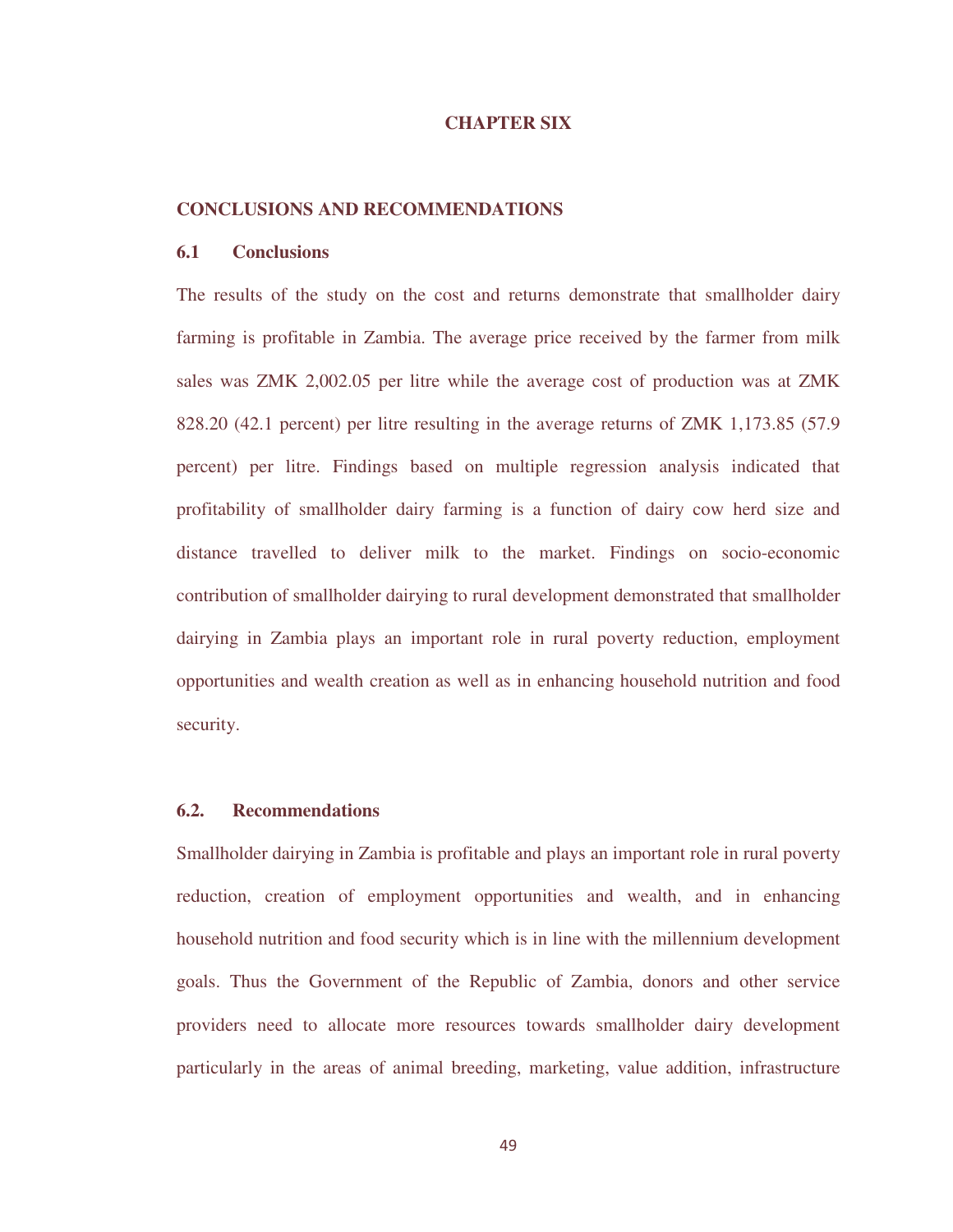development and knowledge transfer. It is difficult to source dairy animals in Zambia and thus there is need to introduce dairy animal breeding centers so that farmers can easily buy and increase their dairy herd sizes when necessary.

Policy makers and stakeholders should also consider constructing more milk collection centers near the smallholder dairy farmers in order to reduce the distance travelled to deliver milk to the market (MCC). This will have a positive effect on milk production in Zambia as more than half of the milk produced is from the smallholder dairy sector. The farmers who live far from milk collection centers and walk when delivering milk were recording less profit than those living in closer proximity. For some farmers, that have to walk long distances, milk go sour by the time they arrive at milk collection centers, and such milk is rejected leading to losses by the farmer.

Loans for bicycles need to be provided by stakeholders as it seems to be the major mode of transport used to deliver milk to milk collection centers as indicated in the results. If most the farmers delivering milk can be provided with bicycles and the loan be deducted from the milk delivered over a period of time, the dairy industry can see a major growth as more farmers can be delivering milk on a daily basis.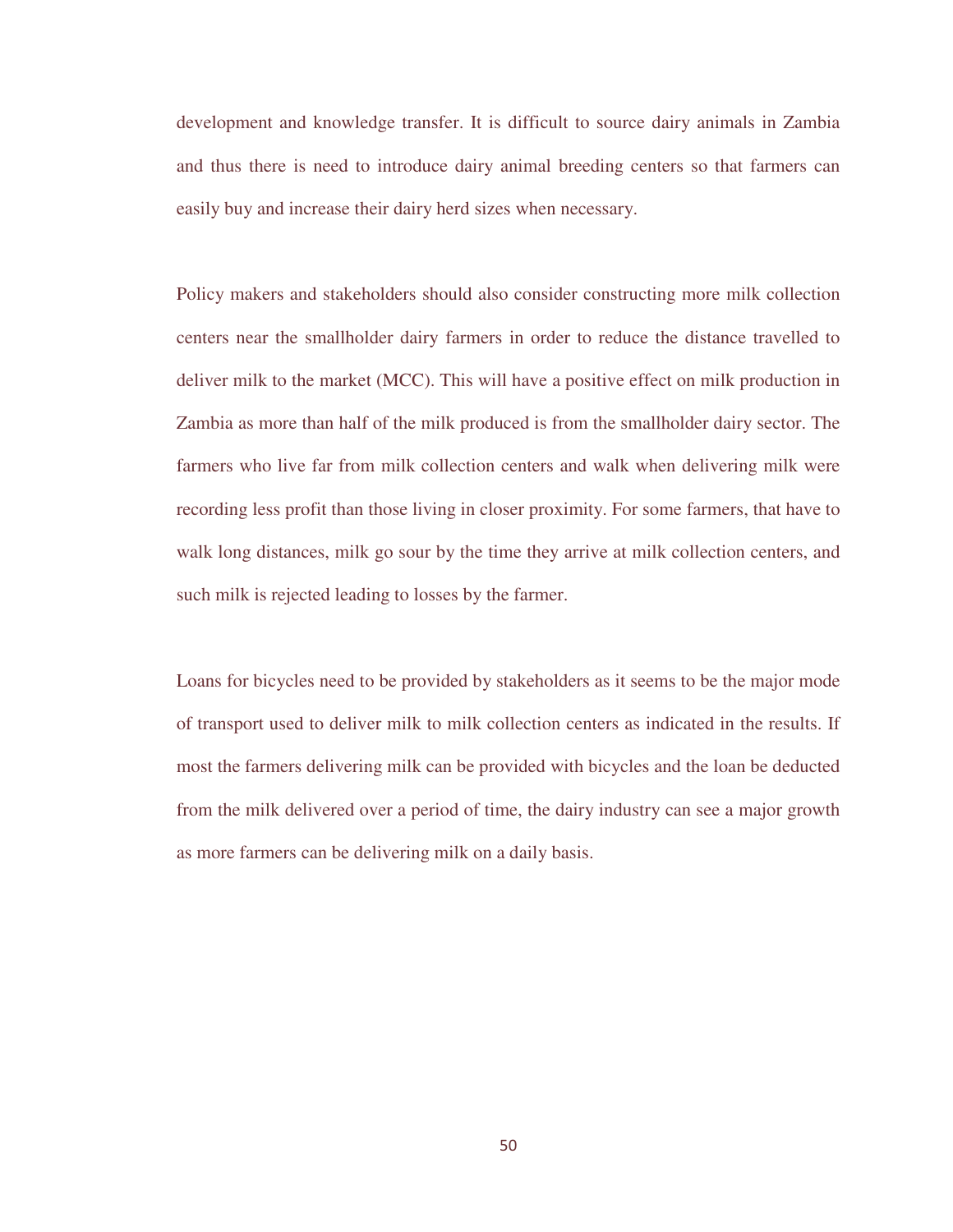#### **CHAPTER SEVEN**

#### **REFERENCES**

- AAEA, 1998. Costs and returns estimation handbook. A report of the American Agricultural Economics Association (AAEA) Task Force on commodity costs and returns, pp 566.
- Baltenweck, I., Staal, S. J., Owango, M., Muriuki, H., Lukuyu, B., Gichungu, G. Kenyanjui, M., Njubi, D., Tanner, J. and Thorpe, W., 1998. Intensification of dairying in the greater Nairobi Milk-Shed: Spatial and household analysis. Paper presented at the workshop on urban markets and dairy development in sub-Saharan Africa, Montpellier, France, 9-10 Sept. 1998, pp 10.
- Cain, P., Anwar, M. and Rowlinson, P., 2007. Assessing the critical factors affecting the viability of small-scale dairy farms in the Punjab region of Pakistan to inform agricultural extension programmes. *Agricultural Systems,* 94 (2007), 320–330.
- Chagunda, M. G. G., Msiska, A. C. M., Wollny, C. B. A., Tchale, H. and Banda, J.W., 2006. An analysis of smallholder farmers' willingness to adopt dairy performance recording in Malawi. *Livestock Research for Rural Development,* 18 (66), 2006.
- CSO, 2010. Central Statistical Office 2010 census of population and housing preliminary report. http://www.zamstats.gov.zm
- Dijkhuizen, A. A., Huirne, R. B. M., 1997. *Basic method in economic analysis*, in: Animal Health Economics, Principles and Applications, Postgraduate Foundation in Veterinary Science, Australia, pp 25-40.
- EU, 2009. European Union dairy farms economics 2008 Report. Directorate-General For agriculture and rural development, microeconomic analysis of European Union Agricultural Holdings, Brussels, pp 77.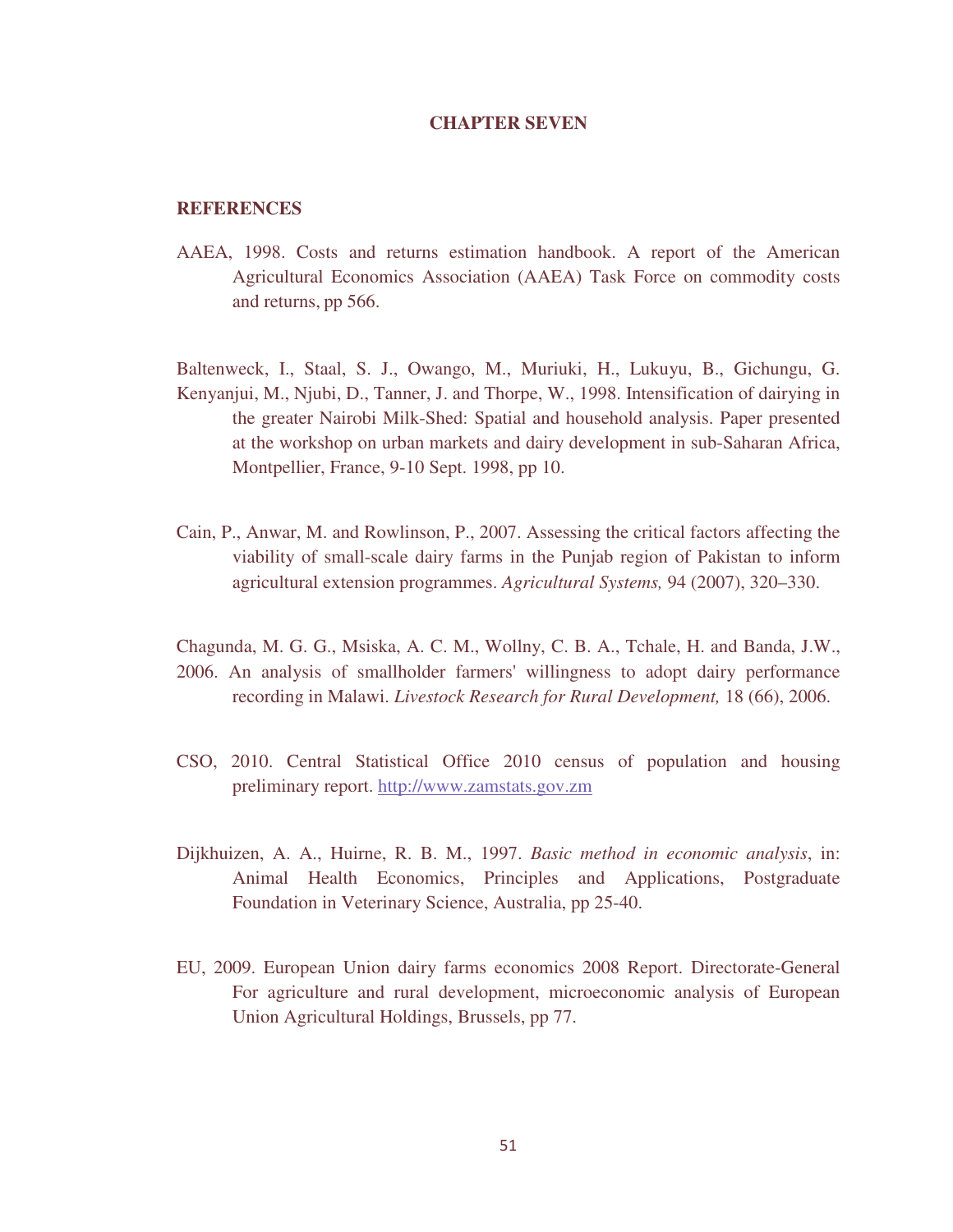- FAO, 2007. Improved market access and smallholder dairy farmer participation for sustainable dairy development (CFC/FIGMDP/16FT). Lessons Learned Studies, Case of Viet Nam, pp 19.
- FAO, 2010. Status of and prospects for smallholder milk production: A global perspective. In Hemme, T. and Otte, T. Rome (editors), pp 12.
- Firth, C. and Lennartsson, M. L., 1999. Economics of organic fruit production in the UK (DEFRA project OF0151), published by HDRA, United Kingdom, pp 1-5.
- Firth, C., 2002. UK organic research. Proceedings of the crop organic research conference at Coventry, UK, March  $26-28<sup>th</sup>$ , 2002. Powell et al. (editors), pp 285-288.
- Fox, P. F. and McSweeney, P. L. H., 1998. *Dairy Chemistry and Biochemistry*. Plenum Publishers, Ney York, pp 478.
- Freebody, P., 2003. *Qualitative research in education interaction and practice*. Sage Publications Ltd., London, pp 252.
- Gordijn, R.J. and Whitehead, E.N.C., 2005. Dairy business management. Directorate of Agricultural Economics, Cedara Agricultural Development Institute. http://agriculture.kzntl.gov.za/portal/AgricPublications/htm
- Gujarati, D. N., 2004. *Basic econometrics*. Fourth edition. McGraw-Hill companies, pp 510-563.
- Kaluba, E. M., 1992. Smallholder dairy production in Zambia. Future of livestock industries in East and Southern Africa. Proceedings of the workshop held at Kadoma Ranch Hotel, Zimbabwe, July 20-23rd, 1992. Kategile J. A. and Mubi, S (Editors).
- Kamayoyo, K., 2010. Expert bemoans failure to increase milk production. Sunday Post, November 28<sup>th</sup>, 2010.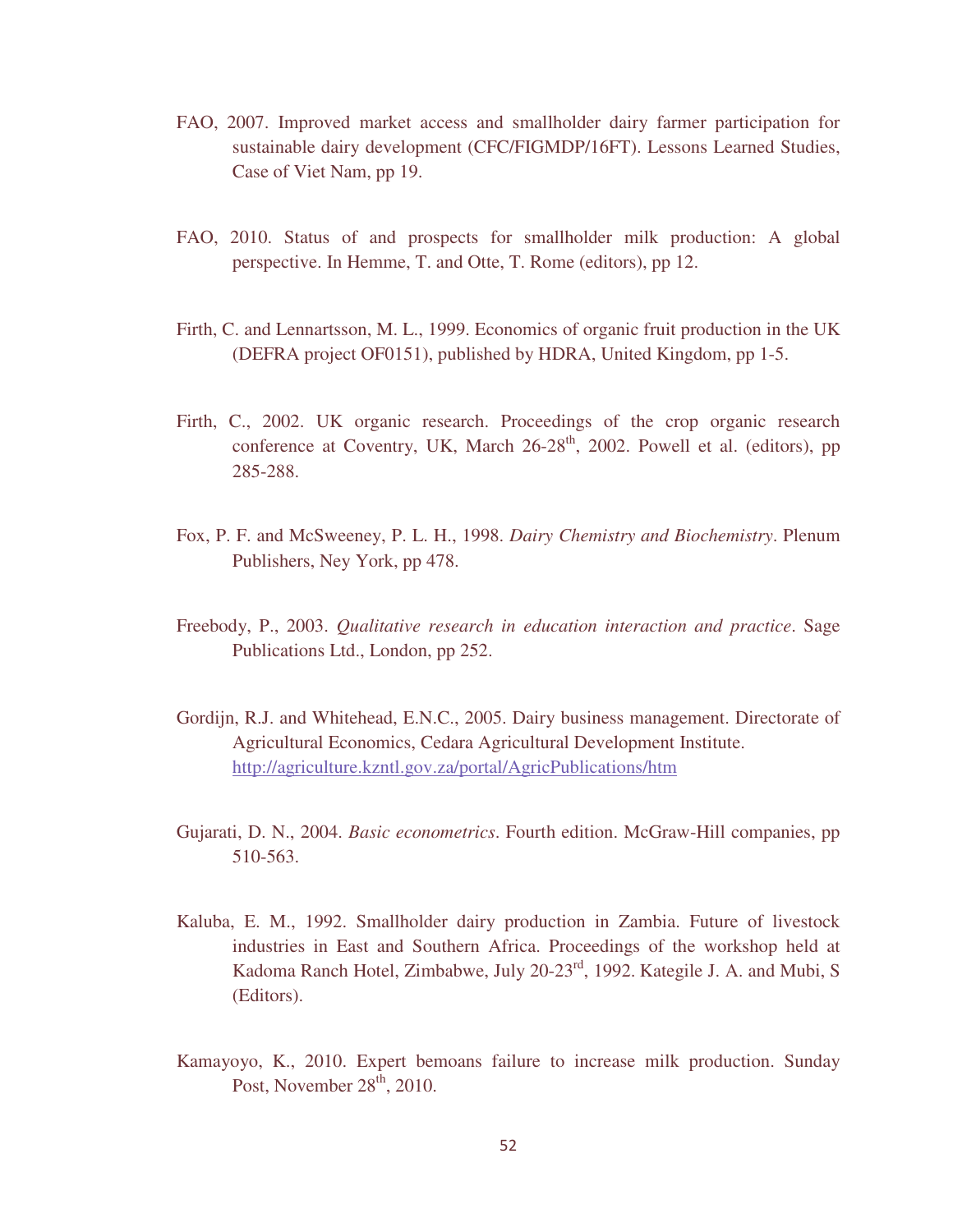- Kavoi, M. M., Hoag, D.L. and Pritchett, J., 2010. Measurement of economic Efficiency for smallholder dairy cattle in the marginal zones of Kenya. *Journal of Development and Agricultural Economics,* 2 (4), 122-137.
- Maddala, G. S., 1992. *Introduction to econometrics*. Second edition. Macmillan Publishing Company, pp 126-147.
- Mburu, L. M., Gitu, K. W. and Wakhungu J. W., 2007. A cost-benefit analysis of smallholder dairy cattle enterprises in different agro-ecological zones in Kenya highlands. *Livestock Research for Rural Development*, 19 (2), 2007.
- Moll Henk, A. J., Staal, S. J. and Ibrahim, M. N. M., 2007. Smallholder dairy production and markets: A comparison of production systems in Zambia, Kenya and Sri Lanka. *Agricultural Systems*, 94 (2007), 593–603.
- Mullins, G. R., 1995. Market Policy and Market Development: A comparison of dairy product consumption in Mombasa, Kenya and Dar-Es-Salaam, Tanzania. Strategies for market orientation of small scale milk producers and their organizations. Proceedings of a workshop held at Morogoro Hotel, Morogoro, Tanzania, March  $20-24$ <sup>th</sup>, 1995.
- Muriuki, H. G., Mwangi, D. M. and Thorpe, W., 2001. How smallholder dairy Systems in Kenya contribute to food security and poverty alleviation: Results of recent collaborative studies. Paper for oral presentation at the  $28<sup>th</sup>$  Tanzania society of animal production conference, Morogoro, August  $7-9<sup>th</sup>$ , 2001, pp 9.
- Mutukumira, A. N., Dube, D. M. J., Mupunga, E. G. and Feresu, S. B., 1996. Smallholder milk production, milk handling and utilization: A case study from the Nharira/Lancashire farming area, Zimbabwe*. Livestock Research for Rural Development*, 8 (1), 1996.
- Nchinda*,* V*.* P*.* and Mendi*,* S. D., 2008. Factors influencing the adoption of yoghurt technology in the western highlands agro-ecological zone of Cameroon. *Livestock Research for Rural Development,* 20 (7), 2008.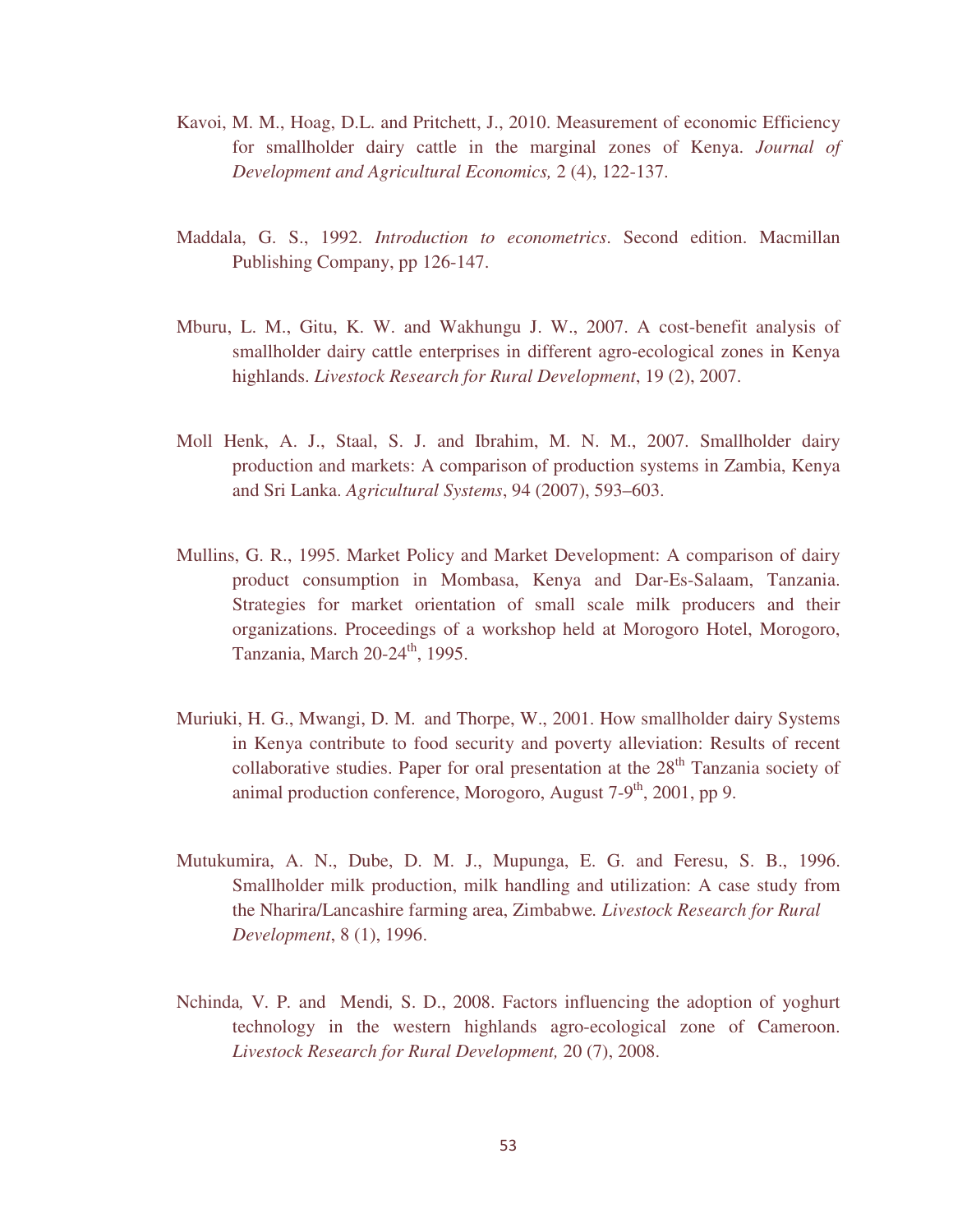Neven, D., Katjiuongua, H., Adjosoediro, I., Reardon, T., Chuzu, P., Tembo, G. and Ndiyoi, M., 2006. Food sector transformation and standards in Zambia: Smallholder farmer participation and growth in the dairy sector. Staff paper No. 18, pp 30.

- Ngongoni, N. T., Mapiye, C., Mwale, M. and Mupeta*,* B., 2006. Factors affecting milk production in the smallholder dairy sector of Zimbabwe. *Livestock Research for Rural Development,* 18 (5), 2006.
- Nimol, F., Ayaburi, S. and Yeboah, R., 2012. Seasonal food shortages and coping strategies adopted by rural households in Northen Ghana. *Journal of Development and Agricultural Economics,* 4 (3), 62-70.
- Olubiyo, S. O., Hill, G. P. and Webster, J. P. G., 2009. Econometric analysis of the impact of agricultural insurance on farming systems in the middle belt, Nigeria. *African Journal of Food Agriculture Nutrition and Development*, 2 (6), 13.
- Ouma, E. A., Obare, G.A. and Staal, S. J., 2004. The Socio-economic dimensions of smallholder livestock management in Kenya and its effects on competitiveness of crop-livestock systems. Paper contributed to the conference on "Integrated agricultural research for development-achievements, lessons learnt and best practice" held in Kampala, Uganda on September 1-4<sup>th</sup>, 2004.
- Osotimehin, K. O., Tijani, A. A. and Olukomogbon, E. O., 2006. An economic analysis of small scale dairy milk processing in Kogi State, Nigeria. *Livestock Research for Rural Development,* 18 (11), 2006.
- Otieno, D. C. I., Odhiambo, D. M. and Mairura, M. O., 2009. Economics Evaluation of Relative Profitability in Smallholder Dairy Farms in Western Kenya. *Journal of Development and Agricultural Economics,* 1 (2), 49-54.
- Pandey, G.S., 2010. Smallholder Dairy Farming Offers Wealth. Tuesday Zambia daily mail. November  $16<sup>th</sup>$ , pp 8.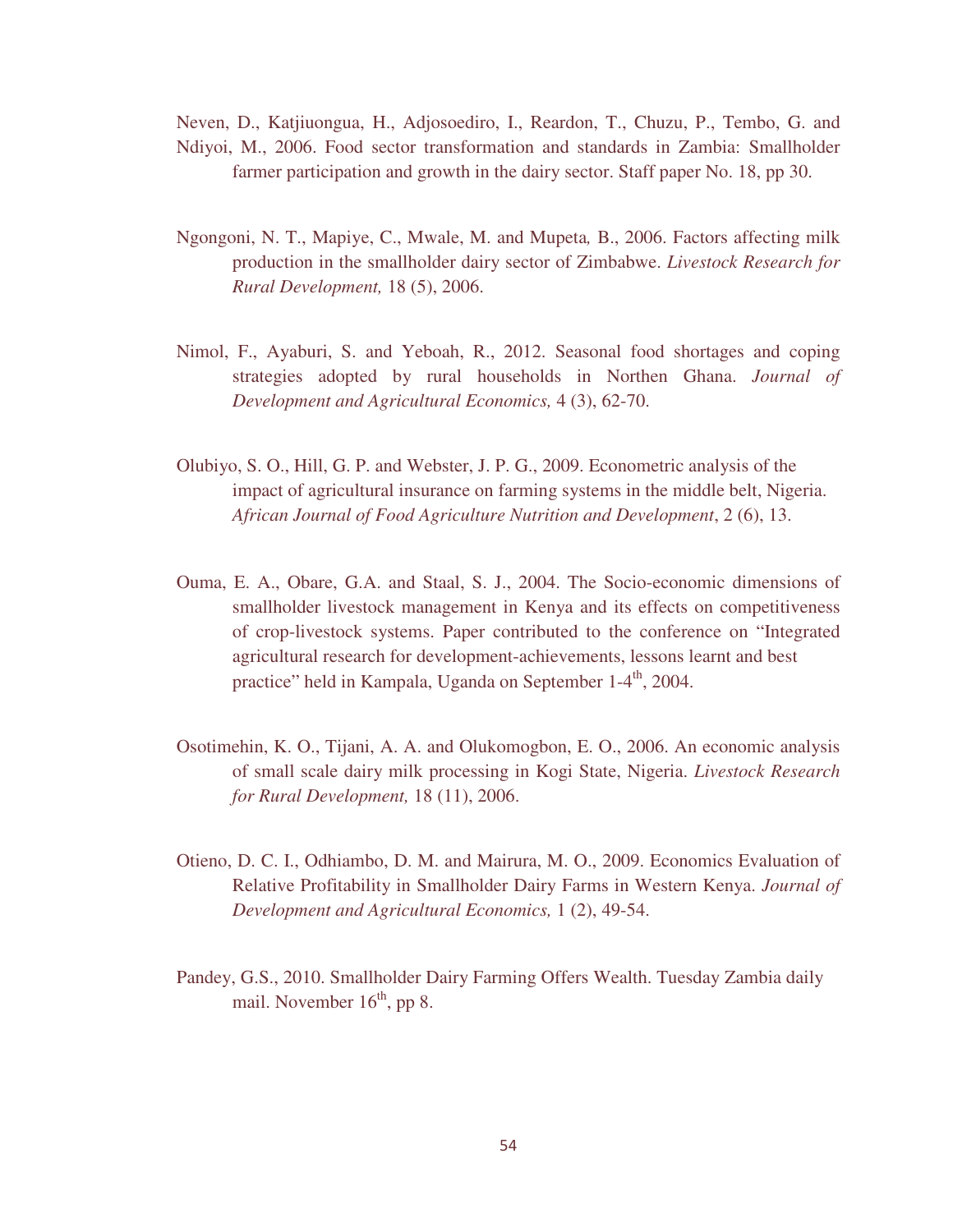- Pandey, G. S. and Muliokela, S. W., 2006. Smallholder dairy farming: A Tool for HIV/AIDS mitigation and food in-security: Africa Forum 2006. The dual epidemics of HIV/AIDS and food insecurity. Held at Pamodzi Hotel, Lusaka, Zambia on May  $9<sup>th</sup>$ , 2006, pp 16.
- Patton, M., 1990. *Qualitative evaluation and research methods.* Newbury Park: Sage Publication**,** pp 244.
- Phiri, G. B. M., 1995. Trends in milk marketing for small scale producers in Zambia. Ministry of Agriculture, Lusaka, Zambia. Strategies for market orientation of small scale milk producers and their organizations. Proceedings of a workshop held at Morogoro Hotel, Tanzania, March  $20-24<sup>th</sup>$ , 1995.
- Sasaa, O. S., 1996. Policy reforms and structural adjustment in Zambia: The case of Agriculture and Trade. Institute for African Studies, University of Zambia, Technical paper No. 35, pp 56.
- Saha, A., Garcia, O. and Hemme, T., 2004. The economics of milk production in Odrissa, India with particular emphasis on small scale producers. Pro-Poor Livestock Policy Initiative (PPLPI). International Farm Comparison Network, pp 62.
- Schmidt, G. H., Van Vleck, L. D. And Hutjens, M. F., 1988. *Principles of dairy science*. Second edition, Prentice Hall Inc., pp 1-18.
- Silverman, D., 2000. *Doing qualitative research*: A practical handbook. First edition, Sage Publications Ltd., London, pp 292-316.
- Staal, S. J., Waithaka, M., Njoroge, L., Mwangi, D. M., Njubi, D., and Wokabi, A., 2003. Costs of milk production in Kenya: Estimates from Kiambu, Nakuru and Nyandarua Districts. Smallholder dairy project report No.1, pp 30.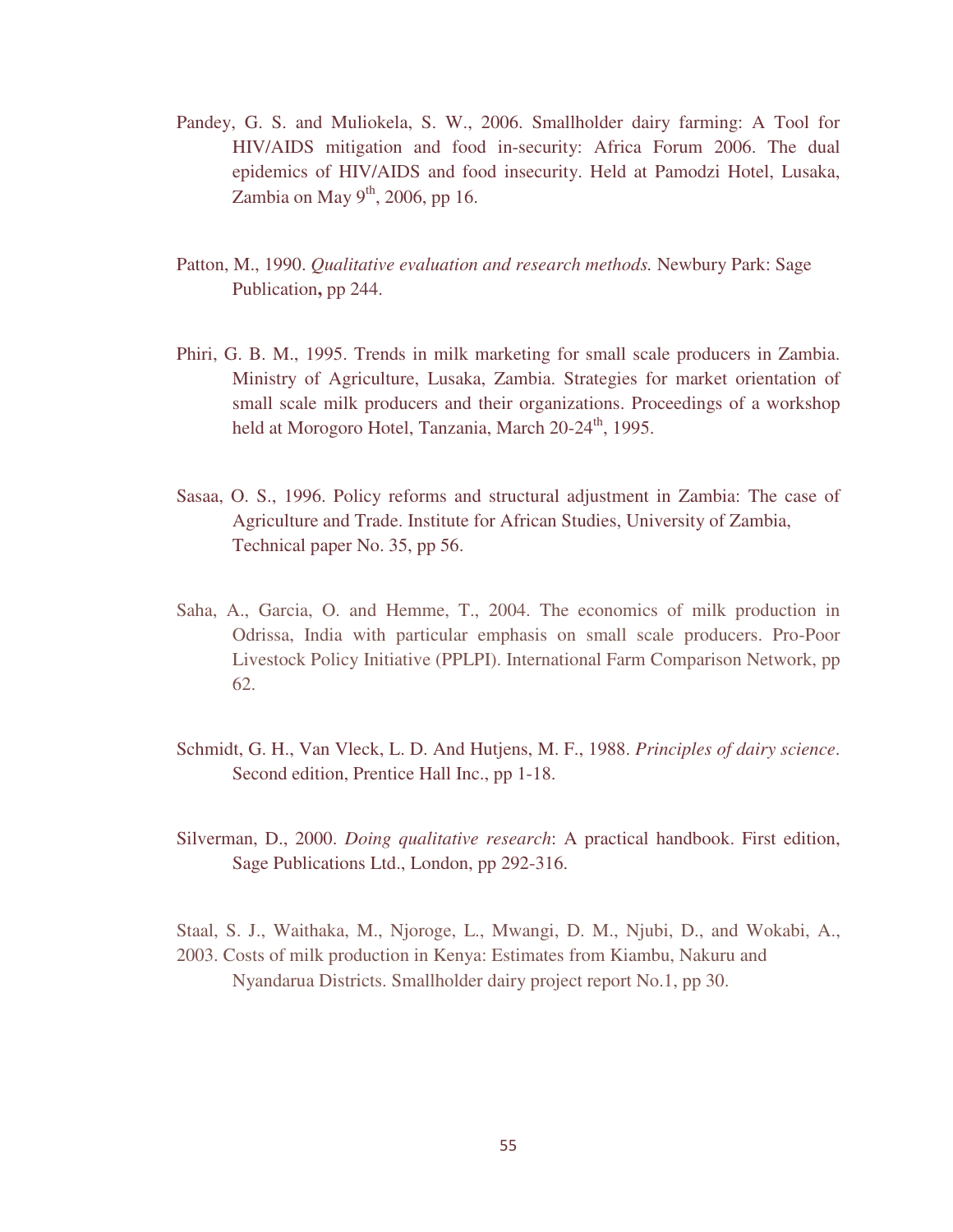- Thorpe, W., Muriuki, H. G., Omore, A., Owango, M. O. and Staal, S., 2000. Development of smallholder dairying in Eastern Africa with particular reference to Kenya. Paper prepared for the DANIDA-ENRECA project review workshop at Bronte Hotel, Harare, Zimbabwe, January  $10-13<sup>th</sup>$ , 2000, pp 10.
- Thrusfield, M., 1986. *Veterinary Epidemiology*. Second edition. Blackwell Science Ltd., London, pp 159-164.
- UDHR, 1948. United Nations Universal Declaration of Human Rights report. The human right to adequate housing is the right of every woman, man, youth and child. www.un.org/events/humanrights/2007/hrphotos/declaration%20\_engpdf
- Weiss, C., 1998. Evaluation: *Methods for studying programmes and policies*. New Jersey, Prentice Hall, pp 260.
- Zweifel, P., Breyer, F. R. and Kifmann, M., 2009. *Health Economics*. Second edition. Springer Dordrecht Heidelberg, New York, London, pp 17-71.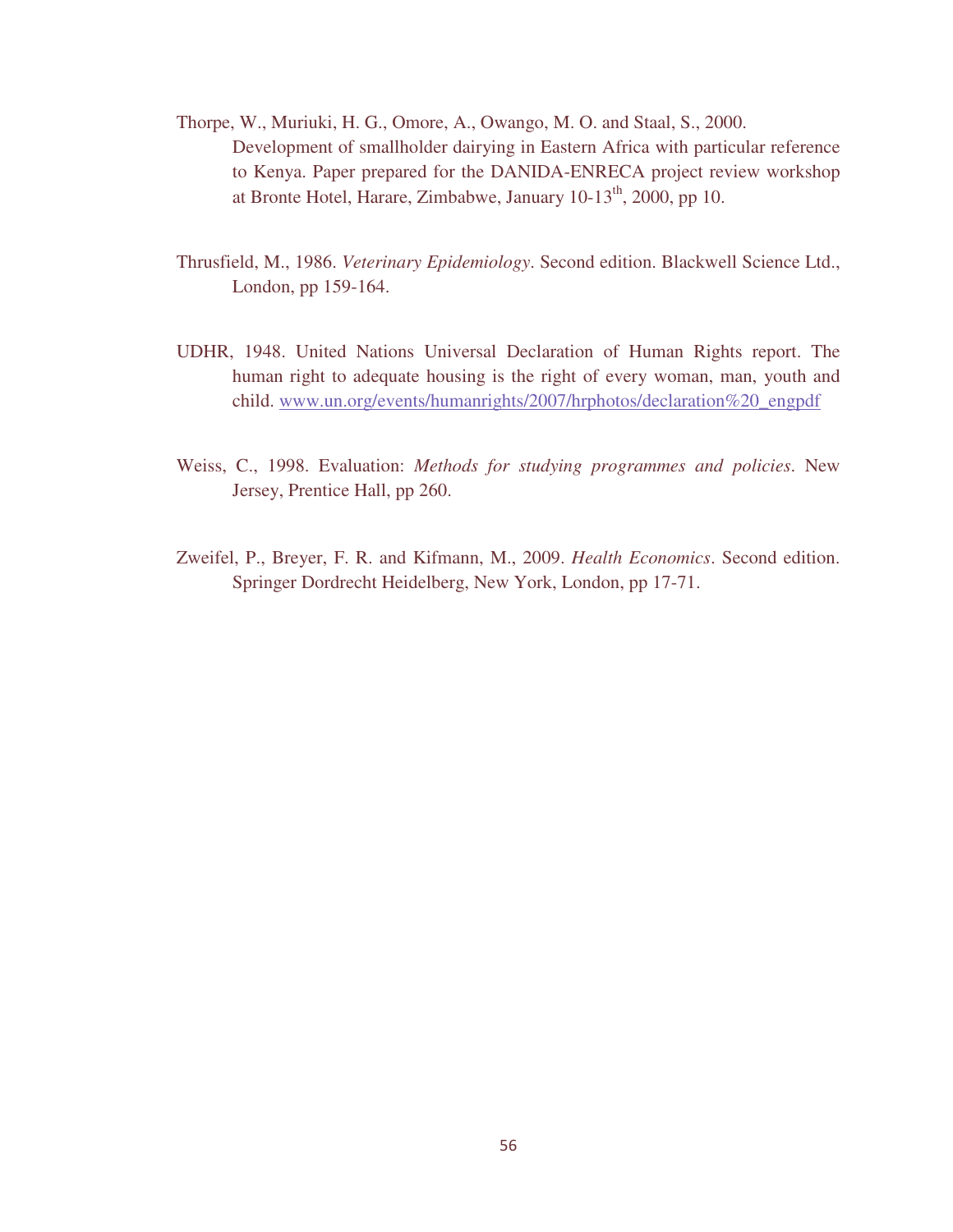### **CHAPTER EIGHT**

### **APPENDICES**

| 8.1 |  |  | <b>Appendix I: Questionnaire used in Data Collection</b> |
|-----|--|--|----------------------------------------------------------|
|-----|--|--|----------------------------------------------------------|

### **Section 1: General Information of the Farm**

| Name of Farm/Owner Herd SizeDairy                  |  |
|----------------------------------------------------|--|
| BeefNo. FemalesNo. MalesFarm size                  |  |
| No. Milking CowsSexAgeMarital statusHousehold size |  |
| Education:ProvinceDistrict:Area/Village            |  |

### **Section 2: Cost of Feeding**

1. Besides grazing, do you supplement the animals?

| (a) Yes.                         | $\Box$ |  |
|----------------------------------|--------|--|
| (b) No (if no, go to section 3). | $\Box$ |  |

## 2. If the answer to question (1) is yes, what do you supplement them with?

| $(a)$ Hay.                          |              |
|-------------------------------------|--------------|
| (b) Silage.                         | $\Box$       |
| (c) Molasses / Urea.                | $\Box$       |
| (d) Maize bran / wheat bran.        | [ ]          |
| (e) Cakes (soya, sunflower, e.t.c.) | $\Box$       |
| (f) Maize Stover.                   | [ ]          |
| $(g)$ DCP and salt.                 | $\mathbf{L}$ |
| (h) We grow our own                 |              |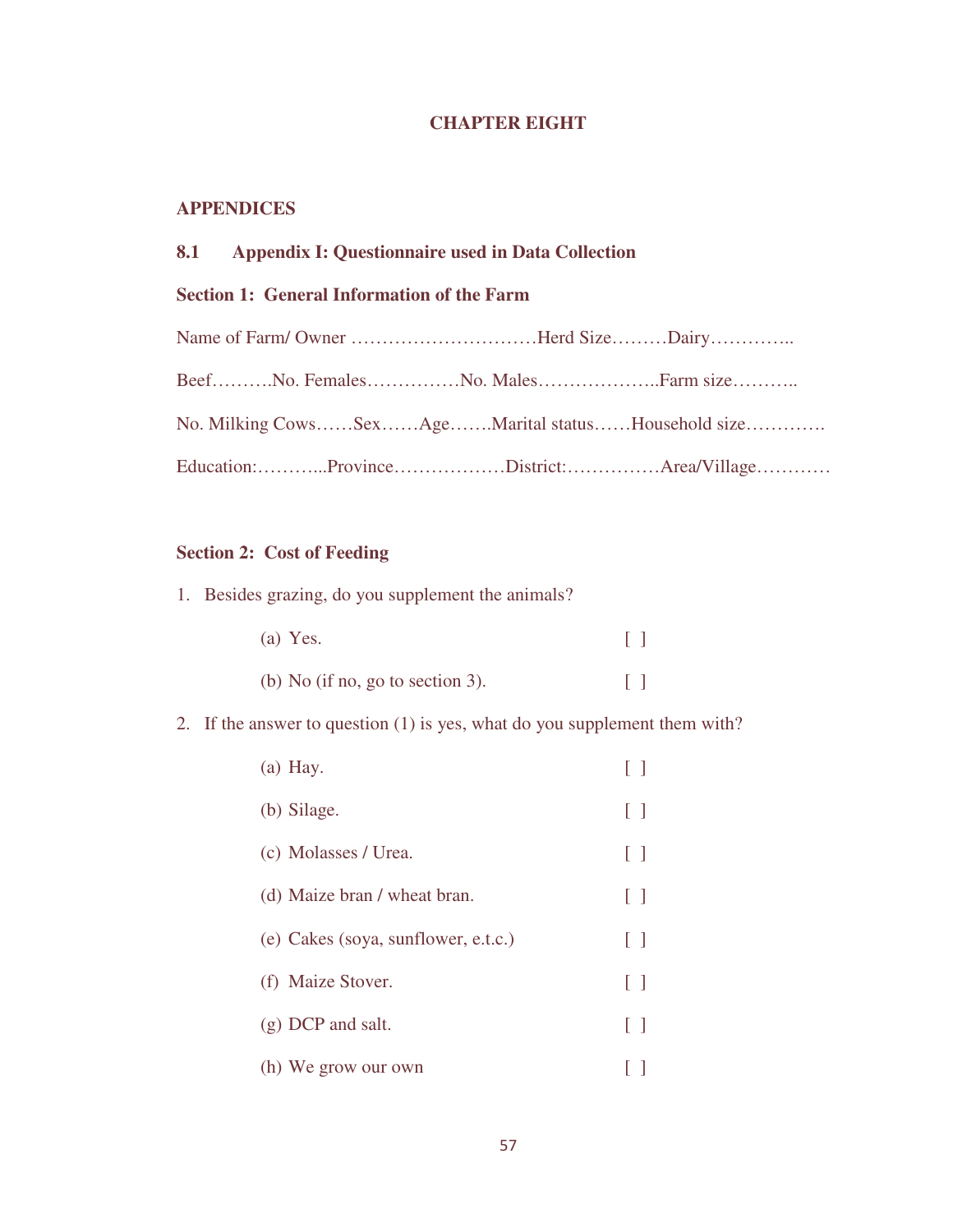| (i) All above. |  |
|----------------|--|
|                |  |

3. Approximately how many kilograms of the feed in question (2) do you give each cow per day?

> (a) Roughage…………………………………………………. (b) Concentrates………………………………………………

4. Approximately how much money do you spend on feed per month?

(Roughage and Concentrates)………………………………

#### **Section 3: Cost of Labour**

5. Other than family members, do you have workers to herd, milk and transport milk?

| $(a)$ Yes.                      |  |
|---------------------------------|--|
| (b) No (if no go to section 4). |  |

6. If the answer to question (5) is yes, how many workers do you have?

| $(a)$ 1 worker.     |              |
|---------------------|--------------|
| $(b)$ 2 workers.    | $\mathbf{L}$ |
| $(c)$ 3 workers.    | $\mathbf{I}$ |
| (d) Over 4 workers. | $\mathbf{I}$ |
|                     |              |
|                     |              |

8. Approximately how much money do you spend on workers salaries per month?

……………………………………………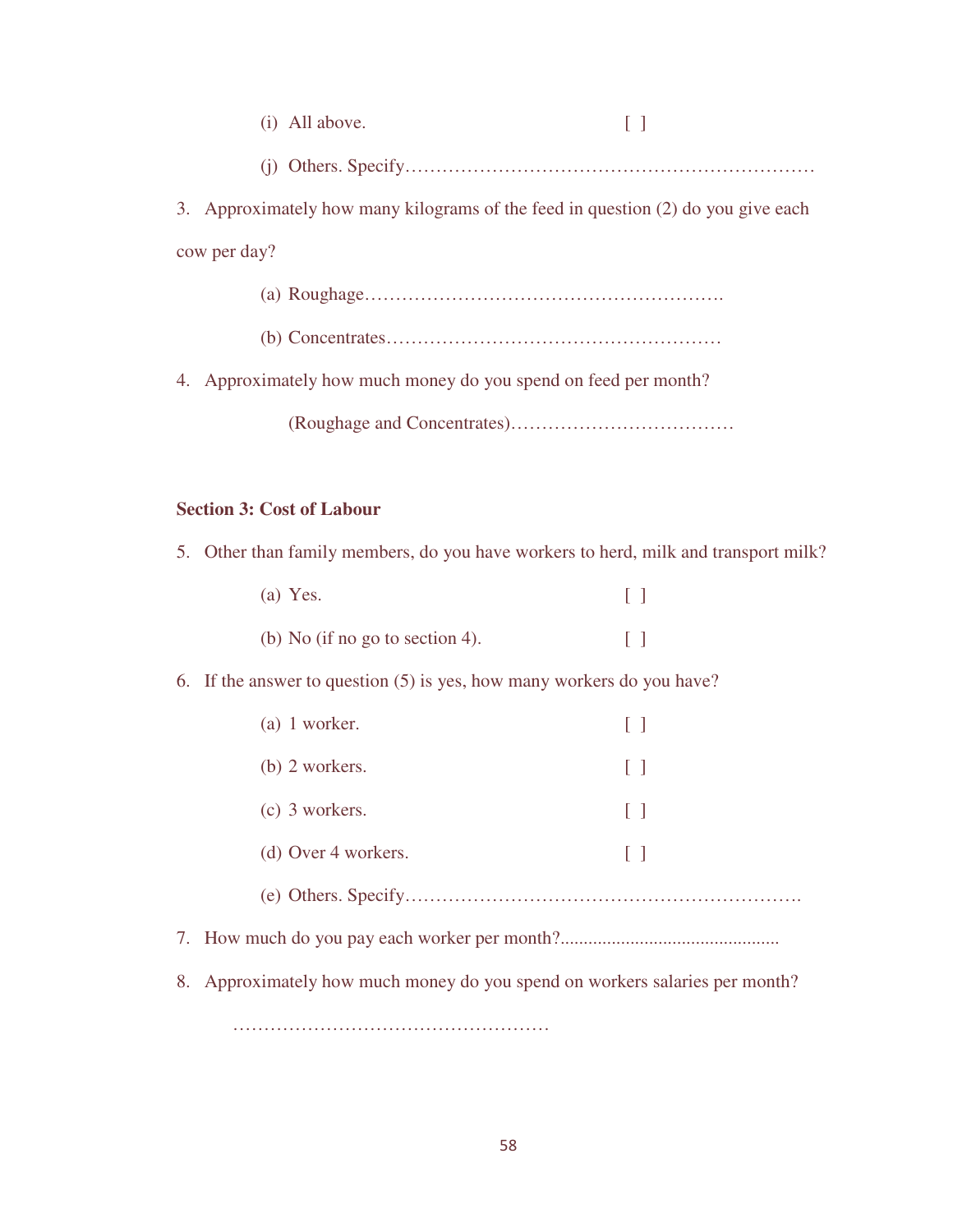9. Do you also pay them something in kind like maize, vegetables, milk?

| (a) Yes. | $\Box$                            |
|----------|-----------------------------------|
| $(b)$ No | $\begin{bmatrix} 1 \end{bmatrix}$ |

10. If the answer to question 9 is yes, how much is the value of the items (in kwacha) you give them per month?.................................................................

#### **Section 4: Milk Production and Sales**

11. Do you keep milk production records for your farm (kindly check the records if yes).

| (a) Yes. | $\Box$ |
|----------|--------|
| (b) No.  | $\Box$ |

12. On average, how many litters does each cow produce per day?

(b) Wet season…………………………………….

13. What is your total milk production per day?

- (a) Dry season……………………………………..
- (b) Wet season…………………………………….

#### 14. Do you sell the milk?

(a) Yes.  $\begin{bmatrix} \end{bmatrix}$ (b) No (if no, go to question 16).  $[ ]$ 

15. If the answer to question (14) is yes, how many litters of your milk do you sell?

- (a) Dry season………………
- (b) Wet season………………

16. How many litters of your milk do you give to calves per day?................................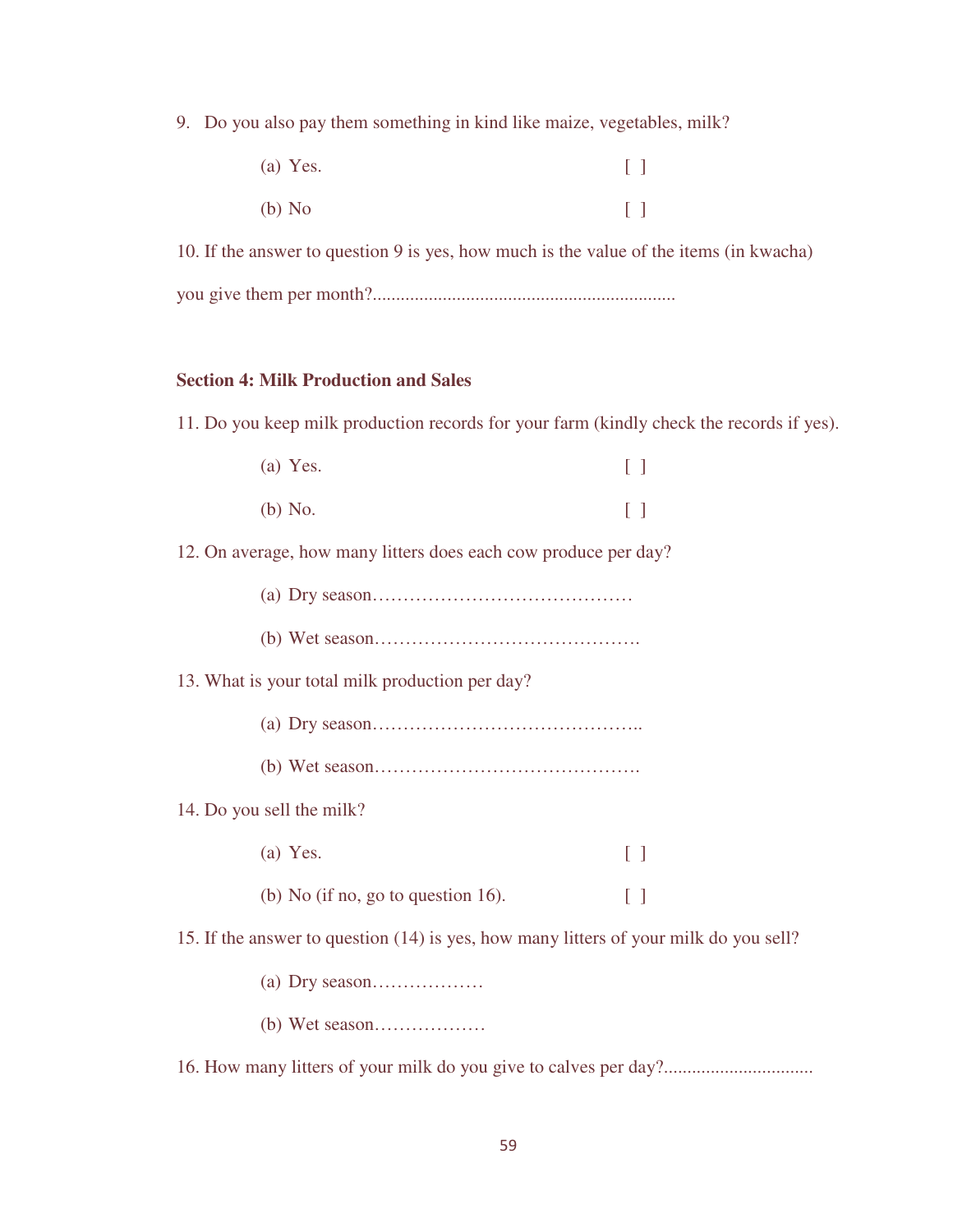| 18. Where do you sell your milk?                                 |              |  |  |  |  |  |
|------------------------------------------------------------------|--------------|--|--|--|--|--|
| (a) To the local community.                                      | $\Box$       |  |  |  |  |  |
| (b) To milk collection centers (MCC) cooperative.                | $\mathbf{L}$ |  |  |  |  |  |
| (c) All above.                                                   | $\mathbf{L}$ |  |  |  |  |  |
|                                                                  |              |  |  |  |  |  |
|                                                                  |              |  |  |  |  |  |
| 20. Approximately how much money do you make from milk per month |              |  |  |  |  |  |

## **Section 5: Cost of Farm Management Practices (Veterinary Costs)**

### **Deworming**

21. How often do you deworm your milking cows?

| (a) Once per year.             |                   |
|--------------------------------|-------------------|
| (b) Twice per year.            | $[\ ]$            |
| (c) Thrice per year.           | $\Box$            |
|                                |                   |
| 22. What dewormers do you use? |                   |
| (a) Levamisole.                | $\lceil \ \rceil$ |
| (b) Albendazole.               | $\Box$            |
| (c) Ivemectin.                 | $\lceil \ \rceil$ |
|                                |                   |
| 23. Who deworms them?          |                   |
| (a) Myself.                    |                   |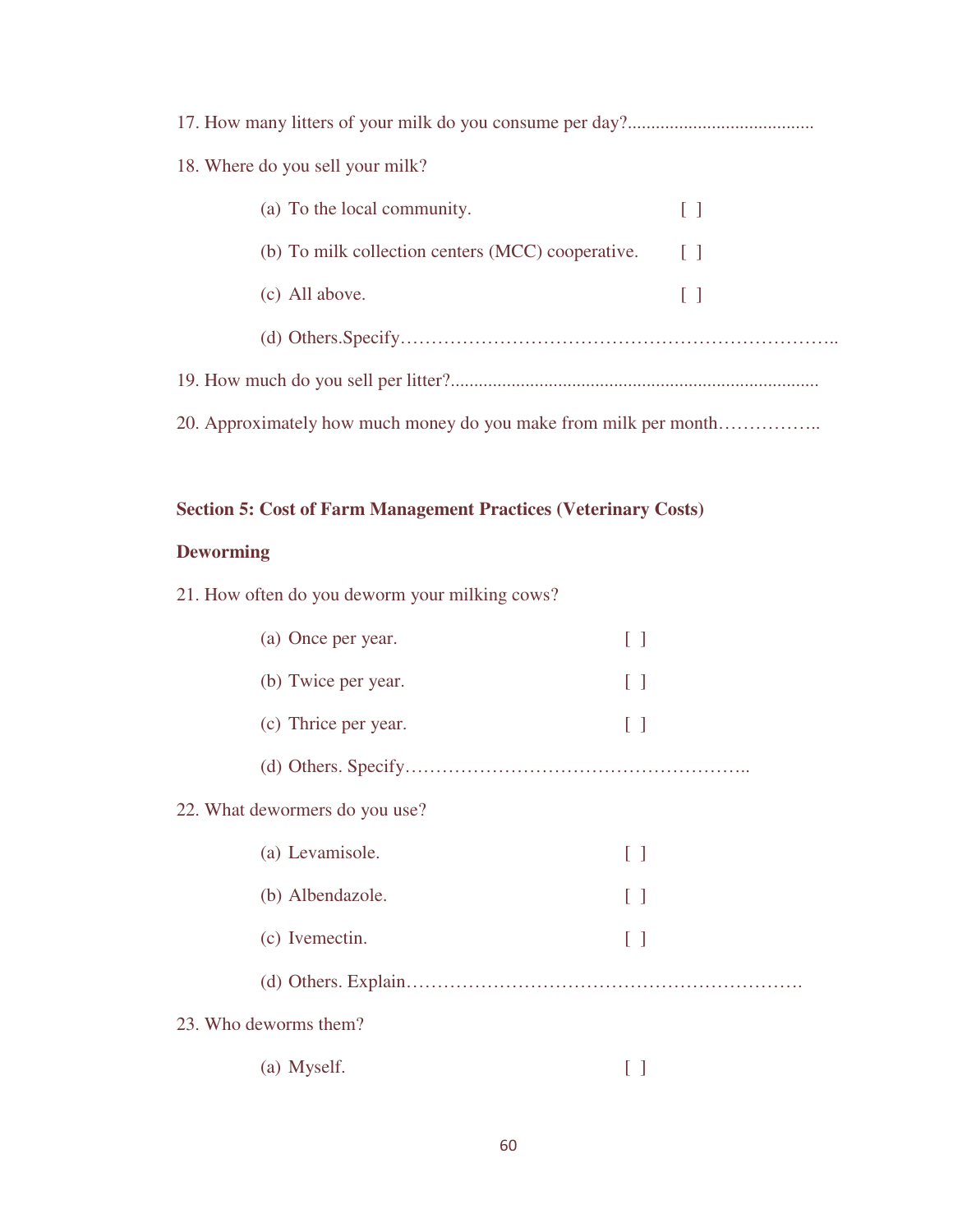| (b) My workers.                                                                 |        |  |  |
|---------------------------------------------------------------------------------|--------|--|--|
| (c) Veterinary assistants.                                                      | L 1    |  |  |
| (d) GART technician                                                             | $\Box$ |  |  |
| (e) Private vets.                                                               | [ ]    |  |  |
|                                                                                 |        |  |  |
| 24. Approximately how much money do you pay the veterinarians for deworming per |        |  |  |
|                                                                                 |        |  |  |
| 25. Approximately how much money do you spend on deworming per year?            |        |  |  |
|                                                                                 |        |  |  |

### **Vaccination**

26. How often do you vaccinate your animals?................................................ 27. How much money do you spend on vaccinations per animal / year?..................................

### **Dipping**

- 28. How often do you dip/spray your animals?
	- (a) Dry season…………………………(b) Rainy season……………………
- 29. What acaricides (dips) do you use?………………………………………..
- 30. How much money do you spend on dipping animals per year?..................................

### **Other expenses**

31. How much money do you spend on the following per month,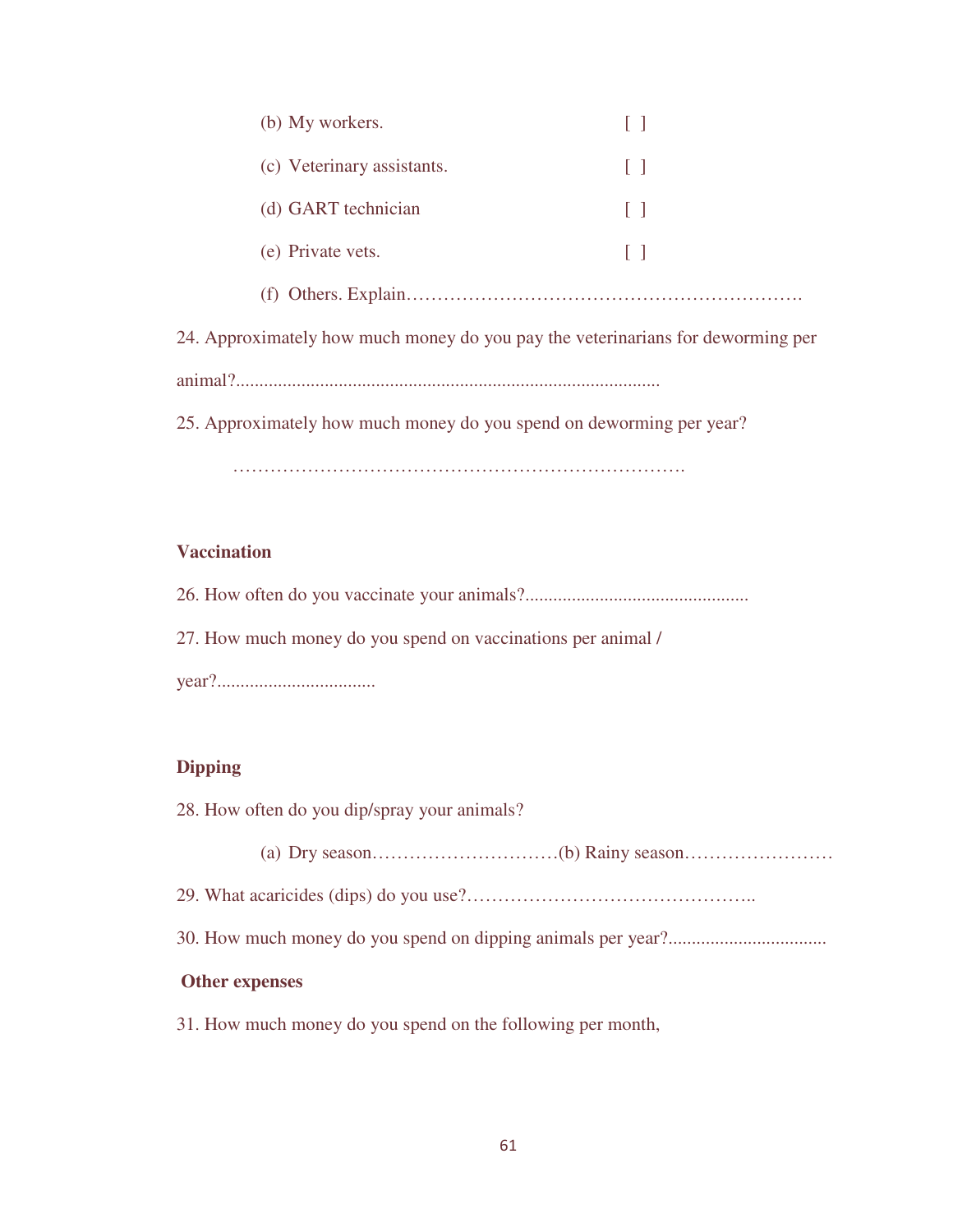- (a) Detergent paste (soap),Soap for washing hands, Teat dip medicine, Teat dip cups and milking cream per month…………………………….
- (b) Medicines for mastitis and other diseases (treatment) per

year……………………

(c) Cost of Artificial insemination if

any………………………………………………

#### **Transport**

32. What mode of transport do you use to transport milk to MCC?

| (a) Walking         | $\Box$     |
|---------------------|------------|
| (b) Bicycle         | $\lceil$ 1 |
| $(c)$ Ox cart       | $\Box$     |
| (d) Motor           | $\Box$     |
| (e) Others. Specify |            |

33. How far is your place to the MCC?

| (a) Less than 1 km       | $\Box$            |
|--------------------------|-------------------|
| (b) $1-5 \text{ km}$     | L 1               |
| $(c)$ 5-10 km            | $\Box$            |
| (d) $10-20 \text{ km}$   | $\lceil \ \rceil$ |
| (e) Over $20 \text{ km}$ |                   |

34. What type of a container do you use to deliver milk to MCC?

| (a) Plastic |  | $\mathbf{L}$ |
|-------------|--|--------------|
|             |  |              |

(b) Stainless steel cane [ ]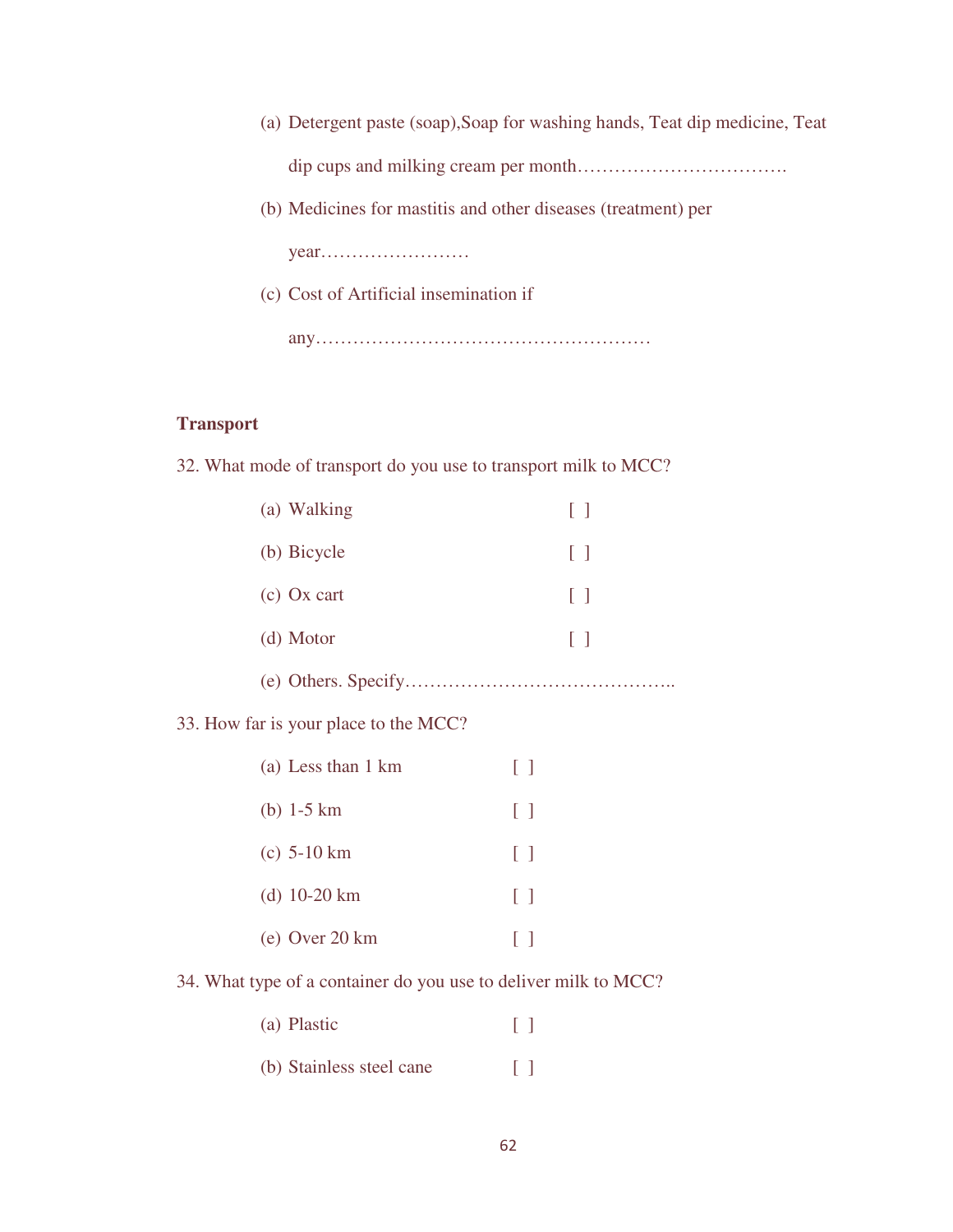| (c) Non-food plastic |  |
|----------------------|--|
| $(d)$ Othoro Cnoothy |  |

|--|--|--|--|

# **SECTION 6: SOCIO-ECONOMIC IMPACT**

| 35. How do you receive payment from milk sales? |  |
|-------------------------------------------------|--|
|-------------------------------------------------|--|

| $(a)$ Cash.           | $\mathbf{1}$ |
|-----------------------|--------------|
| (b) Cheque.           | $\mathbf{1}$ |
| (c) Through the bank. | $\mathbf{1}$ |
|                       |              |

# 36. What do you spend your money on?

| (a) Buying feed for animals. | H          |
|------------------------------|------------|
| (b) Medicines for animals.   | $\lceil$ 1 |
| (c) Education for children.  | $\lceil$ 1 |
| (d) Medical bills.           | $\lceil$ 1 |
| (e) Salary for workers.      | $\lceil$ 1 |
| (f) Donation at church.      | $\lceil$ 1 |
| (g) Clothes for children.    | $\lceil$ 1 |
| (h) All above.               | $\lceil$ 1 |
|                              |            |
|                              |            |

## 37. What luxuries do you buy from this money?

| (a) Bicycle    | $\mathbf{1}$ |
|----------------|--------------|
| (b) Radio      |              |
| (c) Television | $\mathbf{1}$ |